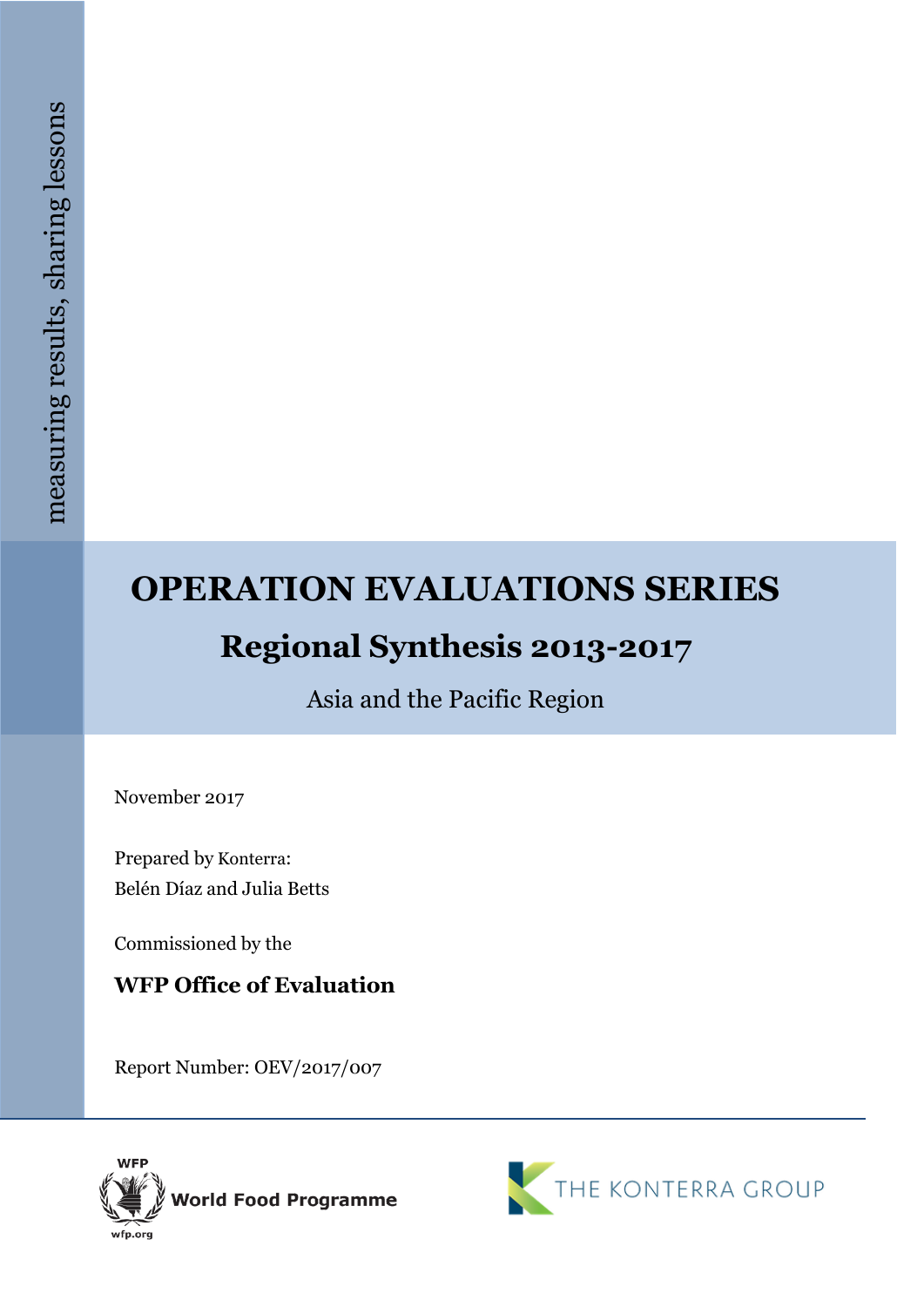# **Table of contents**

| QUESTION 1: How appropriate was the operation's design? (relevance, |  |
|---------------------------------------------------------------------|--|
|                                                                     |  |
|                                                                     |  |
|                                                                     |  |
|                                                                     |  |
|                                                                     |  |
|                                                                     |  |
|                                                                     |  |
|                                                                     |  |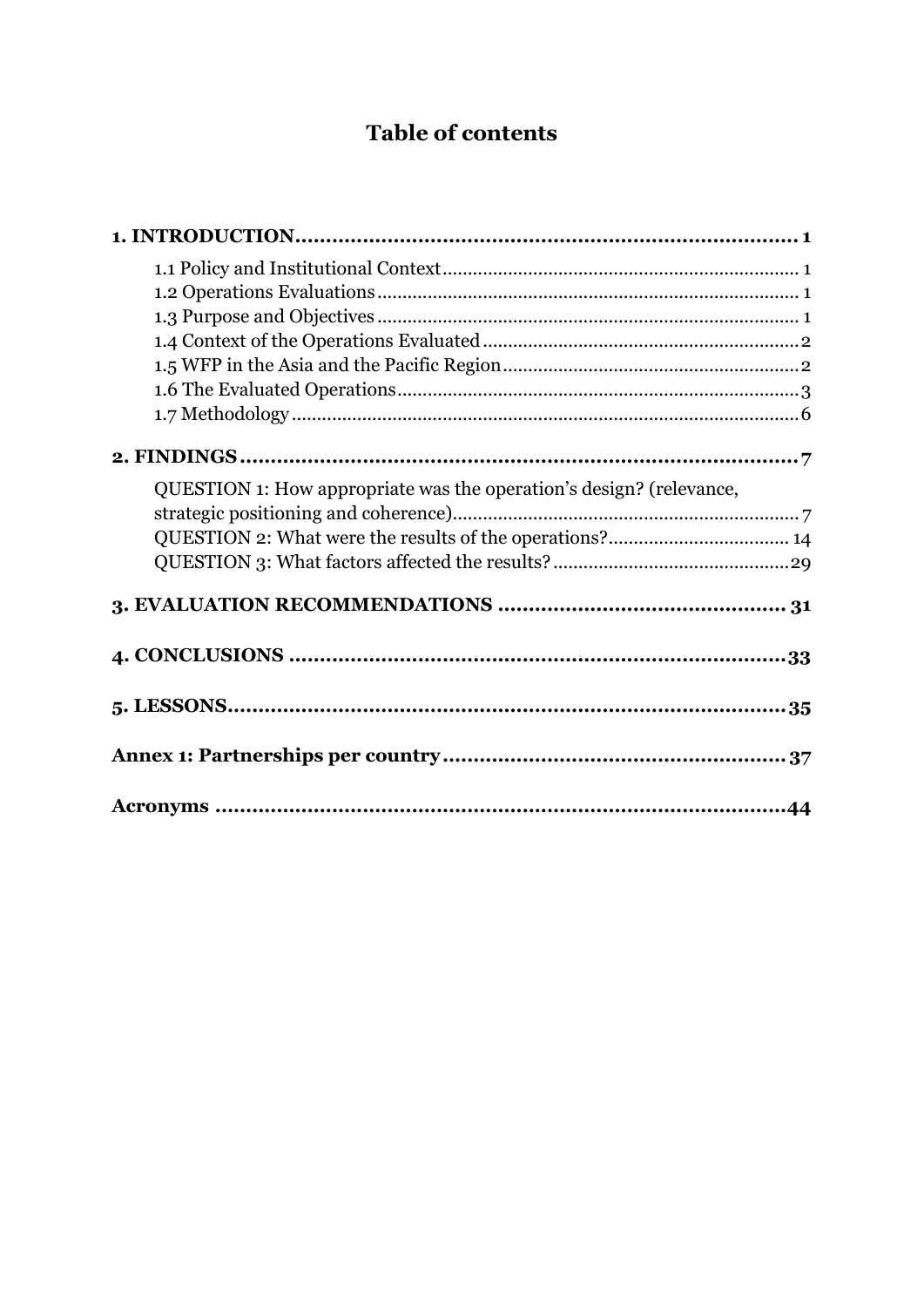#### <span id="page-2-0"></span>**1. INTRODUCTION**

#### <span id="page-2-1"></span>**1.1 Policy and Institutional Context**

1. Major contextual shifts, including climate change, increasing inequality, more frequent natural disasters and increasingly protracted conflicts, have influenced global policy reforms. The 2030 Agenda for Sustainable Development, adopted in 2016, calls for increased partnership and collective action to support country-led efforts in achieving the 17 Sustainable Development Goals (SDGs).

2. The WFP Strategic Plan 2014-2017 signalled a major shift from WFP as a "food aid" to "food assistance" agency. The subsequent WFP Strategic Plan 2017-2021 positions WFP firmly in support of the 2030 Agenda for Sustainable Development, and particularly in contributing to the achievement of SDG 2: "End Hunger, achieve food security and improve nutrition and promote sustainable agriculture". It focuses on reaching those in greatest need first, while ensuring that no one is left behind.<sup>1</sup>

3. To meet the demands of this new environment, WFP has launched the Integrated Road Map (IRM). This redefines WFP architecture as well as its country strategic planning process under the WFP Strategic Plan 2017-2021.

#### <span id="page-2-2"></span>**1.2 Operations Evaluations**

4. The WFP series of operations evaluations (OpEv) supports its corporate objective of accountability and learning for results. Since mid-2013, the series has generated 58 evaluations of operations across the six regions in which WFP operates. The evaluations assess the appropriateness of WFP operations, their results, and the factors explaining these results. The series will close in mid-2017.

5. Within the Asia and the Pacific region, operations were evaluated in nine countries: Afghanistan, Bangladesh, Bhutan, Cambodia, Myanmar, Nepal, Laos, Pakistan, and the Philippines. The nine operations had combined requirements of over USD 2.3 billion, targeting over 25 million beneficiaries from 2013 to 2017.<sup>2</sup>

- Nine out of 55 operations in the region were evaluated under the 2013 to 2016 operations evaluation series (excluding Level 3s). This corresponds to 16 percent of the regional portfolio of operations and 64 percent of the Regional Bureau for Asia and the Pacific's operational budget.
- Four operations evaluated were protracted relief and recovery operations (PRROs) and four were country portfolios (CPs). One development programme (DEV) was also evaluated. <sup>3</sup>
- The nine countries in which evaluations were conducted form just over half of the region's countries in which WFP is currently active.

#### <span id="page-2-3"></span>**1.3 Purpose and Objectives**

6. This Synthesis of Operations Evaluations for the Asia and the Pacific Region brings together the findings of nine operations evaluations, conducted from mid-2013 to mid-2017. The synthesis aims to:

**<sup>.</sup>** <sup>1</sup> WFP (2017) Strategic Plan 2017-2021 WFP/EB.2/2016/4-A/Rev.2

<sup>2</sup> Including all budget revisions. Source: Operation Evaluation Factsheets; Annual Operation Evaluation Synthesis Reports, 2014, 2015, 2016. Specific figures: USD requirements: 2,318, 102,286. Beneficiaries targeted 25,172,026

<sup>3</sup> Source: Operations Evaluations Factsheet; Southern Africa Region, March 2017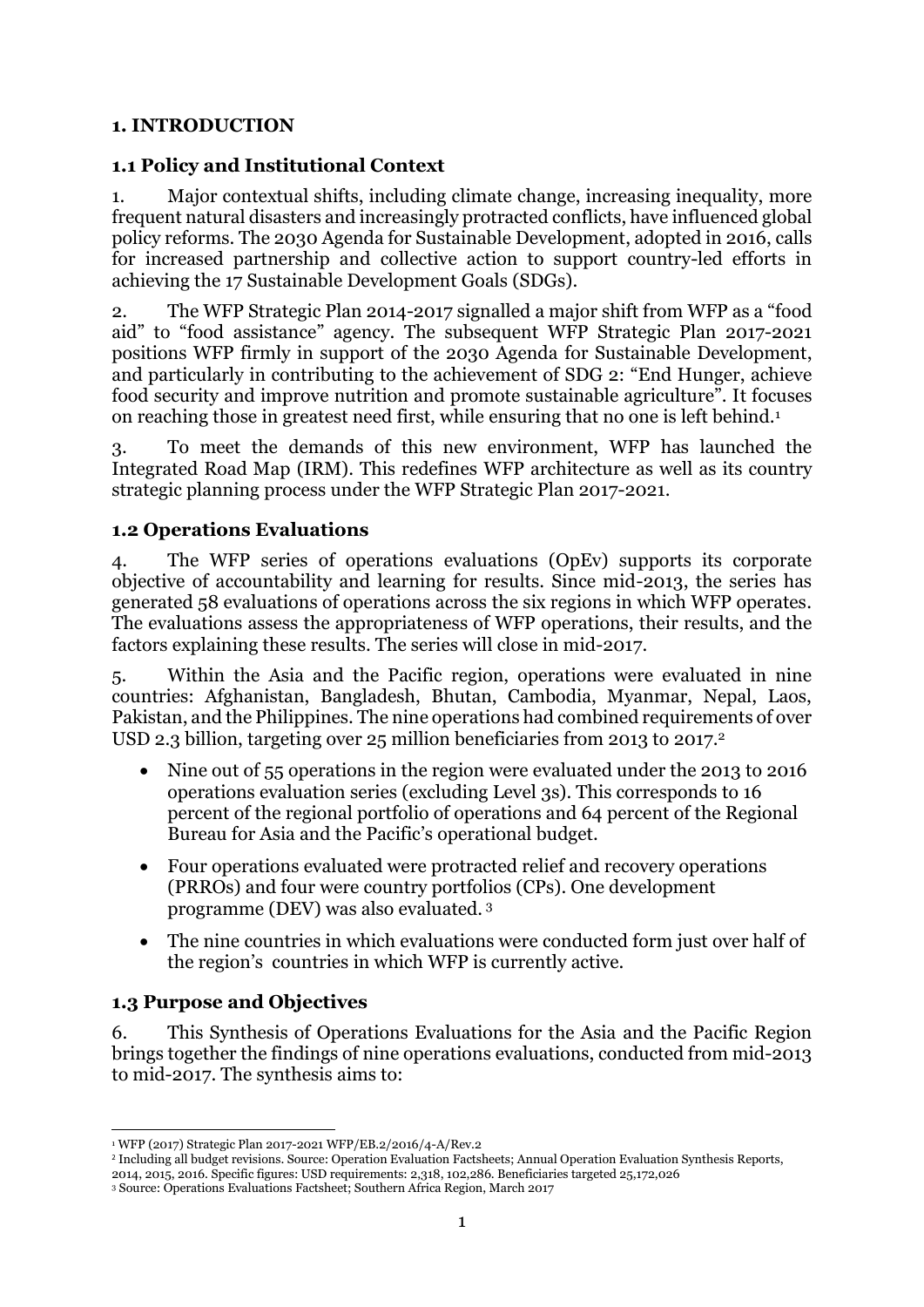- Enhance efficient and effective use of evaluation evidence and learning in programme development
- Help facilitate the country strategic planning process for the regional bureau
- Create a concise, regional-friendly 'body of evidence' analysis to inform the upcoming development of the regional evaluation strategy.<sup>4</sup>

## <span id="page-3-0"></span>**1.4 Context of the Operations Evaluated**

- 7. Key features of the region are as follows:
	- **Vulnerability to natural disasters:** The Asia and the Pacific region is highly vulnerable to climate change. It consistently experiences more disaster-related fatalities than the rest of the world combined. Despite rapid economic transformation, the region remains susceptible to sudden-onset events that can outstrip short-term national response capacities and create challenges for the mobilisation of international humanitarian assistance. Adverse effects fall disproportionately on the most vulnerable segments of the population.
	- **Rapid but uneven economic development:** Between 1990 and 2013, the number of people in the region living in extreme poverty fell by over 920 million.<sup>5</sup> However, swift economic progression to middle income status has brought challenges of its own, with countries facing the double burden of malnutrition (underweight/stunting and overweight/obesity) and gaps in social safety nets.
	- **Acute hunger and nutrition insecurity:** The 2016 Global Hunger Index indicates that seven of nine countries evaluated in the region have "serious" hunger levels.<sup>6</sup> Micronutrient deficiencies including iron, iodine and Vitamin A are common in the region.
	- **Diverse gender inequality**: Countries in the region have diverse levels of gender inequality, though all rank in the lower half of the 2016 Gender Inequality Index. Values in countries for this cohort of operations range from a ranking of 116/188 countries in 2016 (Philippines) though to 169/188 countries (Afghanistan). 7

#### <span id="page-3-1"></span>**1.5 WFP in the Asia and the Pacific Region**

8. WFP has country offices in 16 countries in the region in 2017.<sup>8</sup> It works through eight protracted relief and recovery operations (PRROs), six country/development programmes (CP/DEVs), three emergency operations (EMOPs); six special operations (SOs), and two trust fund programmes (TFs).<sup>9</sup>

9. As social and economic transformation takes place across Asia, WFP is redefining its role and relevance in the region. It is seeking to shift from direct implementation to technical assistance and capacity development – where conditions permit. The regional bureau aims to emphasise WFP strengths in capacity

**<sup>.</sup>** <sup>4</sup> Terms of Reference

<sup>5</sup> http://www.worldbank.org/en/region/eap/overview

<sup>6</sup> All other than the Philippines, where rates are moderate, and Bhutan, for which no data for 2016 is available.

http://ghi.ifpri.org/

<sup>7</sup> http://hdr.undp.org/en/composite/GII

<sup>8</sup> Afghanistan, Bhutan, Bangladesh, Cambodia, Democratic Popular Republic of Korea, Fiji, India, Indonesia, Lao Popular Democratic Republic, Myanmar, Nepal, Pakistan, the Philippines, Sri Lanka, Timor Leste, Vietnam

<sup>9</sup> Source: Supplied by Regional Bureau for Asia and the Pacific, June 2017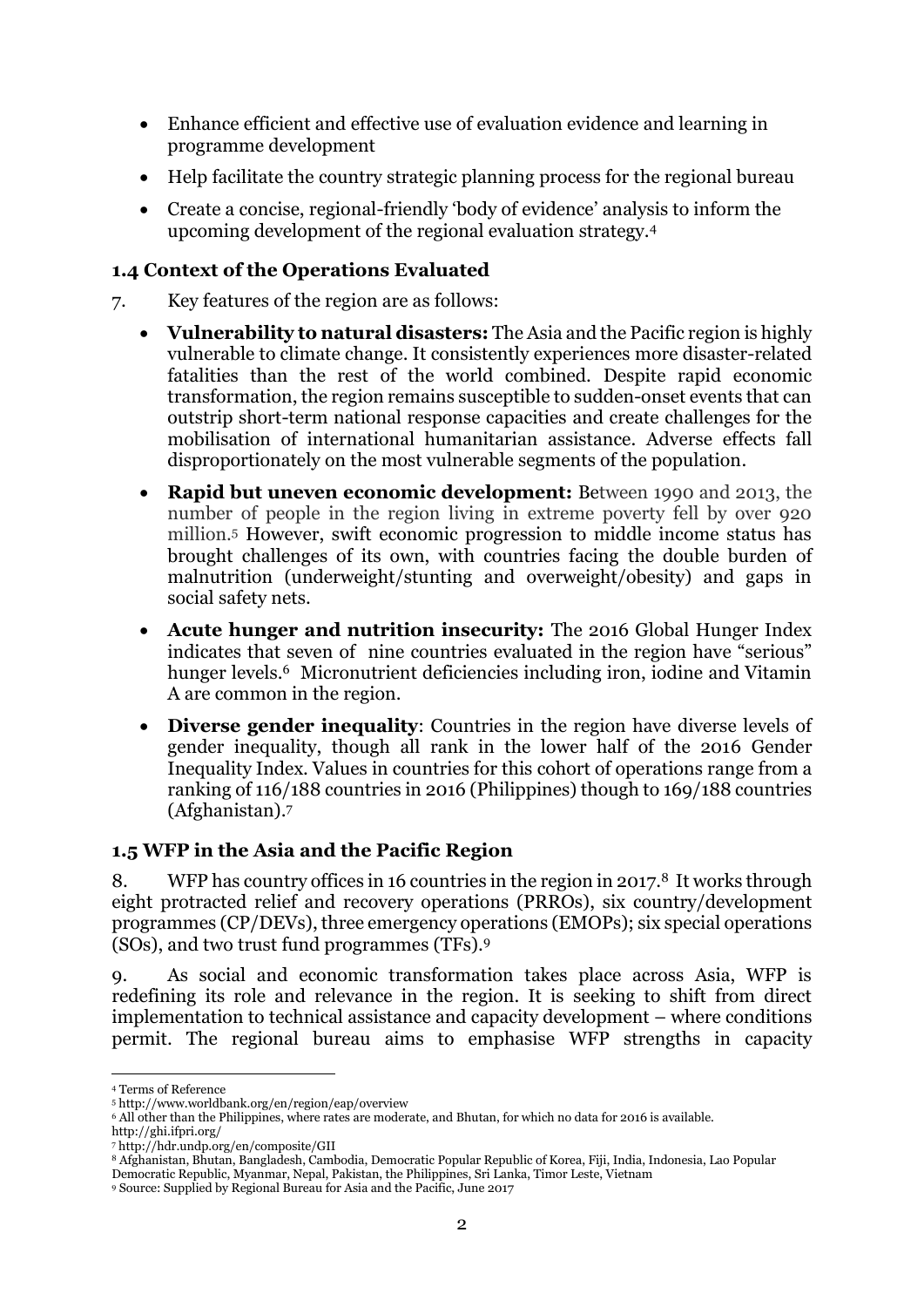development, resilience building, technical cooperation and knowledge sharing across the region:. 10

- In 2016, WFP reached 12.4 million beneficiaries in the region, or 79 percent of the planned caseload, a slight decrease from the 14.2 million reached in 2015
- Of these, 46 percent of beneficiaries were men and 54 percent women. The increased proportion of women was due to some activities, such as nutrition programmes, targeting groups such as pregnant and lactating women. 11
- In 2016, WFP initiated first-time emergency operations in Papua New Guinea, providing food assistance to those affected by *El Niño*-induced drought. A new country office was also established in Fiji to support the Pacific countries and emergency preparedness interventions.

### <span id="page-4-0"></span>**1.6 The Evaluated Operations**

10. The operations evaluated in this synthesis were implemented under diverse conditions:

- **Varied income levels:** Six of the evaluated operations were implemented in low-income countries (Cambodia, Nepal, Laos, Bangladesh, Pakistan, Afghanistan) and three in middle income countries (Bhutan, the Philippines, Myanmar). Of the latter group, operations in the Philippines and Myanmar targeted vulnerable or excluded populations in areas of the country affected by conflict, displacement, natural disasters and/or acute poverty.
- **Fragile/complex operating environments**: Six of the evaluated operations were implemented in fragile or volatile operating environments, including Afghanistan, Pakistan, Nepal and Bangladesh. In the Philippines and Myanmar, the WFP operations were implemented in regions of the country experiencing significant social unrest and fragility.
- **Population displacement**: Operations in Afghanistan, Bangladesh, Pakistan and Myanmar served refugee/internally displaced person (IDP) populations, but none were solely focused on these groups

11. To address the needs of the 25 million people targeted by the operations, WFP managed to raise a total of 54.9 percent of the USD 2.3 billion requirements overall, at the time of evaluation.

12. **Activities/modalities:** The nine evaluated operations comprised a range of activities and modalities, specifically:

- The only single-activity operation was Bhutan, which provided school feeding. The remainder were multi-component, in all cases implementing at least three of the four key WFP activity types (general distribution, nutrition, schoolfeeding and food assistance for asset creation).
- All designs other than Bhutan included and implemented nutrition<sup>12</sup> and food assistance for asset/food assistance for training (FFA/FFT) activities.

**<sup>.</sup>** <sup>10</sup> Regional Bureau for Asia and the Pacific (2017) Annual Performance Report 2016; internal document.

<sup>&</sup>lt;sup>11</sup> Regional Bureau for Asia and the Pacific (2017) Annual Performance Report 2016

<sup>&</sup>lt;sup>12</sup> Including HIV/AIDS activities in two operations.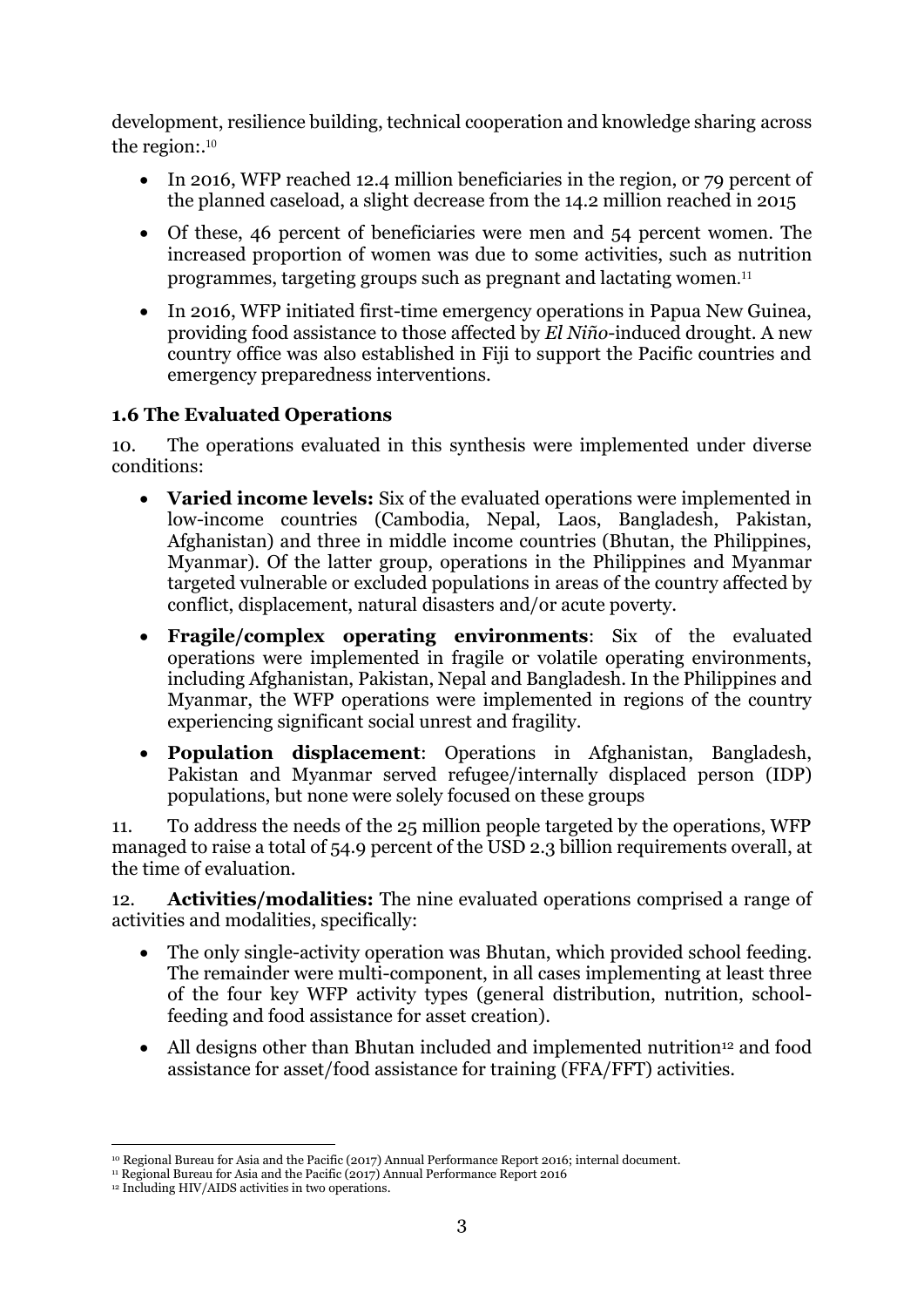- All operations planned and implemented school feeding activities. In five countries, WFP either supported national programmes and/or planned capacity-building activities aiming at the gradual transition of activities to ministries of education.<sup>13</sup>
- General distribution was designed and implemented in only five out of nine operations. <sup>14</sup> In all cases, it was used as an instrument to respond to the needs of particularly vulnerable populations such as internally displaced persons/refugees/returnees, those affected by natural disasters, and chronically food-insecure populations in the lean season.
- Capacity development was designed and applied (though to highly varied extents) in all nine operations.
- Cash and vouchers was a notable delivery modality in the region. All designs other than that in Bhutan combined cash or voucher transfers with in-kind distributions.
- Local purchase of commodities for distribution was implemented in all nine operations.

13. **Policy frameworks**: WFP engaged in the region with a wide range of policy platforms for food security. These include policies and frameworks on school feeding; nutrition; disaster management and risk reduction; health; agriculture; and food security. WFP also engaged with national social protection policies and frameworks (see 'Findings', below).

14. **Strategic partnerships:** Operations also formed a wide range of strategic partnerships in the Asia and the Pacific region. These included central ministries (of planning, education, health, agriculture, nutrition and rural development) as well decentralised government functions, national vulnerability assessment mechanisms, national nutrition councils and disaster management authorities. Other partnerships were formed with broad spectrum of United Nations agencies and with international and national non-governmental organisations (NGO). Annex 1 lists the strategic partnerships identified per country within evaluations (though recognising that these date back in some cases to 2014).

15. Table 1 presents the operations' main features.

**.** 

<sup>13</sup> Bangladesh, Bhutan, Laos, Pakistan, Philippines Pakistan.

<sup>14</sup> Afghanistan, Bangladesh, Laos, Myanmar, Pakistan.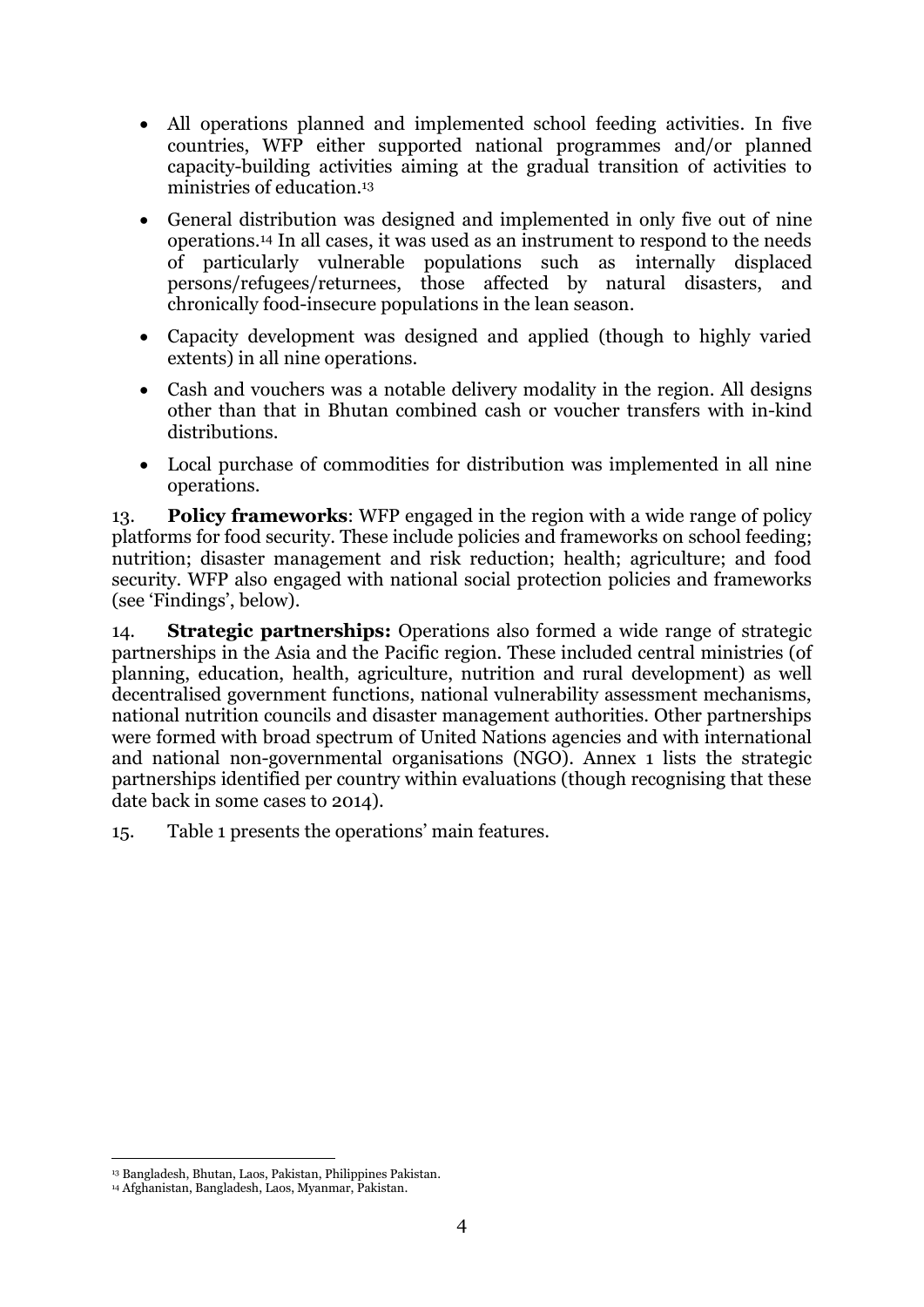#### **Table 1: Features of operations**

|                                          |                           |             |        | Operation       |                               |                              | Activities <sup>15</sup>                |                                           |                         |                 |                          | <b>Modalities</b>                              |                         |                   |                 |                             |
|------------------------------------------|---------------------------|-------------|--------|-----------------|-------------------------------|------------------------------|-----------------------------------------|-------------------------------------------|-------------------------|-----------------|--------------------------|------------------------------------------------|-------------------------|-------------------|-----------------|-----------------------------|
| <b>Year of</b><br>evaluation<br>approval | Country                   | Category    | No.    | <b>Duration</b> | <b>Value (USD</b><br>million) | % funded<br>at<br>evaluation | $\%$<br>funded<br>overall <sup>16</sup> | <b>Target</b><br>beneficiarie<br>$S^{17}$ | General<br>distribution | Nutrition<br>18 | <b>School</b><br>feeding | Food<br>assistance<br>for assets /<br>training | Capacity<br>development | Local<br>purchase | Food            | Cash-<br>based<br>transfers |
|                                          | Cambodia                  | CP          | 200202 | 2011-2016       | 170,783,830                   | 50.6                         | 67.6                                    | 2,836,380                                 |                         | $\sqrt{\ast}$   | $\sqrt{ }$               |                                                | $\sqrt{ }$              | $\sqrt{ }$        | $\sqrt{ }$      | $\sqrt{ }$                  |
|                                          | Laos                      | CP          | 200242 | 2012-2015       | 104,400,323                   | 48                           | 59.4                                    | 894,514                                   | $\sqrt{ }$              | $\sqrt{ }$      | $\sqrt{ }$               | $\sqrt{\circ}$                                 | $\sqrt{ }$              | $\sqrt{ }$        | $\sqrt{ }$      | $\sqrt{}$                   |
| 2014                                     | The<br><b>Philippines</b> | <b>PRRO</b> | 200296 | 2012-2014       | 68,180,569                    | 86.8                         | 68.8                                    | 1,480,112                                 |                         |                 | $\sqrt{ }$               |                                                | $\sqrt{ }$              | $\sqrt{ }$        | $\sqrt{ }$      | $\sqrt{}$                   |
|                                          | Pakistan                  | <b>PRRO</b> | 200250 | 2013-2015       | 676,125,674                   | 67.3                         | 85.5                                    | 8,346,676                                 | $\sqrt{ }$              | $\sqrt{ }$      | $\sqrt{ }$               |                                                | $\sqrt{ }$              | $\sqrt{ }$        | $\sqrt{ }$      | $\sqrt{}$                   |
| 2015                                     | <b>Bangladesh</b>         | CP          | 200243 | 2012-2016       | 345, 117, 519                 | 48.0                         | 58.1                                    | 4,305,315                                 | $\sqrt{ }$              | $\mathbf{v}$    | $\sqrt{ }$               |                                                | $\sqrt{ }$              | $\sqrt{ }$        | $\sqrt{ }$      | $\sqrt{}$                   |
|                                          | Bhutan                    | <b>DEV</b>  | 200300 | 2014-2018       | 7,574,068                     | 78                           | 102.6                                   | 30,000                                    |                         |                 | $\sqrt{ }$               |                                                | $\sqrt{ }$              | $\sqrt{ }$        | $\sqrt{ }$      |                             |
|                                          | Nepal                     | CP          | 200319 | 2013-2017       | 216, 275, 282                 | 27                           | 27.8                                    | 492,909                                   |                         | $\mathbf{v}$    | $\sqrt{ }$               | $\sqrt{\circ}$                                 | $\sqrt{ }$              | $\mathbf{v}$      | $\sqrt{ }$      | $\sqrt{ }$                  |
|                                          | <b>Afghanistan</b>        | <b>PRRO</b> | 200447 | 2014-2016       | 763,727,877                   | 52.9                         | 49.4                                    | 3,869,800                                 | $\sqrt{ }$              | $\mathbf{v}$    | $\sqrt{ }$               | ν                                              | $\sqrt{ }$              | $\sqrt{ }$        | $\sqrt{ }$      | $\sqrt{}$                   |
| 2016                                     | <b>Myanmar</b>            | <b>PRRO</b> | 200299 | 2013-2017       | 360,940,823                   | 56.1                         | 61.4                                    | 2,916,320                                 | $\sqrt{ }$              | $\sqrt{\ast}$   | $\sqrt{ }$               |                                                | $\sqrt{ }$              | $\sqrt{ }$        | $\sqrt{ }$      | $\sqrt{}$                   |
|                                          | <b>Totals</b>             |             |        |                 | 2,318,102,28<br>6             |                              |                                         | 25,172,026                                | $5\phantom{.0}$         | 8               | 9                        | 8                                              | 9                       | 9                 | $7\overline{ }$ | 6                           |

 $\overline{a}$ <sup>15</sup> ◊ denotes planned but not implemented or [√◊] / to denote implemented to a very limited degree in terms of beneficiary numbers or duration.

<sup>&</sup>lt;sup>16</sup> As at the time of this synthesis for ongoing operations or as at the end of the operation for already completed operations. Note that some of the operations may have had budget revisions after the evaluation was completed. This information is therefore intended to illustrate the volatility of funding environment. The source of this information is resource updates found in the WFP operations database. [\(http://www.wfp.org/operations/database\).](http://www.wfp.org/operations/database))

<sup>17</sup> Planned beneficiaries throughout the project's lifetime.

<sup>18</sup> \*Denotes HIV/AIDS activities that are analysed/reported under nutrition.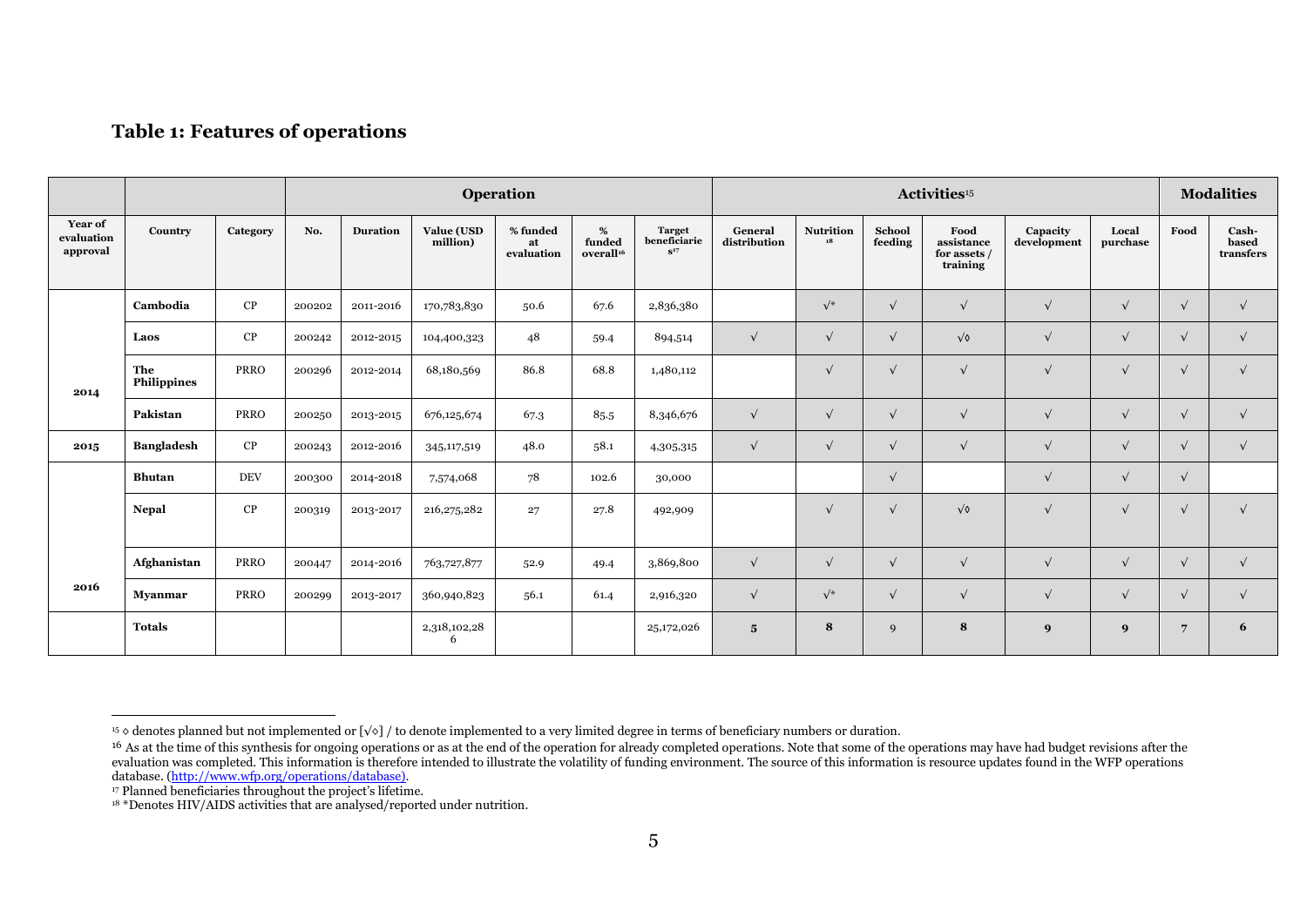## <span id="page-7-0"></span>**1.7 Methodology**

16. The individual evaluations analysed here applied mixed-methods approaches, including documentary analysis, review of financial data and statistics, interviews and focus groups with key informants, and other relevant methods. All methodologies were checked for quality and reliability through the operations evaluations process.

17. This regional operations evaluations synthesis applies a structured analytical framework and systematic data extraction. Evidence was rated for validity and reliability on a scale of 1 (low) to 4 (high), with only reliable evidence – scoring at least 2 – included. Findings were validated by the WFP Office of Evaluation and by the regional evaluation officer for Asia and the Pacific.

- 18. Limitations of this regional synthesis include:
	- Six of the nine evaluations were mid-term, limiting final results data available.
	- Four of the nine evaluations reported in 2016 (Bhutan, Nepal, Afghanistan and Myanmar), one in 2015 (Bangladesh) and four in 2014 (Cambodia, Laos, the Philippines and Pakistan). Evidence is therefore mixed between recent and earlier periods.
	- The evidence arises from nine countries in the Asia and the Pacific region. Although themes identified may have wider relevance, they cannot be extrapolated to the WFP wider portfolio.

26. Nonetheless, the breadth and depth of the information presented in this synthesis constitutes a relevant, and hopefully useful, evidence base to inform the Integrated Road Map and country strategic planning processes in the Asia and the Pacific region.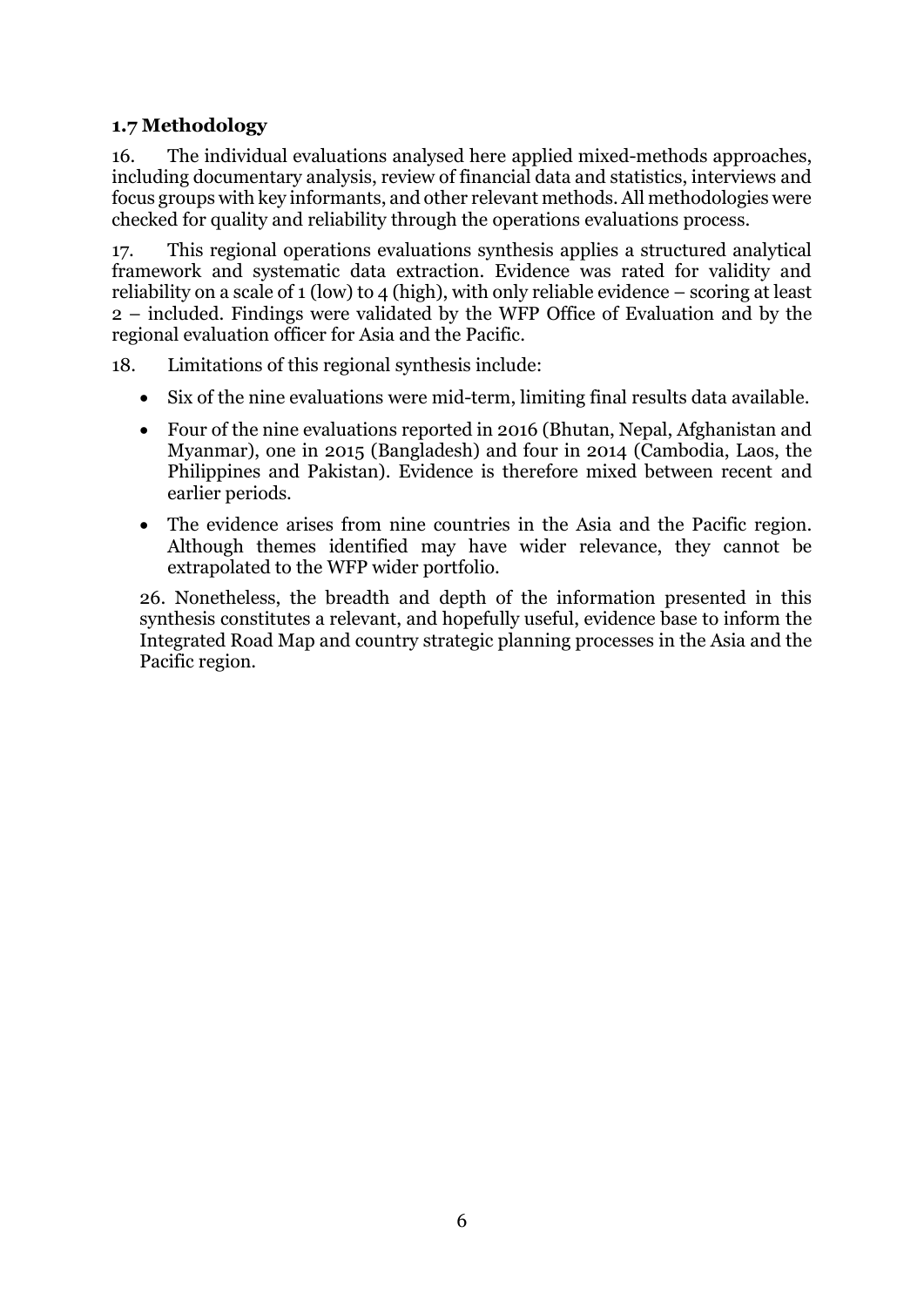#### <span id="page-8-0"></span>**2. FINDINGS**

#### <span id="page-8-1"></span>**QUESTION 1: How appropriate was the operation's design?** *(*relevance, strategic positioning and coherence*)*

#### **Summary findings: relevance/appropriateness**

Overall, evaluations found WFP playing a major role in the humanitarian and development response for specific targeted populations in the region. It responded to strong national demands for its services, working closely with government to plan and develop designs. Designs were firmly grounded in country humanitarian and development partnerships, with governments providing national contributions to five operations. Enabling dimensions took priority, with capacity development intentions built in to operation designs. WFP also made explicit efforts to align behind social protection and safety net policy frameworks, where these were a national priority.

Designs were mostly based on sound or the best available evidence, though they lacked sufficient internal synergies to maximise effectiveness, and were inadequately gender sensitive. They targeted population needs appropriately, though with some specific weaknesses at activity level. Vulnerability analysis and mapping (VAM) is a comparative advantage for WFP in the region, and targeting was strongest when collaboratively designed with partners.

#### **2.1 How appropriate was WFP strategic positioning in the region?**

Overall, evaluations found WFP operations relevant and appropriate to beneficiary needs. WFP played a major role in the collective humanitarian and development response in the region, responding to strong national demands for its services. Designs were developed in partnership with national actors, with governments providing national contributions in five operations. WFP adopted an enabling role, with capacity development intentions built into operation designs, though these commonly lacked a sound analytical basis and overarching strategic frameworks. Operation designs were mostly firmly grounded within the country humanitarian and development partnership, and WFP made explicit efforts to align behind social protection and safety net policy frameworks, where these were prioritised by government.

19. Evaluations found WFP playing a major role in the humanitarian response for targeted populations in the region. Activities were designed at scale: In Pakistan, for example, the micronutrient component extended coverage of iodized salt to 110 districts reaching 174 million people. In Bhutan, WFP targeted two-thirds of children enrolled in the education system; whilst in Cambodia, it targeted two-thirds of primary schools in the country.

20. In common with operations in other regions reviewed through this series,<sup>19</sup> evaluations found strong partnerships in design between WFP and governments in the region. All nine operations were designed in close collaboration with government, with WFP responding in all cases to national demands. Additionally, joint work has extended in the Asia and the Pacific region to shared contributions, with the government acting as a funder/contributor to five operations. Box 1 identifies these.

**<sup>.</sup>** <sup>19</sup> See regional operation evaluation syntheses for East and Central Africa; Middle East, North Africa, Central Asia and Eastern Europe; Southern Africa; Latin America and the Caribbean; and West Africa.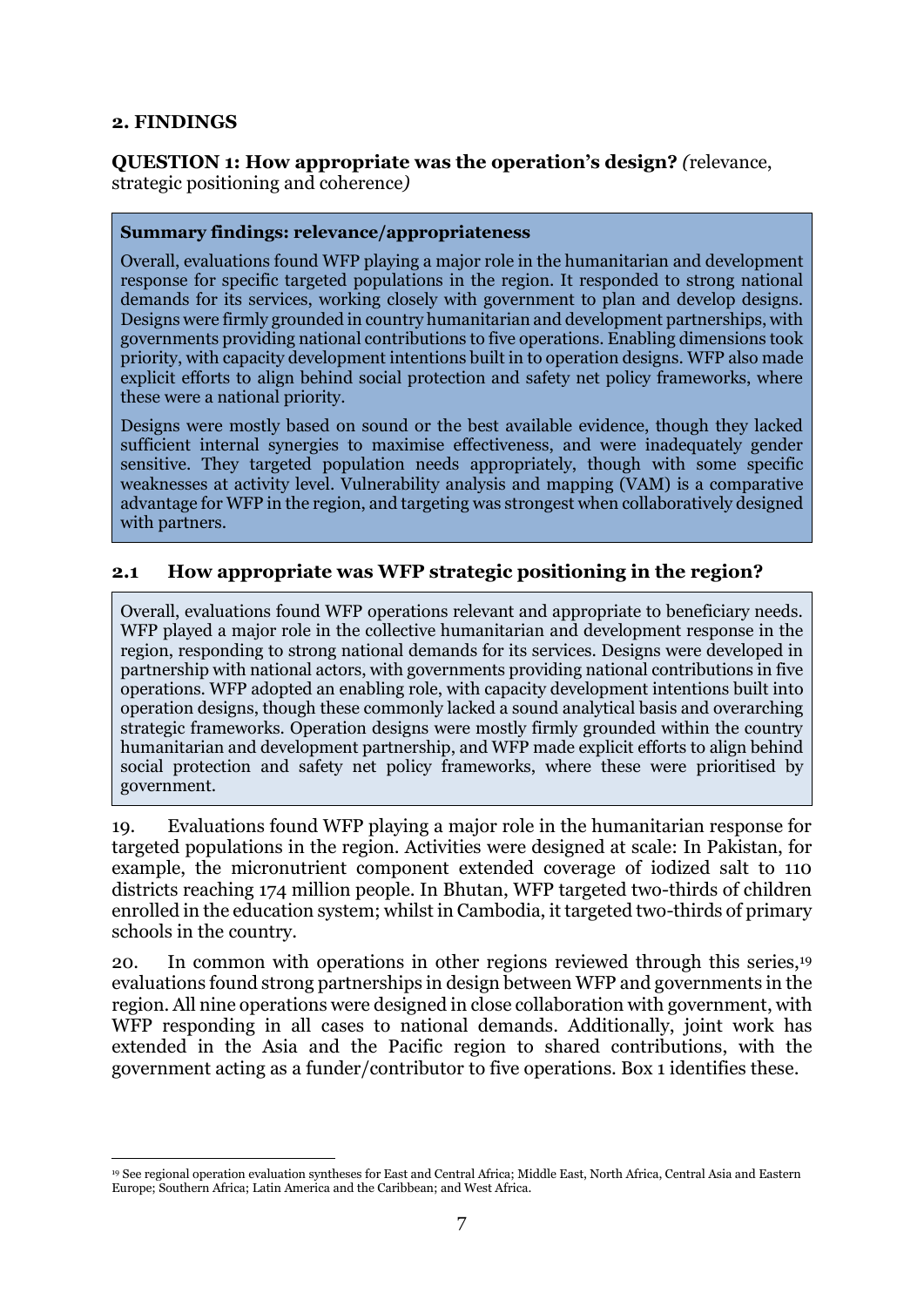#### **Box 1: Shared contributions**

- In Bangladesh, the Government provided one-half of the wheat requirements for the WFPsupported school biscuit programme and jointly funded the emergency response aspects of the operation
- In the Philippines and Pakistan, the Government was the second largest donor to WFP operations in the country
- In Cambodia, the Government made annual inputs of 2,000 metric tonnes of rice and associated costs as its contribution to the CP
- In Nepal, the Government allocated matching funds of USD 2 million in both 2014 and 2015 towards the WFP partnership with government authorities in developing food assistance for assets activities

21. Seven out of nine operations<sup>20</sup> were also explicitly geared to help implement government programmes, and/or were implemented through national structures*.* These were school feeding programmes in Bhutan, Laos, the Philippines and Bangladesh; nutrition programmes in Afghanistan, Pakistan and Myanmar; and emergency food distributions in Bangladesh and Pakistan.

22. Also in common with wider findings from this series, seven out of nine evaluations<sup>21</sup> also found an explicit intent to re-align the WFP role, away from pure delivery, where conditions permit, and towards more enabling roles focused on technical assistance, capacity development and supporting national ownership. Although this has progressed over time, with more recent operation designs reflecting these intentions explicitly, re-orientation started early in the strategic period. For example:

- In Cambodia (evaluated in 2014), the WFP CP design articulated the explicit intention across the operation to transition away from direct implementation, to supporting national ownership and capacity development.
- In Bangladesh (evaluated in 2015) the CP design focused on technical assistance and capacity building to improve policies, processes and the effectiveness of government safety nets.
- In Myanmar (evaluated in 2016), the PRRO sought, in its overall design, to enhance national capacity and shape national policies to promote ownership and the eventual handover of activities.

23. In Afghanistan, however, a core delivery role was still required to address humanitarian needs (though WFP made efforts to build capacity where feasible); and in Bhutan, WFP missed the opportunity to re-orient design, basing its intentions largely on a continuation rationale.

24. In line with findings across this series, none of the nine evaluations found capacity analysis conducted as part of design. However, in contrast with these wider findings, all found generally realistic assessments of capacity levels, linked to close partnerships with government in design. All nine designs included capacitydevelopment intentions, with specific areas of focus including:

 Improved food security monitoring (Pakistan, the Philippines, Bangladesh, Nepal)

**.** 

<sup>20</sup> All other than those in Cambodia and Nepal

<sup>21</sup> Bangladesh, Cambodia, Laos, Myanmar, Nepal, Pakistan, the Philippines,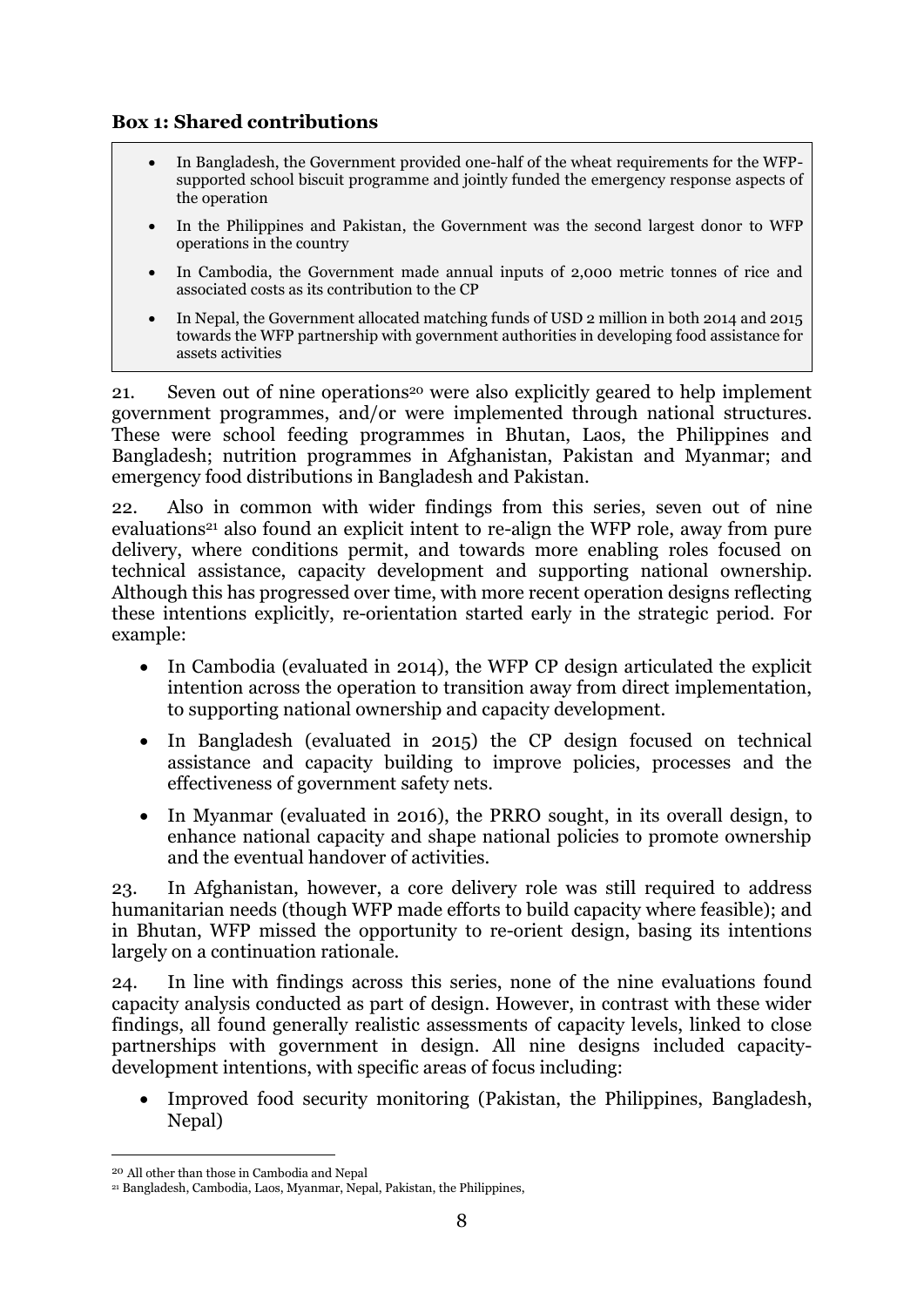- The design and implementation of social safety nets (Bangladesh, Nepal)
- Disaster preparedness and emergency response capacity (Pakistan, the Philippines, Afghanistan, Laos, Nepal, Myanmar, Cambodia)
- Nutrition policy frameworks and implementation capacity (the Philippines, Nepal, Myanmar, Cambodia)
- Education/school feeding policy frameworks and implementation capacity (Bhutan, Myanmar).

25. However, approaches to capacity-development activities were not always systematically planned or designed. For example, in Bhutan, the capacitydevelopment dimensions of the portfolio lacked a strong evidence base and clear results frameworks for intended achievements.

26. Evaluations found that, also in line with other regions in this series,  $22$  WFP made explicit efforts to align behind social protection/safety net frameworks**,** in countries where these form a strategic priority for governments in the region (for example, Nepal, Cambodia, the Philippines, Bangladesh) (Box 2). In Myanmar, where poor safety net coverage left a significant proportion of the population vulnerable to shocks, WFP provided essential safety nets for vulnerable populations.

# **Box 2: Social Protection**

1

- In Nepal, WFP contributed to the development of a national social protection strategy that will incorporate livelihoods and asset creation support
- In Bangladesh, WFP dialogue, evidence creation, capacity strengthening efforts and advocacy to strengthening government safety nets resulted in reformation of ongoing safety nets and exploration of implementation modalities for effective and sustainable safety net interventions

27. Finally, and also reflecting wider findings from this series, evaluations found WFP operation designs mostly firmly grounded within the country's humanitarian and development partnership. Seven out of nine designs aimed for implementation as part of a coherent (national and international) response to the problem. In Myanmar, for example, WFP partnership decisions at design stage were strategic, *"*acknowledging its limitations, the strengths of others, and [establishing] coherency with relevant sector initiatives, where possible". In both Bhutan and Nepal, however, evaluations found that WFP had scope to expand its intended partnerships at design stage.

#### **2.2 How rigorous was the operation design?**

Operation design differed in two respects from the wider trend within the operations evaluations series. Firstly, evaluations in the Asia and the Pacific region found comparatively strong quality of designs, with evidence applied where appropriate and vulnerability analysis and mapping a strength of WFP in the region. Secondly, and again in contrast to wider findings, evaluations also identified some, but not widespread, limitations in causal chains. However, in common with most evaluations in the series, the use of internal synergies for improved effectiveness and gender sensitivity of designs were identified as weaknesses.

<sup>22</sup> See regional syntheses for Latin America and the Caribbean; West Africa and Southern Africa.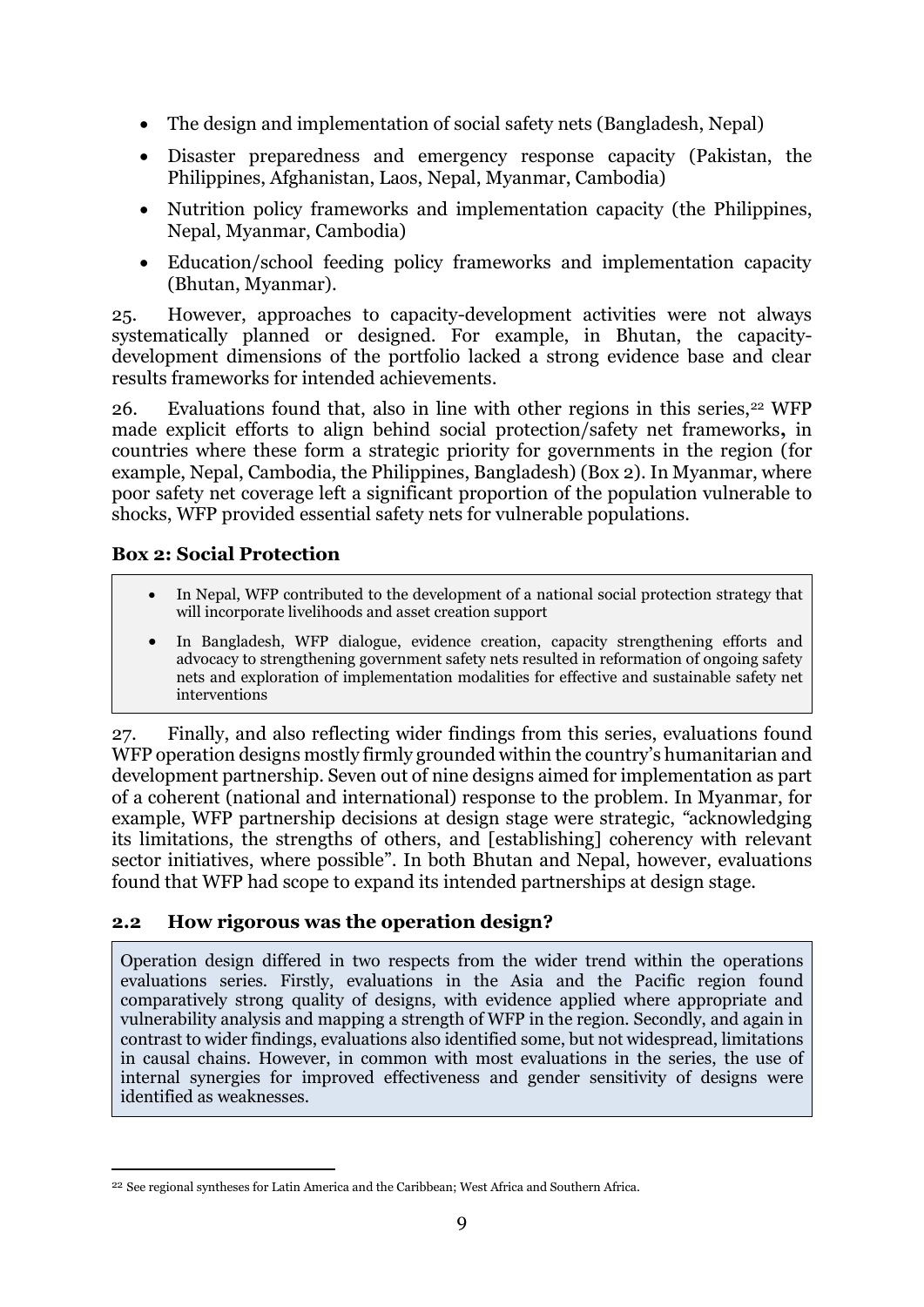28. All nine operations were continuations of a previous design. Five<sup>23</sup> had adequately revisited the previous design to meet current needs, using approaches such as the application of evidence (below); stakeholder feedback; the consolidation of existing initiatives and strategic prioritisation. By contrast, the Bhutan DEV was largely based on the predecessor operation.

29. In common with findings from some other regions in this series,<sup>24</sup> the majority (eight out of nine) of evaluations found the evidence basis applied for design sufficient or adequate at the time.<sup>25</sup> Evidence sources applied are listed in Box 3.

#### **Box 3: Sources of evidence applied for operation design**

- Evidence from evaluations and reviews
- Baseline studies
- Vulnerability analysis and mapping, including comprehensive food security and vulnerability assessment data and risk and vulnerability surveys
- National statistics and data on food security and nutrition
- Data from pilot exercises
- Joint assessments with partner United Nations agencies
- Information generated through the country strategy development process
- Integrated Phase Classification data
- Research and pilot studies
- Food security information network bulletins
- Market and agricultural assessment bulletins

30. However only four operations, in Bangladesh, Myanmar, Cambodia and Laos, explicitly applied evidence from evaluations and reviews to inform design.

31. Vulnerability analysis and mapping data in the region was especially praised in six evaluations<sup>26</sup> for providing detailed and specific insights into population needs. Box 4 provides examples.

#### **Box 4: Vulnerability analysis and mapping**

- In Nepal, the WFP vulnerability and mapping unit has worked since 2007 with the government to establish and strengthen a national food security monitoring system, known as NeKSAP, whose data informed the design of the CP
- In Bangladesh, the WFP vulnerability analysis and mapping unit, in partnership with government, produced poverty and undernutrition maps down to *upazila* (local area) level for the entire country, which informed operation design
- One WFP comparative advantages in Pakistan is the vulnerability analysis and mapping unit, whose in-depth assessments served not only WFP but also Government and other development partners. Its products included market, food security and livelihood assessments, and technical support on food security monitoring and policy development to the Government

#### 32. Weak causal chains/design flaws have been a repeated finding in the operation evaluations series,<sup>27</sup> but were identified in only two evaluations in the region (in

**<sup>.</sup>** <sup>23</sup> Afghanistan, Bangladesh, Cambodia, Myanmar, Laos . Evaluations in Nepal, the Philippines and Pakistan do not comment. <sup>24</sup> See regional operation evaluation syntheses for Middle East, North Africa, Central Asia and Eastern Europe; Southern Africa; East and Central Africa.

<sup>25</sup> All other than the evaluation of the Philippines PRRO, which does not comment.

<sup>26</sup> Afghanistan, Bangladesh, Cambodia, Myanmar, Nepal, Pakistan.

<sup>27</sup> Operations Evaluations Syntheses 2014, 2015 and 2016.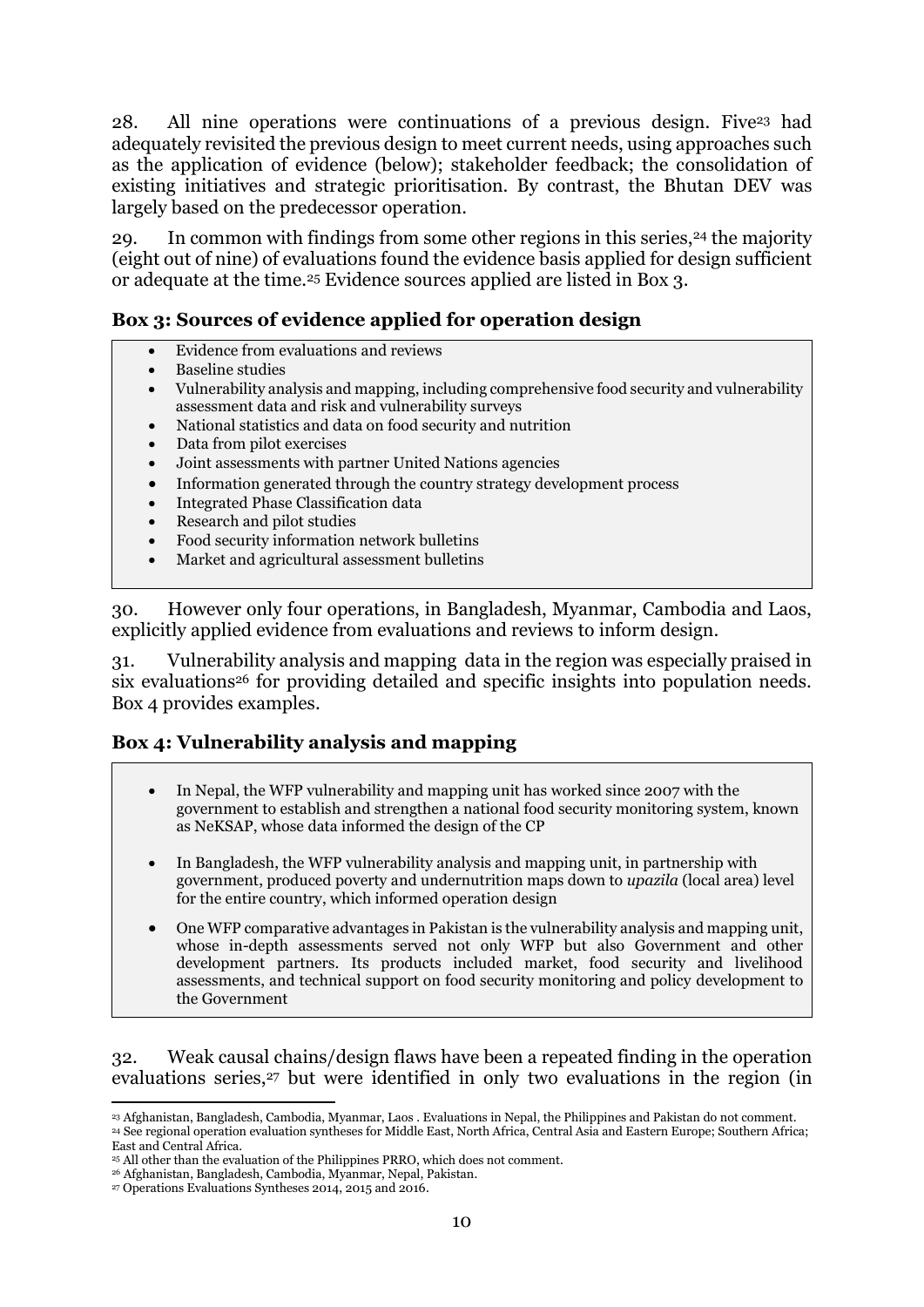Bhutan and Laos), both related to school feeding.<sup>28</sup> Three evaluations (in Afghanistan, Laos and Nepal) found that the operation did not take on board available lessons from previous operations regarding available resourcing**,** leading to questioning of ambition of the operation's design. Three operations had received less than 50 percent of funding at mid-term evaluation stage (Bangladesh, Laos and Nepal, see Table 1), leading in all cases to activities being cut short, and/or rations and coverage reduced.

33. Six evaluations commented on internal synergies in design. <sup>29</sup> Findings reflect the pattern of wider findings arising from this series:

- Two (in Laos and the Philippines) found that internal synergies were strong at design stage, with the Laos operation explicitly integrating three previouslyseparate components to achieve enhanced medium-term results. In the Philippines, internal linkages between food assistance for assets/food assistance for training activities were linked to disaster preparedness and nutrition activities, to offer a comprehensive package of support to the same communities, many of which also benefitted from school feeding.
- $\bullet$  In line with wider findings, four operations<sup>30</sup> found scope for improvement, with, for example, the Cambodia CP comprising "more a juxtaposition of separate activities than an integrated programme". In Nepal, different geographic targeting across activities meant that synergies between components were underexploited, due to activities taking place in different geographical areas.

34. As also reflected in the overall operations evaluation series, the use of gender analysis to inform design was a weakness across the region's operations. Only two, in Cambodia and Laos, explicitly applied such analysis to inform design. Even where this analysis was present, however, it did not automatically lead to a gender-sensitive design, with both evaluations (as well as four others)<sup>31</sup> finding that the operation adopted a mainly 'including women' approach, without sensitising or adapting activities to identified needs.

35. Conversely, although no specific gender analysis informed designs in Afghanistan, Myanmar and Bangladesh, efforts were made to build in gender-sensitive approaches, though these were not always sufficiently nuanced Box 5 gives examples.

#### **Box 5: Gender in design**

- In Afghanistan, the WFP global gender and protection strategy was contextualised for the country and led to gender-sensitive implementation approaches, for example in school feeding and vocational training
- In Bangladesh:
	- o The school feeding component included messages to parents and teachers on the importance of educating girls and avoiding early marriage for girls
	- The enhancing food security pilot focused on the empowerment of ultra-poor women through the provision of a cash grant for investment, other financial support, and training

<sup>1</sup> <sup>28</sup> The assumption that school feeding will lead to increased attendance/retention rates was unverified in Bhutan; and that deworming campaigns would lead to reduced iron deficiency in children is questioned in Laos.

<sup>&</sup>lt;sup>29</sup> No comment in the Afghanistan and Myanmar evaluations; not relevant to Bhutan.

<sup>30</sup> Bangladesh, Cambodia, Nepal, Pakistan.

<sup>31</sup> Operations lacking a gender-sensitive approach were Bhutan, Nepal, Pakistan, Philippines, as well as Cambodia and Laos.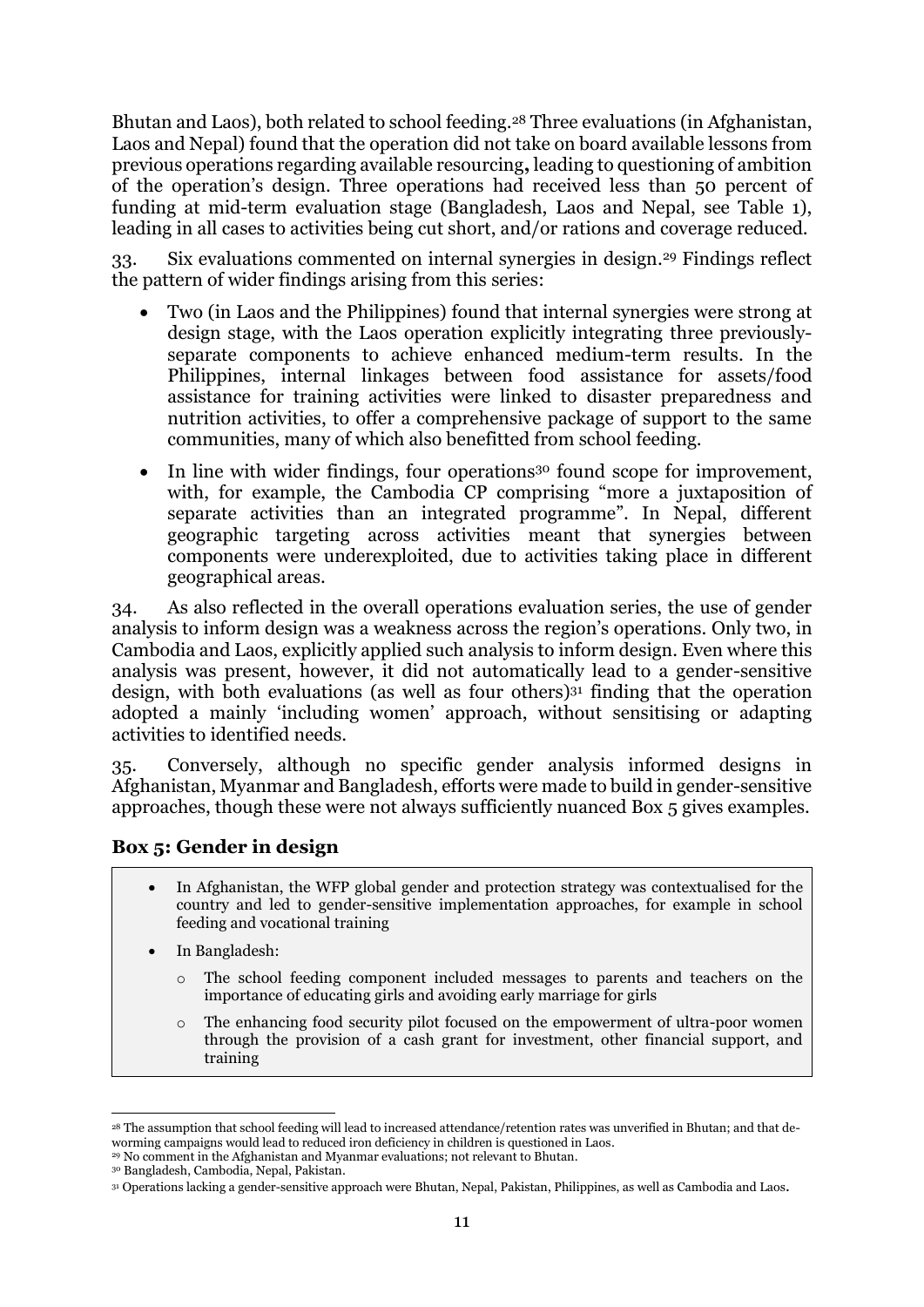- The nutrition component did not include specific activities to target men, despite acknowledging the need to engage them and community leaders in changing cultural practices and addressing underlying factors of undernutrition
- In Myanmar, gender and protection issues were mainstreamed in the design as per WFP humanitarian protection and gender policies, and the evaluation found that WFP aimed for gender balance and women's leadership across activities

#### **2.3 How responsive were operations to needs?**

Overall, WFP operations in the region were well-designed to respond to target population needs, although with some specific weaknesses at activity level. Targeting was strongest when designs were produced in cooperation with partners and evaluations found weaknesses within food assistance for assets and nutrition targeting. Cash gained momentum over time as a transfer modality.

36. In line with findings from across this series, WFP operation types in the Asia and the Pacific region were largely fit for context. Eight out of nine evaluations found operation types appropriate for country conditions, with only the Bhutan evaluation questioning the appropriateness of school feeding as an incentive for school enrolment or attendance. Design was informed by a final or draft country strategy in six countries.<sup>32</sup>

37. Eight evaluations found the intended coverage of WFP appropriate for humanitarian needs overall, <sup>33</sup> based on data available at the time. Only the evaluation of the Nepal CP found that WFP should have scaled down its projections and rationalised the planned CP beneficiary numbers earlier, in the areas of nutrition and food assistance for assets.

38. All evaluations, bar that in Bhutan, found operations' overall objectives and intent well-aligned with the needs of food insecure populations in the country. In Nepal, Afghanistan, Myanmar and the Philippines, evaluations praised WFP for reaching out to some of the most hard-to-reach populations in these countries, who in Afghanistan are "one shock away from crisis".

39. At activity level, evaluations found WFP choices mostly relevant to population needs. In common with weaknesses identified elsewhere in this series, three evaluations identified specific concerns:

- In Bhutan, as noted, school feeding as an effective or necessary incentive to school enrolment or attendance was questioned.
- In the Philippines, the prolonged use<sup>34</sup> of blanket supplementary feeding within nutrition interventions was challenged.
- In Afghanistan, although food assistance for assets interventions chosen were appropriate, given the primary objective of improved natural resource management, they had the unintended consequence of reducing the number of women participants in 2015.

40. Evaluations identified generally appropriate operation-level geographical targeting, supported by strong vulnerability analysis and mapping, but with limitations at activity level. Eight out of nine operations were appropriately targeted

**<sup>.</sup>** <sup>32</sup> Afghanistan, Bangladesh, Cambodia, Laos, Myanmar, the Philippines.

<sup>33</sup> All, other than Nepal.

<sup>34</sup> Whilst the suggested duration is three to six months, within the PRRO its use stretched over a two-year period.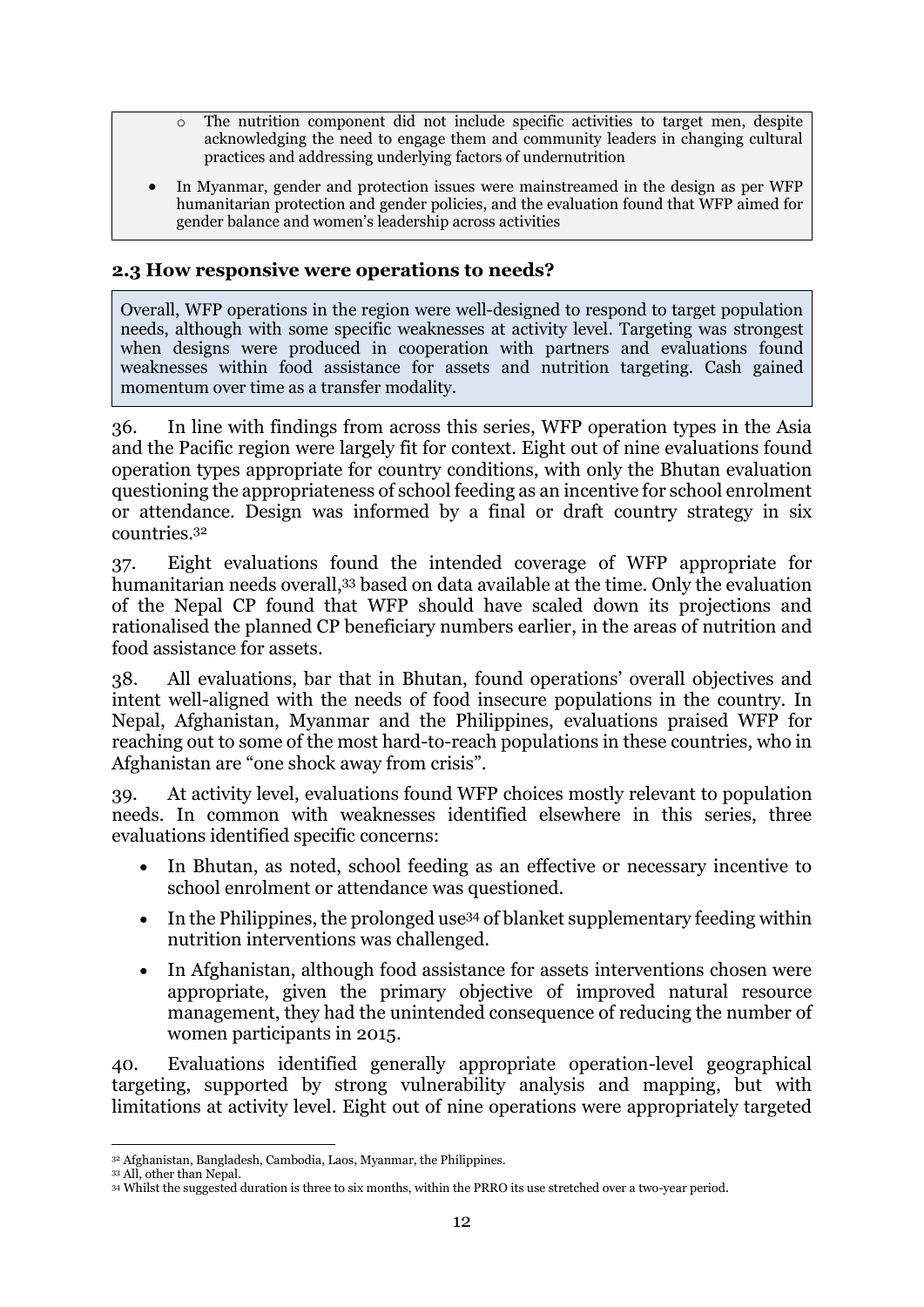geographically, focusing on areas of the country most affected by conflict, displacement, food insecurity and malnutrition and/or disasters.<sup>35</sup> The exception, the Cambodia CP, did not extend to outlying and sparsely-populated provinces with the highest poverty incidence.

41. Seven evaluations<sup>36</sup> found specific activity-level targeting concerns. These mostly arose in nutrition*,* identified in six out of nine<sup>37</sup> evaluations. Specific concerns were raised about:

- Choice of districts for nutrition interventions in Nepal, Myanmar, Bangladesh and the Philippines, based on available data. For example, districts selected for nutrition interventions in the Bangladesh CP were based on areas of high food insecurity and poverty rather than undernutrition, though the two did not necessarily coincide.
- Gaps in age-group coverage in Cambodia, with some age groups left uncovered by Government and WFP nutrition interventions respectively, despite high measurements of moderate acute malnutrition.
- The use of gender-blind targeting criteria in Afghanistan, with facility-based approaches risking the exclusion of the poorest and most vulnerable women.
- 42. Other targeting weaknesses occurred in:
	- School feeding in Bhutan and Nepal arising from differences between national and WFP targeting criteria in Bhutan, leaving some children uncovered by national school feeding programmes following handover of WFP support; and targeting criteria in Nepal excluding schools with higher level grades, resulting in overcrowding in some schools and reduced attendance in others
	- Food assistance for assets in the Philippines, where targeting was characterised as "somewhat reactive", tending to support applications received rather than seeking out and supporting communities that most needed the projects, based on social indicators.

43. Targeting modalities aligned with national guidelines or approaches in all cases other than Bhutan school feeding, and in nutrition interventions in Bangladesh, where national nutrition guidelines differed from the weight-for height approach applied by WFP. Donor preferences also shaped targeting in Bangladesh, with funding linked to certain geographic areas or specific groups, rather than the CP as a whole.

44. Finally, and in common with the majority of operations reviewed through this series, the WFP choice of transfer modalities, whether cash and voucher or in-kind, were assessed as fully appropriate in seven evaluations. The two which raised concerns (in Afghanistan and Nepal) cited donor provision of in-kind donations creating gaps in alignment with government direction (Afghanistan) or WFP country office aspiration (Nepal).

**<sup>.</sup>** <sup>35</sup> Afghanistan, Bangladesh, Bhutan Laos, Nepal, Myanmar, Pakistan, the Philippines.

<sup>36</sup> Afghanistan, Bangladesh, Bhutan, Cambodia, Nepal, Myanmar, the Philippines.

<sup>37</sup> Afghanistan, Bangladesh, Cambodia, Nepal, Myanmar, the Philippines.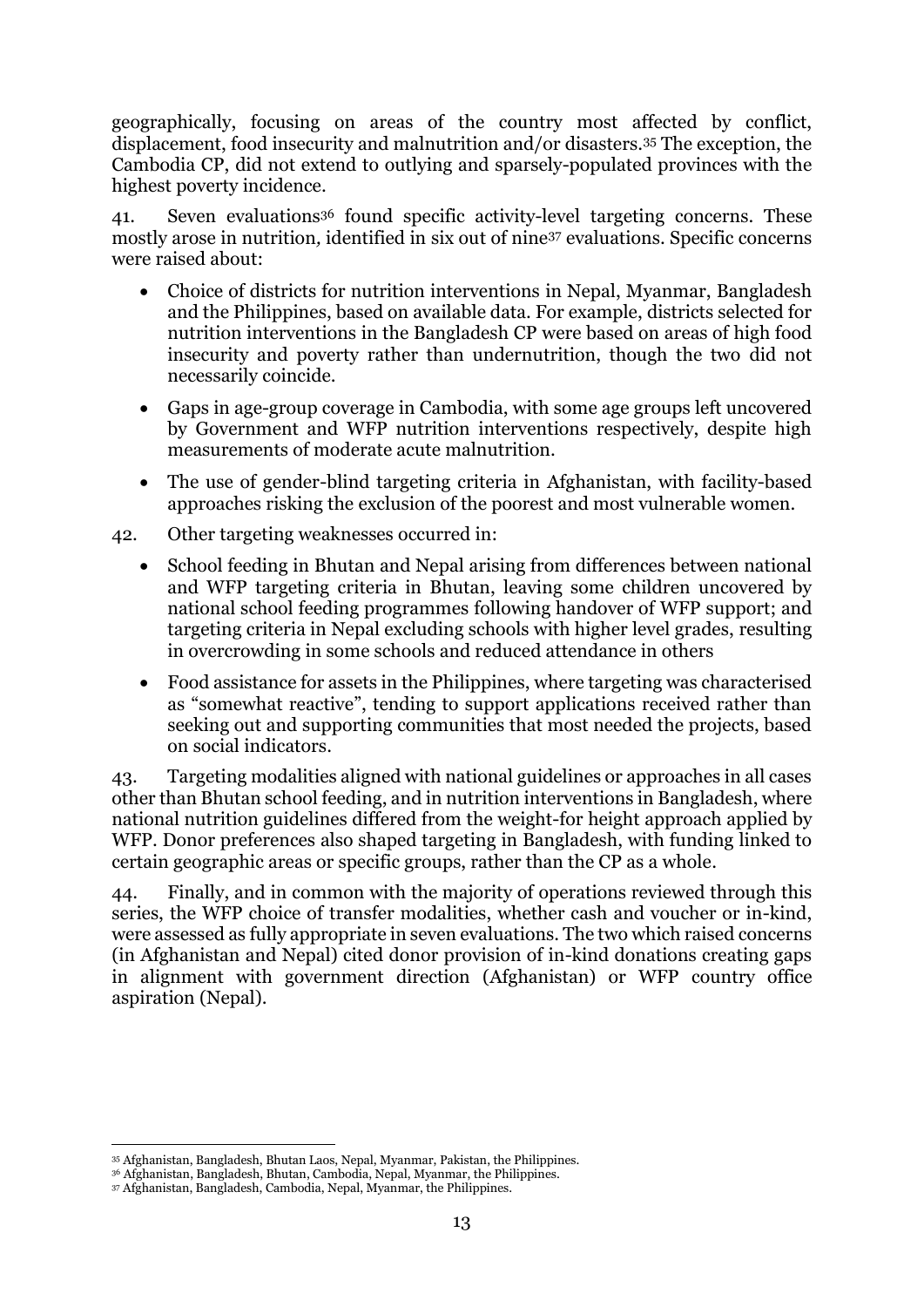#### <span id="page-15-0"></span>**QUESTION 2: What were the results of the operations?**

#### **Summary findings: results**

Monitoring systems showed some good practice in the region, though also some areas of weakness. Evaluations found data availability and quality concerns, particularly at outcome level. Performance was variable across activity areas, and dependent on contextual factors, with consistent achievement in general distribution, school feeding and food assistance for assets (though with significant concerns raised about the quality and sustainability of assets created).

Evaluations also identified additional results in line with the "enabling" role of WFP in the region. These included: improved policy environments, enhanced national capacities, evidence generation, and results in social protection and resilience. Results in gender were weak and mostly reflected a quantitative approach. Local purchase was a priority in the region.

Strong design-stage partnerships with governments continued into implementation but relationships with partner United Nations agencies were inconsistent. The willingness of WFP to adapt under changing conditions was praised in six evaluations, and operations were generally timely in relation to needs. The potential for sustainability was variable and dependent on individual activities. Transition strategies were not consistently implemented.

#### **2.4 What evidence of results is available?**

Evaluations in the region found some good practice in monitoring systems, although some systemic weaknesses continue into 2016. In line with findings from the wider operations evaluations series, output data was increasingly available, though weaknesses in outcome data persisted. Monitoring systems in the region were assessed as comparatively strong in relation to evaluations across the series, though data quality and reliability concerns occurred frequently, and data analysis, management and use was mixed, with some good examples and some inadequacies.

37. **Monitoring systems:** Operations evaluations in this series have consistently found shortcomings in WFP monitoring systems being gradually addressed over time. By contrast, however, just under half (four out of nine) of evaluations from the Asia and the Pacific region identified weaknesses in monitoring systems, spanning the period 2014-2016.<sup>38</sup> The evaluation in Myanmar identified improvements over time.

38. Evaluations in Cambodia, Nepal and Pakistan all pointed to good practice in monitoring systems with potential for replication across WFP. Box 6 gives examples.

<sup>1</sup> <sup>38</sup> Afghanistan (2016), Bhutan (2016), Laos (2014), the Philippines (2014)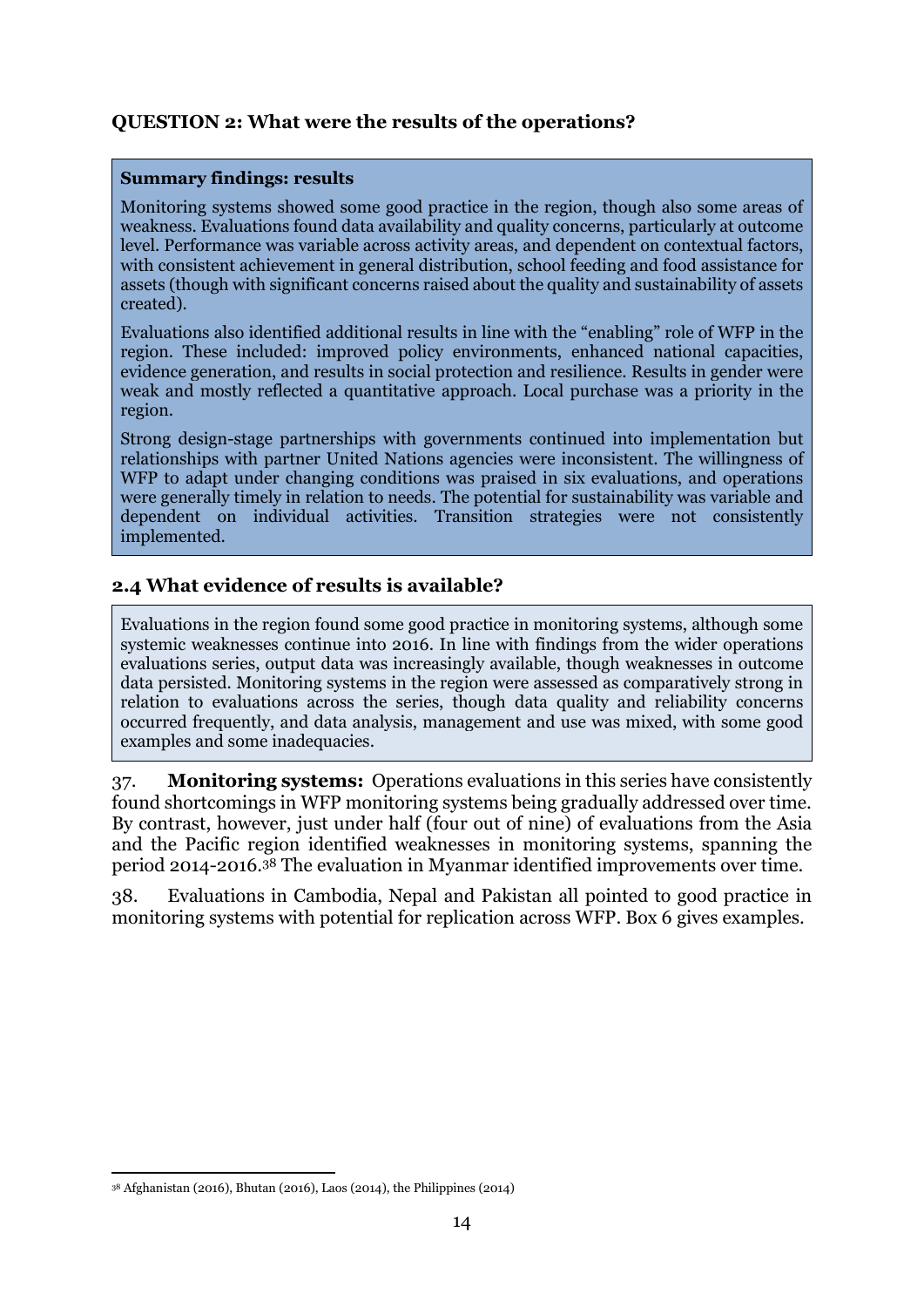#### **Box 6: Good practice in monitoring systems**

- In Cambodia (evaluated in 2014), the evaluation commended the country office on its merging of the vulnerability analysis and mapping unit with the monitoring and evaluation function, to form the MERVAM Unit. In particular, the monitoring of the school feeding programme was an exemplar that other activities and operations could follow
- In Pakistan (evaluated in 2015) WFP innovative use of text messaging (SMS) for daily reporting was praised as showing great potential for simplifying reporting and for further promotion across the organisation
- In Nepal (evaluated in 2016), the monitoring system combined input from Government counterparts, cooperating partners and WFP through a web-based database (e-SPR) linked to the Government's management information systems

39. Specific weaknesses identified in monitoring systems included**:** 

- The lack of a clear monitoring and evaluation strategy (Bhutan)
- Insufficient resources to ensure monitoring requirements under WFP minimum monitoring standards (Bhutan and Laos)
- The use of parallel monitoring systems to national ones (Laos)
- Weaknesses in the follow up of individual beneficiaries (the Philippines)
- The use of multiple databases, presenting challenges for data management (Afghanistan).

40. Five evaluations also raised concerns about the relevance of corporate indicators available at the time to capture operations' results.<sup>39</sup>

41. In terms of data availability**,** three evaluations found gaps in output data in the region, even in the later period. <sup>40</sup> However, in common with other regions, gaps in outcome data were noted in seven out of nine evaluations. <sup>41</sup> Issues particularly arose in relation to nutrition outcome and output data, with gaps identified in six evaluations.<sup>42</sup>

42. Despite comparatively strong monitoring systems, data quality and reliability issues were raised in seven evaluations.<sup>43</sup> Concerns included:

- Use of national statistics rather than data gathered from WFP-targeted populations or schools (Bhutan)
- Lack of analysis of attribution of outcome indicator changes to WFP interventions (Bhutan)
- Collection of 'point in time' data, which risked portraying an inaccurate/unrepresentative picture due to seasonal fluctuations, particularly where these take place at 'better off' times of the year (Cambodia)

**.** 

<sup>39</sup> Although not part of this region, it is interesting to highlight that in the Kyrgyz Republic, this was addressed by developing tailored indicators.

<sup>40</sup> Afghanistan, the Philippines, and Myanmar (in the earlier period).

<sup>41</sup> All, other than Bangladesh and Pakistan.

<sup>42</sup> Afghanistan, Cambodia, Laos Nepal, Myanmar and the Philippines.

<sup>43</sup> Afghanistan, Bhutan, Laos Nepal, Myanmar, Pakistan, the Philippines.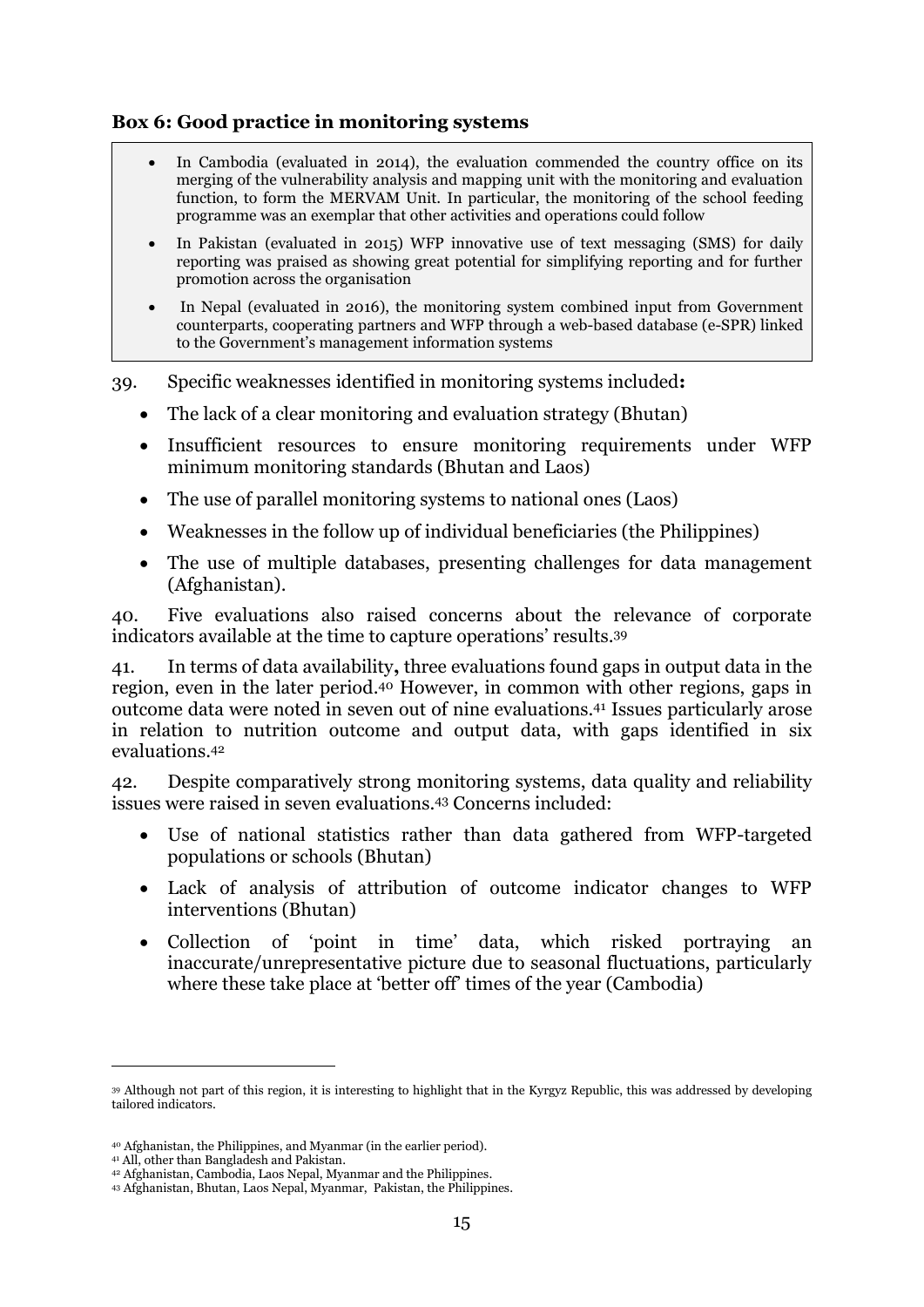- Discrepancies in the data arising from input errors or calculation errors, for example of target populations (Laos, the Philippines, Afghanistan, Pakistan)
- Overstated beneficiary for reasons including: double counting of beneficiaries across cohorts, namely in nutrition programmes (Afghanistan)
- Difficulties in applying the community asset score to assess community resilience under the food assistance for assets component (Bangladesh)
- Overly limited indicators for reporting against wider intentions for example using the minimal acceptable diet as the only indicator to measure the impact of critical non-food programme components) (Pakistan)
- Disconnects between outputs reported and the outcome indicators (Myanmar).

43. Data management, analysis and use was – in common with wider findings from the series - mixed across the region: evaluations in Pakistan, Cambodia and Myanmar found positively, with many examples of data being analysed and applied to adjust programming.<sup>44</sup> For example, the operation in Myanmar was praised for its wellorganised, accessible and useable output data for facilitating real-time programme learning. However, shortcomings in data analysis and use to improve programme management were found in four evaluations. <sup>45</sup> The evaluation of the Bhutan DEV found improvements over time.

44. Finally, WFP target-setting was questioned in Nepal and Afghanistan, with over-ambitious targets set in nutrition (Nepal), school feeding (Afghanistan) and food assistance for assets (Nepal); and under-ambitious targets set in food assistance for assets (Afghanistan). In Nepal, the lack of regular programme reviews should have led to revised targets which would have resulted in higher achievements or higher quality of results.

#### **2.5 What output and outcome results have been achieved, per theme/sector?**

Performance was variable across activity areas and highly dependent on contextual factors, including funding. Outcome data particularly was limited in availability and reliability.

- **General distribution:** General distribution was used in the Asia and the Pacific region to target specific vulnerable populations. Planned output targets were reached in three operations but not in two, mainly due to changing caseloads. Four out of five operations met intended outcomes targets.
- **Nutrition**: Eight of the nine operations implemented a nutrition response. No activity fully met its output targets across all nutrition intervention types. However, interventions showed some positive outcome results, though evidence was sometimes anecdotal.
- **Education**: Activities were implemented in all nine operations, in five cases in support of national programmes. Output targets were achieved in seven

**<sup>.</sup>** <sup>44</sup> The evaluation of the Bangladesh CP does not comment.

<sup>45</sup> Afghanistan, Laos, Nepal, the Philippines.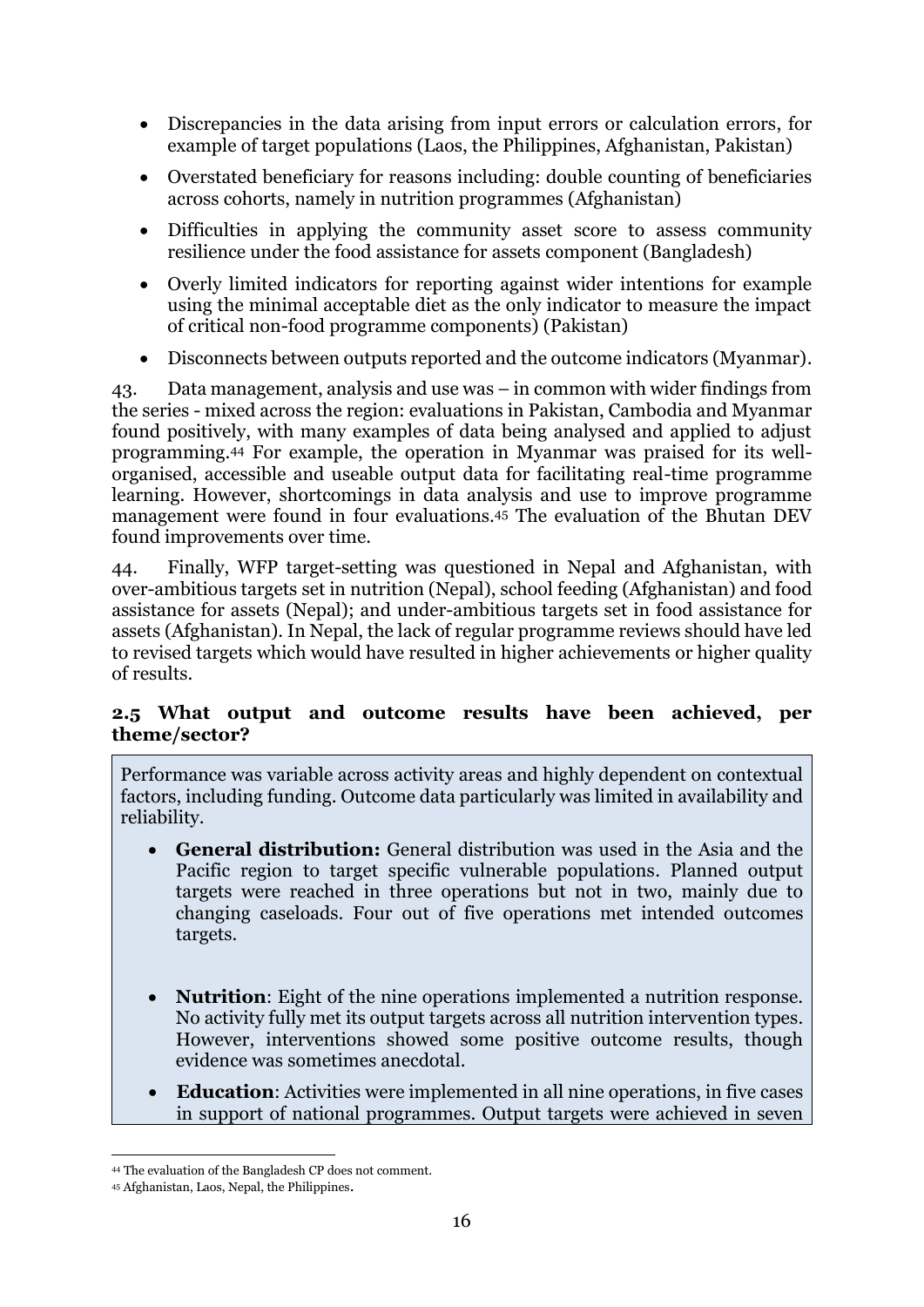out of nine operations, and all nine reported positive progress against outcome targets, though attribution to WFP interventions was sometimes uncertain.

 **Livelihoods:** Eight operations implemented food assistance for assets activities, with smaller planned beneficiary numbers than for other activity areas. Only three operations found that FFA/FFT activities were on track or had met/exceeded output targets. Six evaluations, of seven for which data was available, found that food assistance for assets activities achieved positive results in outcome areas. However, four evaluations raised concerns about the quality and sustainability of assets created.

45. All except one operation (in Bhutan) contained multiple components (Table 1). Coverage was broadly as planned in four operations<sup>46</sup> but varied significantly against plan in five.<sup>47</sup> Reasons included: funding limitations; deliberate scaling back to avoid duplication with other actors; varying emergency caseloads; and expansion at government request.

46. Results against activity areas were as follows:

### **General distribution**

47. Five operations (both CPs and PRROs) implemented general distribution activities over the evaluation period. General distribution targeted specific populations, such as internally-displaced populations/refugees/returnees; those affected by natural disasters; and chronically food-insecure populations in the lean season. Operations with the largest intended caseloads for general distribution were: Afghanistan, which targeted over 3.6 million beneficiaries over the 2014 and 2015 reporting years; Pakistan, which provided monthly rations to nearly two million people through general distribution in 2013, and over one million by July 2014; and Myanmar, which targeted 770,000 people in 2015.

48. **Output results:** The realisation of general distribution targets is highly dependent on contextual factors, particularly given the region's vulnerability to climate-related disasters. Three operations met planned output targets (Myanmar, Pakistan, Bangladesh), due to relatively stable caseloads in Myanmar; adaptation of targets to adjust to changing numbers of displaced people in Pakistan; and swift responses to natural disasters in Bangladesh. In Myanmar, general distribution activities met intended targets in one year, but not in the second. Only in Afghanistan did general distribution activities not meet planned targets, due to changing caseloads. 48

49. **Outcome results**: All five evaluations reported shortcomings in outcome data. However:

 Four operations, in Myanmar, Bangladesh, Laos and Pakistan, showed improvements in outcome indicators – for dietary diversity and food consumption in Myanmar and Bangladesh; food consumption in Pakistan and Laos; and reduced coping strategies in Bangladesh.

**<sup>.</sup>** <sup>46</sup> Bangladesh, Bhutan, Myanmar and Pakistan.

<sup>47</sup> Afghanistan, Cambodia, Laos, Nepal and the Philippines.

<sup>48</sup> In 2014, the number of people who returned to Afghanistan was much lower than expected and therefore WFP reached only 13.7 percent of their target. However, WFP was flexible and supported an unexpected influx of refugees from Pakistan to Khost and Paktika provinces. In 2015, the deteriorating security situation and a number of natural disasters led to a higher number of IDPs than expected.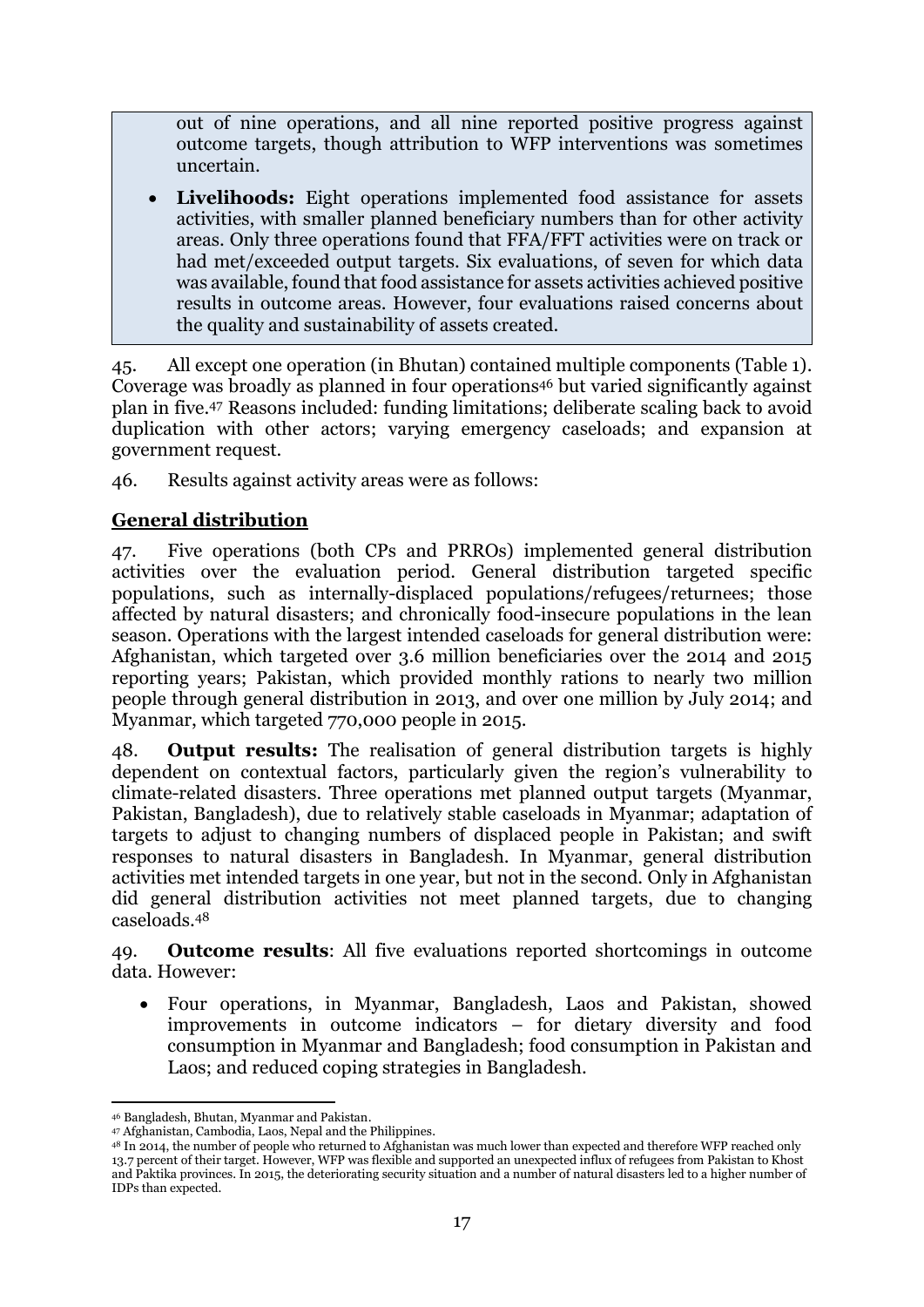The operation in Afghanistan did not meet food consumption score targets, due to reductions in food assistance ration size and an increase in the number of newly arrived internally displaced persons (who comprise a high proportion of households with poor food consumption scores) in 2015.

## **Nutrition**

50. Eight out of nine operations implemented nutrition interventions, <sup>49</sup> reflecting its importance as a strategic priority in the region. All nutrition activities included programmes focused on stunting, a specific priority in the region.

51. The largest numbers of nutrition beneficiaries were intended in Pakistan, which provided large-scale treatment of moderate acute malnutrition (MAM) in six provinces, enabling WFP to reach 671,066 moderate acute malnutrition cases aged 6 - 59 months (Jan 2013-August 2014). In Afghanistan, WFP targeted up to 250,000 beneficiaries for nutrition activities per year.

52. **Output results:** Output performance for nutrition activities was mixed:

- No activity fully met its output targets across all nutrition intervention types. Instead, nutrition activities in all eight countries either did not meet output targets in specific areas, or showed mixed performance across activities. For example, in Pakistan, although overall nutrition and blanket supplementary feeding programmes targets were met, at activity level, the numbers of beneficiaries under the stunting project and those being treated for acute malnutrition were lower than intended.
- Performance against targets improved once these were adjusted downwards in Nepal and Bangladesh. In Laos, although a slow start was experienced, the scale-up of the mother-and-child health nutrition programmes was rapid and geographical reach impressive, reaching 95 percent of villages in target districts. Blanket supplementary feeding activities for children aged 6-23 months far surpassed planned beneficiary numbers for 2012, as did micronutrient supplementation programmes.

53. **Outcome results:** As above, evaluations note significant concerns in relation to the quality and reliability of nutrition outcome data. Much data provided is anecdotal, and several evaluations could not report achievement against targets.

54. However, despite these data shortcomings, and despite poor output level performance, where populations were reached, interventions showed some positive outcome results:

- In Afghanistan, Bangladesh, Myanmar and Pakistan, nutrition activities came close to meeting or met outcome targets in terms of default, mortality, nonresponse and recovery rates.
- Four evaluations (Cambodia, Nepal, Laos and the Philippines) identified other positive changes, though much data was anecdotal, with results including visible health and nutrition improvements, reductions in undernutrition/increases in children consuming a minimum acceptable diet upon introduction of food support, and increased use of health centre services.

<sup>1</sup> <sup>49</sup> with the only exception being Bhutan.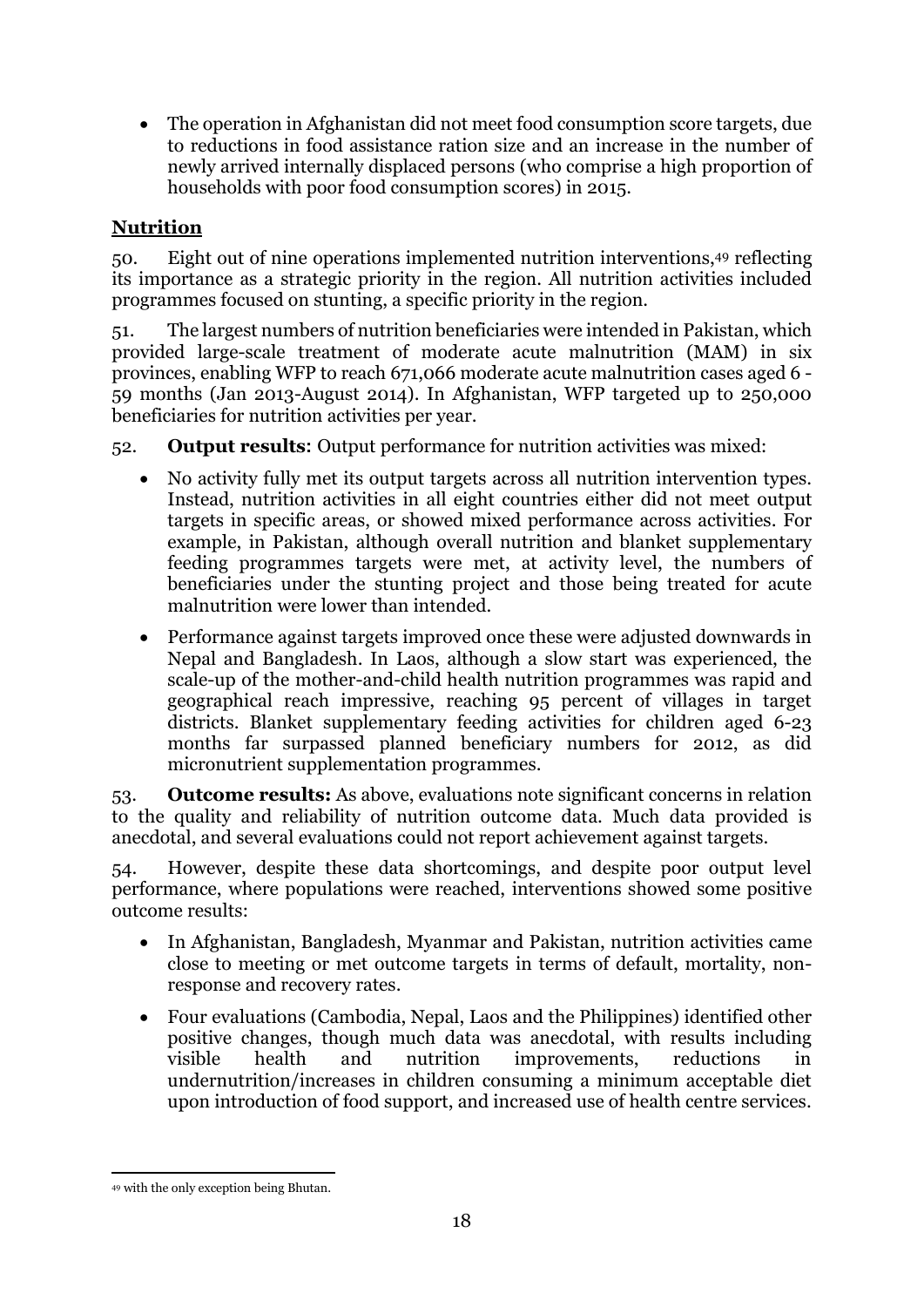### **Education (school feeding)**

55. All nine operations implemented school feeding initiatives, reflecting its strategic importance to the region. Five<sup>50</sup> supported government programmes, often as part of a social protection response. The largest scale activities were in Cambodia, where by mid-point the activity had reached more than 1.1 million children and Myanmar, where approximately 500,000 students and family members were reached annually.

56. **Output results:** Output-level achievement was mostly positive, often linked to joint planning and implementation with Government:

- In seven operations<sup>51</sup> WFP met or almost met planned beneficiary targets over the reference period. However, in Pakistan, girls represented only 28 percent of beneficiaries, short of the target of 49 percent.
- In only two operations (Nepal, Myanmar) targets were not met, with school feeding activities in Nepal reaching a little over 50 percent of the planned beneficiaries at the time of evaluation (largely as a result of alignment with government policy which reduced the targeted population). In Myanmar, 75 percent of the target was reached annually.

57. **Outcome results**: Results were available, and were positive, for all nine school feeding interventions. However, as for nutrition, above, much evidence was anecdotal. Evaluations in Bhutan and the Philippines both reported that attribution of improvements to WFP interventions was very uncertain.All relevant evaluations<sup>52</sup> found outcome targets for enrolment, retention and completion either met or close to being met. However, in Bhutan, enrolment was achieved for girls but not boys.In Laos, enrolment improved, but retention (the proportion of pupils remaining in schooling until the end of grade five) did not increase significantly.

#### **Livelihoods (Food assistance for assets/food assistance for training)**

58. Eight operations<sup>53</sup> implemented food assistance for assets or training (FFA/FFT) activities. Planned beneficiary numbers were generally smaller than for other activity areas. The largest volumes targeted were in Pakistan, where over 400,000 beneficiaries were targeted in 2013 to 2014, and Myanmar, which targeted just under 370,000 and 380,000 participants in 2013 and 2014 respectively, and 175,000 in 2016.

59. **Output results:** Only three operations<sup>54</sup> found that FFA/FFT activities were on track or had met/exceeded output targets. In Afghanistan, the total number of participants was higher than planned due to community requests to include larger numbers in activities, at a cost of fewer work periods per person. Five operations<sup>55</sup> did not meet either beneficiary or asset creation targets, with reasons including resource constraints, late and restricted (earmarked for relief) donor contributions and postponed food assistance for assets activities to prioritise life-saving aid. In Laos, for example, due to a lack of funding, the intended food assistance for assets programme

**<sup>.</sup>** <sup>50</sup> Bangladesh, Bhutan, Laos, Pakistan, the Philippines.

<sup>51</sup> Afghanistan, Bangladesh, Bhutan, Cambodia, Laos, Pakistan, the Philippines.

<sup>52</sup> Bangladesh, Bhutan, Cambodia, Nepal, Myanmar, Pakistan, the Philippines.

<sup>53</sup> All other than Bhutan.

<sup>54</sup> Afghanistan, Bangladesh and Pakistan.

<sup>55</sup> Cambodia, Laos, Myanmar, Nepal, Philippines.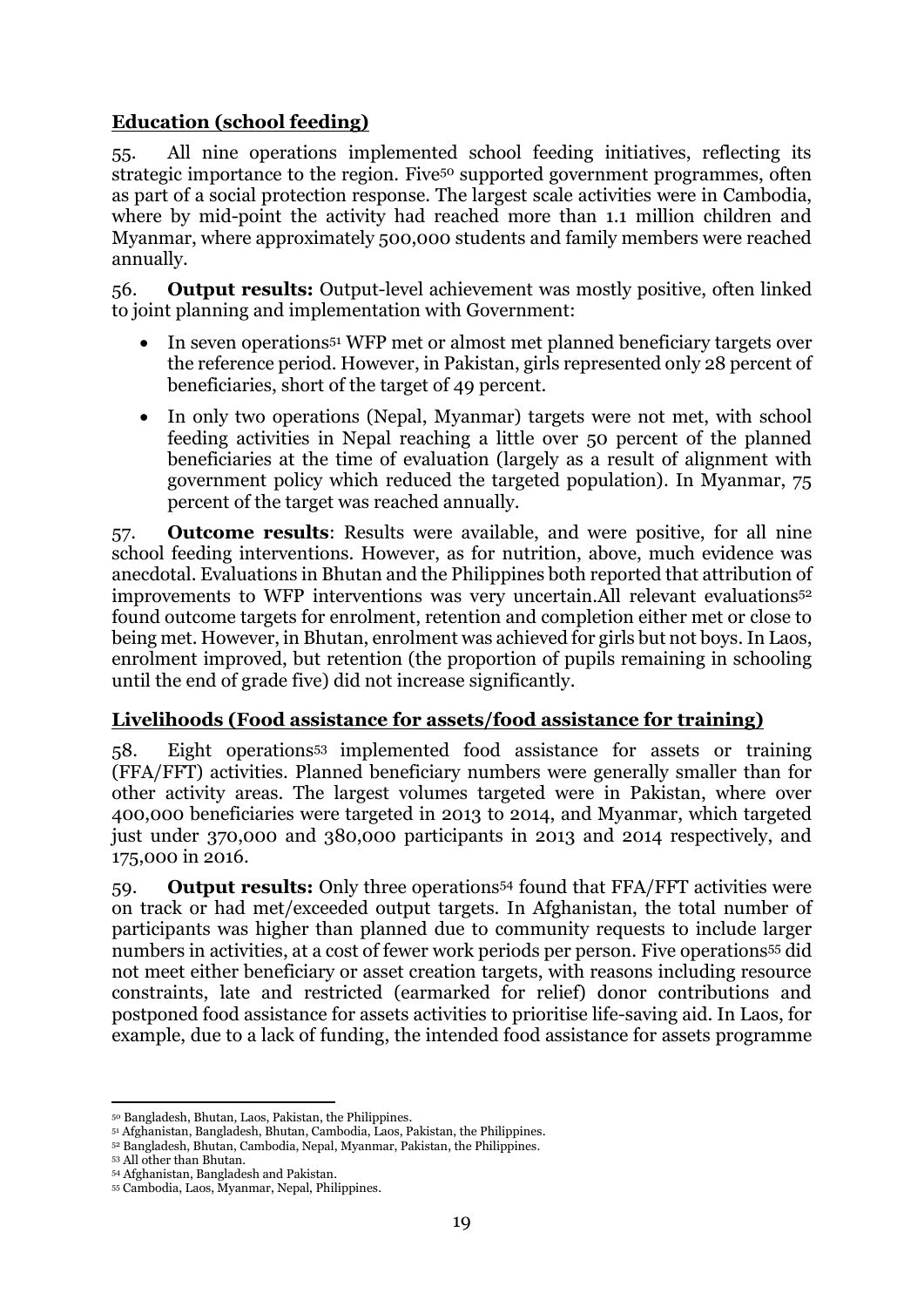only reached five per cent of planned beneficiaries, with only 16 food assistance for assets schemes carried out.

60. **Outcome results**: Data was available for seven operations, with findings mostly positive:

- Six evaluations<sup>56</sup> found that FFA/FFT activities achieved positive results in relation to food consumption scores, coping strategies, community asset scores and dietary diversity - though the Pakistan evaluation noted a short-term, potentially temporary food security impact.
- One evaluation, in Myanmar, found mixed progress, with only the improved community asset score showing achievement against target (though also noting that, where assets were created, meaningful improvements in household and community livelihood assets and road assets also occurred).

61. The quality and sustainability of assets under food assistance for assets activities created have been repeatedly raised within the operations evaluations series, along with a lack of links to resilience objectives. Findings from the Asia region reflect this concern:

- Four evaluations<sup>57</sup> found that assets built were of acceptable or good quality
- Four raised concerns:
	- o Two in relation to quality and/or durability in part due to insufficient technical input on quality construction and/or reduction in numbers of available days of work (Nepal, Pakistan)
	- o Two in relation to ongoing maintenance due to inadequate community capacity and resources (Cambodia, Pakistan)
	- o One (Laos) in relation to relevance and poverty impact.

#### **2.6 What other results have been generated, beyond outputs and outcomes?**

Evaluations also report results which were not consistently captured in corporate reporting at the time, but which arose from the "enabling" role of WFP in the Asia and the Pacific region. They include: improved policy environments, enhanced national capacities, and results in social protection and resilience.

#### **2.6.1 Improved policy environments**

62. Evaluations identify contributions made to enhanced national policy environments in the region*.* Not all these results were captured in corporate reporting, particularly since operations were implemented over two strategic plan periods (2008- 2013 and 2014-2017) with very different reporting frameworks. Table 2 provides examples:

**<sup>.</sup>** <sup>56</sup> Afghanistan, Bangladesh, Cambodia, Nepal, Pakistan, the Philippines

<sup>57</sup> Afghanistan, Bangladesh, Cambodia, Myanmar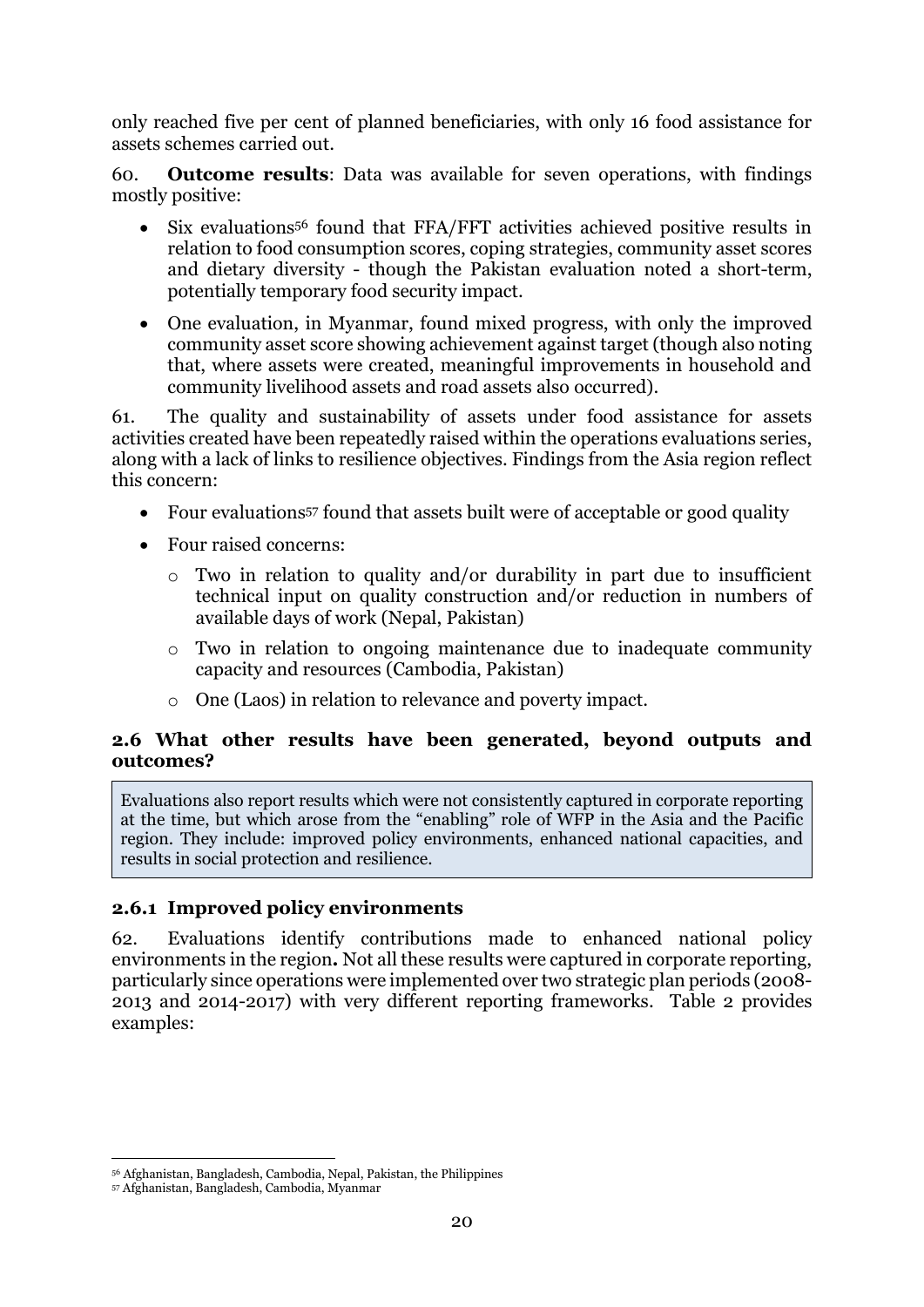#### **Table 2: Policy environment results**

| Education                                | Supporting the development of policy/legislative frameworks and national<br>systems for school feeding (Bangladesh, Bhutan, Myanmar, the Philippines,)<br>Development of operational guidelines, standards and other approaches for<br>school feeding (Bhutan, Bangladesh, Myanmar, Nepal)                                                                 |  |  |  |  |
|------------------------------------------|------------------------------------------------------------------------------------------------------------------------------------------------------------------------------------------------------------------------------------------------------------------------------------------------------------------------------------------------------------|--|--|--|--|
| <i>Nutrition</i>                         | Supporting the development of food security and nutrition policies (Cambodia,<br>Myanmar, Nepal, Pakistan, the Philippines)<br>Supporting the mainstreaming of nutrition into wider sector policies,<br>frameworks and interventions (Cambodia, Myanmar, Nepal, Pakistan, the<br>Philippines)                                                              |  |  |  |  |
| Disaster<br>preparedness and<br>response | Helping to develop national and decentralised policies, systems and approaches<br>for emergency preparedness and response (Afghanistan, Myanmar, Pakistan,<br>the Philippines)<br>Development of early warning systems (Afghanistan)<br>Development/improvement of national planning and management instruments<br>for disaster risk management (Pakistan) |  |  |  |  |

#### **2.6.2 Enhanced national capacities**

63. Several evaluations also recorded significant improvements in national capacities arising from WFP support to governments in the region. Examples are presented in Table 3:

#### **Table 3: Capacity development results**

| Disaster preparedness<br>and response                               | Conducting assessments and building infrastructure and capacity for<br>emergency preparedness and disaster response capacity (Pakistan,<br>Afghanistan, Myanmar, the Philippines, Laos)                                                                                                          |
|---------------------------------------------------------------------|--------------------------------------------------------------------------------------------------------------------------------------------------------------------------------------------------------------------------------------------------------------------------------------------------|
| Education                                                           | Developing and enhancing decentralised capacity for the implementation<br>of school feeding, including training on the roles and responsibilities of<br>government staff at different levels for food delivery, distribution, storage,<br>and monitoring processes (Bangladesh, Bhutan, Myanmar) |
| <i>Nutrition</i>                                                    | Institutionalising analytical and assessment tools (the Philippines)                                                                                                                                                                                                                             |
|                                                                     | Developing tools, protocols and guidelines used by national authorities<br>and partners (Cambodia, Myanmar, Nepal, Pakistan, the Philippines)                                                                                                                                                    |
|                                                                     | Modelling technical approaches, for example, to nutrition services which<br>governments then adopted (Myanmar, Nepal, Pakistan, the Philippines)                                                                                                                                                 |
| Food security and<br>nutrition<br>monitoring/analytical<br>capacity | Developing local/national capacity for vulnerability, food insecurity and<br>other mapping and analysis (Bangladesh, Laos, Nepal, Pakistan)                                                                                                                                                      |

64. Box 7 below provides an example of the WFP approach to capacity development in Bangladesh: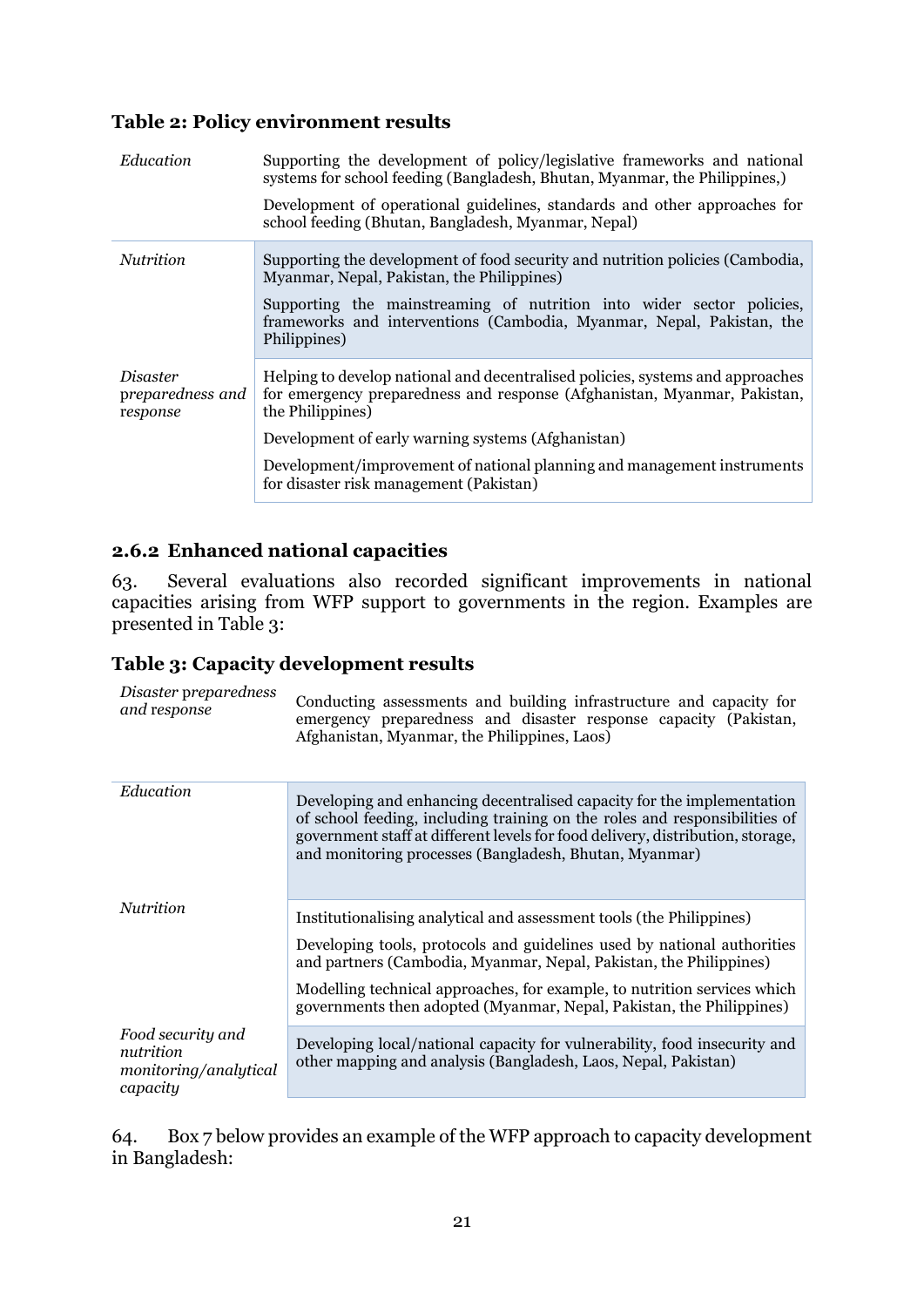### **Box 7: Capacity development for education in Bangladesh**

To build capacity in education in Bangladesh, WFP and the Government conducted annual assessments on a four-point scale to analyse five dimensions of capacity development: strong policy frameworks; stable funding and budgeting; strong institutional capacity and coordination; sound programme design and implementation; and strong community participation and ownership. The annual exercise highlighted progress in institutional capacity development and areas that needed further strengthening

65. Although capacity development efforts were generally praised in the region, evaluations still found limited analytical bases and weak strategic approaches. For example, although WFP has made major contributions to building government ability to implement national school feeding/food security and nutrition programmes in Bhutan and Nepal, its approaches to capacity development lacked a clear plan and intended results in Bhutan; and would have benefited from more consistent commitment and provision of technical expertise in Nepal.

#### **2.6.3 Knowledge generation in the region**

66. Within the Asia and the Pacific region, evaluations found WFP demonstrating a comparative advantage in knowledge generation to serve the country partnership. Three forms are identified: (i) providing high-quality food security and nutrition data, (ii) conducting/commissioning high-level technical research and studies to inform national decision-making (particularly in nutrition), and (iii) pilot testing new or innovative approaches to inform national decision-making. Table 4 provides examples.

#### **Table 4: Evidence generation and knowledge products**

#### *(i)* **Providing high-quality food security and nutrition data**

- **Nepal -** WFP partnered with government and other actors to produce the NeKSAP database, described as "the best go-to information on the real-time food security situation". The evaluation found that NeKSAP "**is seen as a key public good which all actors benefit from. WFP has built government interest and capacity to own and institutionalise the system**".
- **Afghanistan** The PRRO, in conjunction with the European Union, contributed to the Afghanistan living conditions survey. The results and findings of the survey are widely used by government departments, United Nations agencies and NGOs.
- **Bangladesh** WFP worked with the Government and Massey University to produce statistically valid *upazila*-level undernutrition maps for the country. These focus on stunting and underweight data.

#### *(ii)* **Conducting/commissioning high-level technical research and studies to inform national decision-making (in nutrition, particularly)**

- **Cambodia** WFP contributed towards the implementation of the micronutrient deficiencies module, including data collection and analysis of a set of indicators to specifically help document deficiencies among mothers and children under two at national level. In addition, WFP partnered on a study on the effectiveness of different formulations of fortified rice.
- **Nepal** Between 2012 and 2015 the country office supported the low birth weight South Asia trial to assess the effectiveness of supplementary feeding on birth weight outcomes.
- **Laos** WFP commissioned a study to look at options for food fortification and marketing.
- **Philippines** WFP conducted operational research with Save the Children on targeted supplementary feeding programmes to test community-based management of acute malnutrition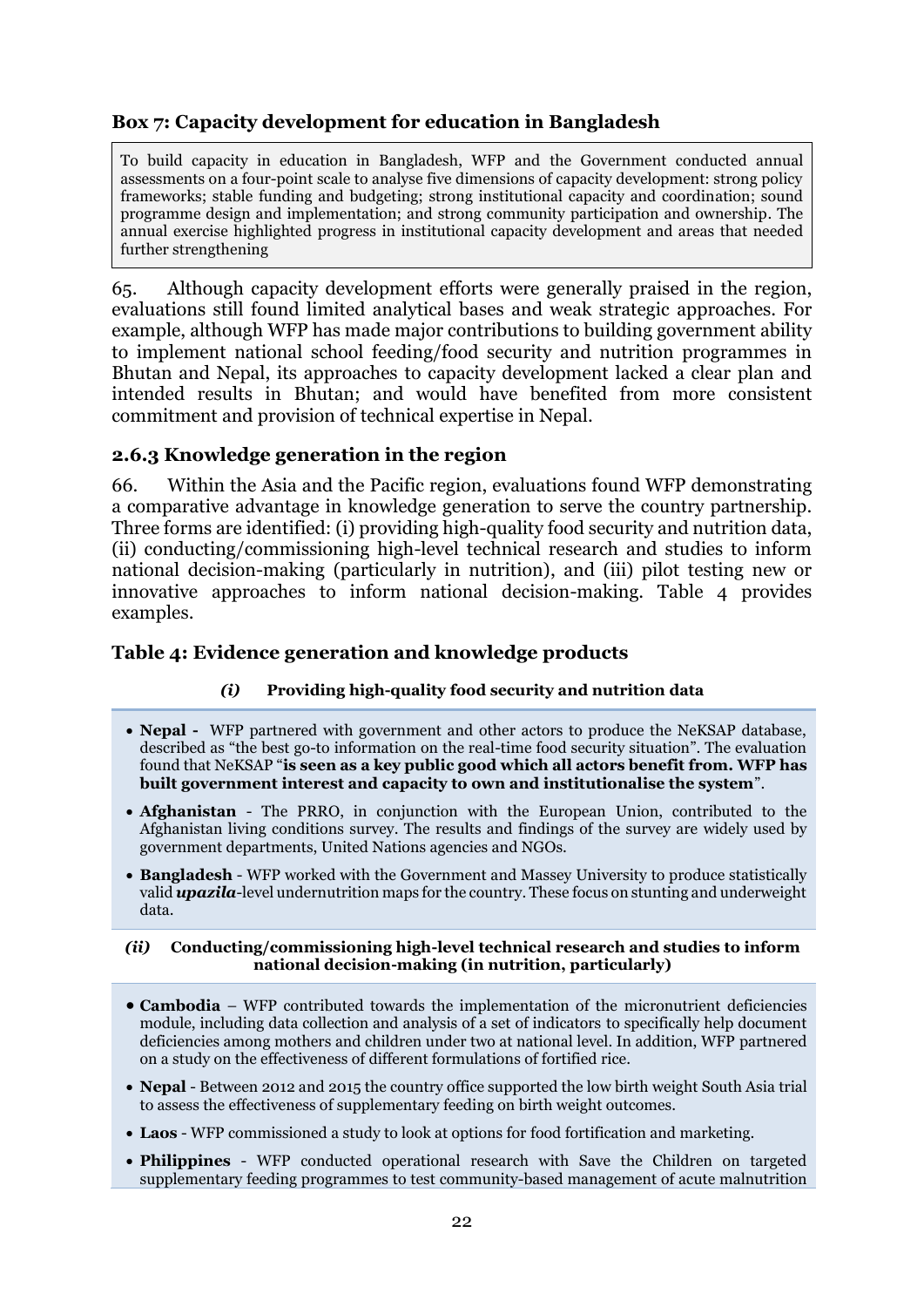guidelines for the Philippines. A micronutrient powder study investigated implementation modalities and assisted the Government to include these in national policy.

- **Myanmar** A joint study was conducted by WFP and Columbia University on the gendered aspects of care and treatment of malnourished children in Northern Rakhine State. WFP also commissioned a gender analysis in food assistance for assets activities and a study on gender and care practices.
- **Bangladesh** WFP collaborated with the International Food Policy Research Institute on research to identify the best modalities for social safety net transfers.

#### *(iii)* **Pilot testing new or innovative approaches to inform national decision-making**

- **Nepal** WFP conducted two pilot studies to support government decision-making on school feeding approaches: one on implementation modalities for a government-implemented cash-based school feeding programme; and another on nutrition-sensitive literacy.
- **Cambodia** WFP tested new implementation models in nutrition and food assistance for assets and provided capacity development and support for scale-up.
- **The Philippines** WFP collaborated with partners to develop a local ready-to-use supplementary food product based on mung beans.
- **Afghanistan** A factory for high energy biscuits was set up in Jalalabad, funded through WFP. Production facilities for lipid-based nutrient supplements have been purchased.
- **Pakistan** WFP provided technical support to pilot test the commercial fortification of refined wheat flour with iron/folate in association with 51 mills. WFP also developed a universal salt iodisation initiative.
- **Bangladesh** WFP contributed evidence to social protection policy dialogue though pilots including rice fortification and cash grants to ultra-poor women.

#### **2.6.4 Results in social protection/ social safety nets**

67. Seven evaluations commented on the role of WFP in social protection or safety net frameworks in the region.<sup>58</sup> Five<sup>59</sup> found that WFP successfully contributed to the implementation of social protection frameworks in the region. For example:

- In the Philippines, WFP supported the Department of Social Welfare and Development's social protection policy to mainstream nutrition and food security considerations into the conditional cash transfer programme.
- In Bangladesh, WFP dialogue, evidence creation, capacity strengthening efforts and advocacy for strengthening government safety nets resulted in reformation of ongoing safety nets and exploration of new implementation modalities.
- In Cambodia, WFP played a greater enabling role through promoting capacity for scale up of model social protection programmes in the country.

68. Evaluations in Pakistan and Nepal recommended that WFP explore further links with social protection programmes in the country.

#### **2.6.5 Results in resilience/disaster risk reduction**

69. Six evaluations<sup>60</sup> commented on WFP contributions to resilience in the region. Five found positive results,<sup>61</sup> with activities in food assistance for assets contributing to building resilience at community level in particular, though the lack of a link to a

**<sup>.</sup>** <sup>58</sup> All other than Laos and Bhutan.

<sup>59</sup> Afghanistan, Bangladesh, Cambodia, Myanmar, the Philippines.

<sup>60</sup> Afghanistan, Bangladesh, Nepal, Myanmar, Pakistan, the Philippines.

<sup>61</sup> All of above, except Nepal.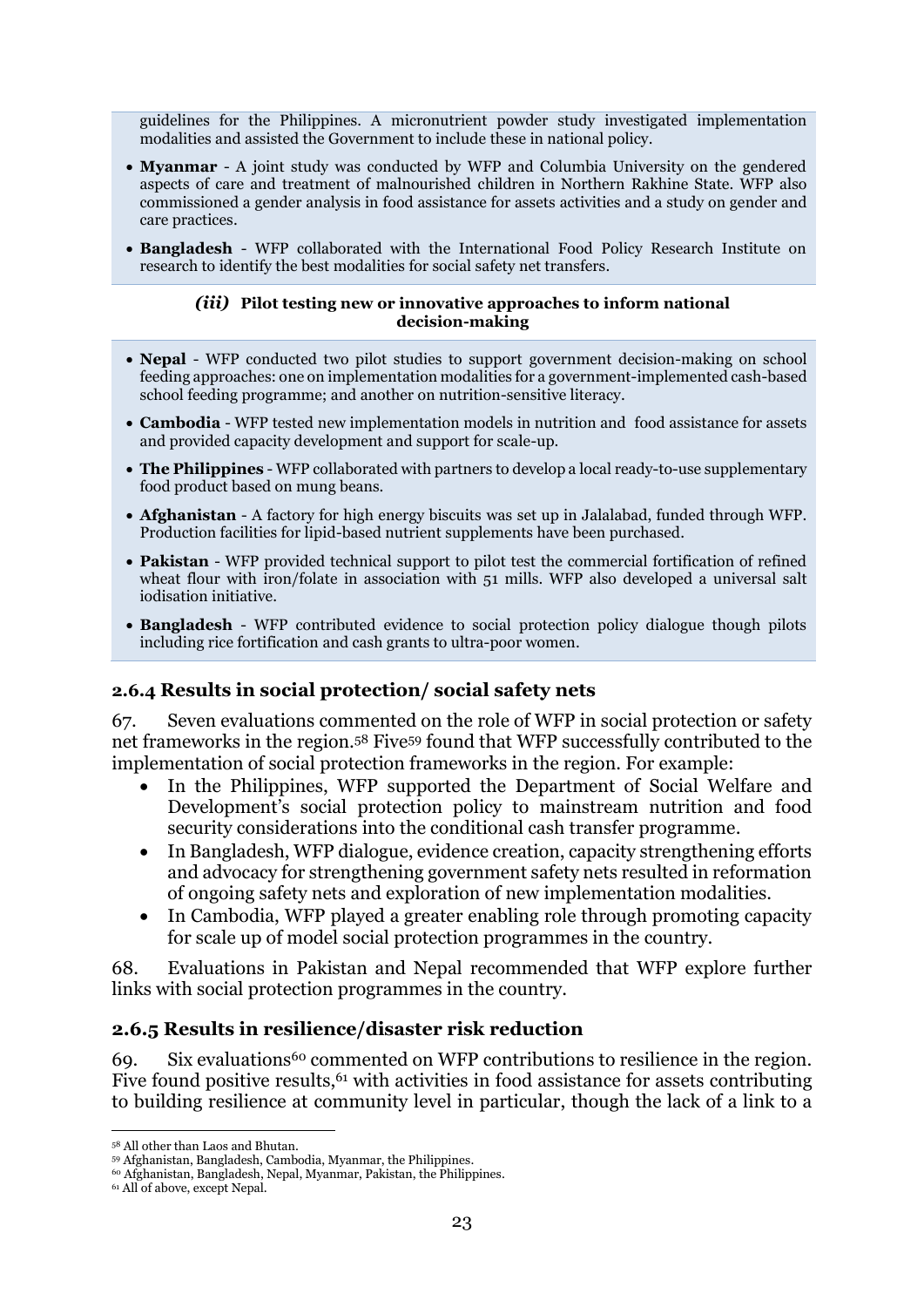wider strategic vision for resilience is noted in Bangladesh. In Nepal, WFP had not sufficiently engaged with available resilience frameworks.

70. At a policy level, WFP disaster preparedness activities focused on early warning systems, contingency plans and food insecurity monitoring, as outlined in Table 2. However, evaluations in the Philippines and Bangladesh note the lack of connection to broader emergency preparedness strategies in the country, and in Laos, activities were slow to start up.

### **2.6.6 Use of technology in innovation**

71. Evaluations found some strong examples of technology-based or digital solutions being applied to support innovative solutions to realise food security and nutrition objectives in the Asia and the Pacific region. Examples include:

- The use of electronic cash transfer systems in Pakistan, Afghanistan, Myanmar and Cambodia, which were assessed as more secure, eliminating the need for beneficiaries to visit banks and allowing WFP to monitor usage through electronic data collected by private sector partners.
- Real time information platforms to support swift and efficient programme management decisions in Pakistan and Cambodia.

### **2.7 Gender, protection and accountability to affected populations**

Gender was not systematically mainstreamed into operation implementation and results mostly focused on 'including women'. Two evaluations however report more qualitative achievements from operations which adopted more progressive, empowerment-focused models of gender. Five evaluations reported on protection issues, with four finding that WFP had addressed these positively. Accountability to affected populations was a relative strength within the operations, with strong communication to beneficiaries and complaints mechanisms established.

72. **Gender:** Five out of nine evaluations<sup>62</sup> found gender-sensitive implementation modalities in practice, with some operations, such as those in Afghanistan and Pakistan, having increased their attention to gender over time, adopting more gender-sensitive approaches as the operation evolved. However, in common with wider findings from the series, a quantitative 'including women' approach persisted in the other four operations.<sup>63</sup>

73. Results achieved were mostly quantitative against corporate targets, focused on parity of inclusion, such as ratios of girls to boys in school feeding. Targets were achieved or mostly achieved in four operations; <sup>64</sup> but five operations missed targets in at least one activity. 65

74. Only two evaluations, in Nepal and Bangladesh, reported qualitative gender results that reflected more progressive approaches to gender equality. Achievements included increased social mobility for women, a stronger role for women in household decision-making, and more engagement by husbands in domestic tasks following a cash transfer pilot all in Bangladesh; and improved female status in communities in Nepal.

**<sup>.</sup>** <sup>62</sup> Afghanistan, Bangladesh, Laos, Myanmar, Pakistan.

<sup>63</sup> Bhutan, Cambodia, Nepal, the Philippines.

<sup>64</sup> Afghanistan, Bhutan, Myanmar, Pakistan.

<sup>65</sup> Bangladesh, Cambodia, Laos, Nepal, the Philippines.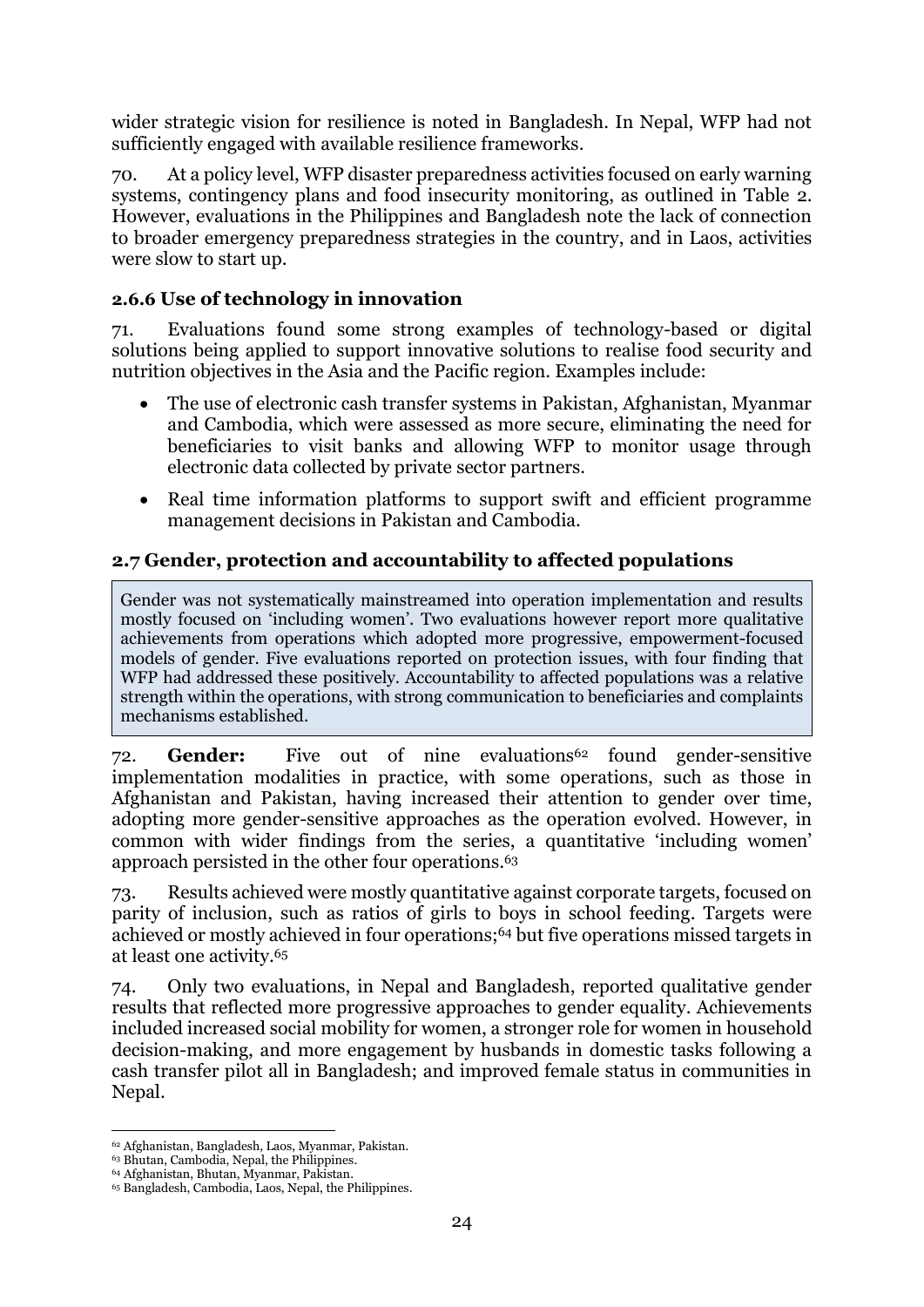75. **Protection:** Five evaluations reported on protection.<sup>66</sup> Four found positively, <sup>67</sup> with few safety concerns encountered at delivery sites. Examples of good practice were identified: WFP in Pakistan developed a safe distribution model to make distribution sites women-friendly and also to engage women in the management of the process. In Myanmar, an externally-funded protection advisor joined the country office staff, which enabled more comprehensive mainstreaming of protection issues. In Nepal, the evaluation found few protection challenges reflected within corporate reporting, but noted that available reporting mechanisms did not allow contextspecific protection concerns to be addressed.

76. **Accountability to affected populations:** Of seven evaluations reporting, <sup>68</sup> six found positively,<sup>69</sup> a higher proportion than in other regions. Beneficiaries were largely aware of their entitlements and/or of access to the programme. Complaints processes (whether hotlines or through WFP staff) were established in Afghanistan, Myanmar and Pakistan. In Bhutan, communication to beneficiaries, including on handover, was weak.

#### **2.8 WFP partnerships in Asia and the Pacific region**

Evaluations found WFP engaged in close and collaborative partnerships with governments in the Asia and the Pacific region, reflected in shared contributions to some operations. Relationships with partner United Nations agencies were less consistent, with opportunities for operational co-ordination missed.

77. **Government partners:** All nine evaluations praised the strength and collaborative nature of WFP partnerships with government in the region. Relationships were characterised as "collegial" (Bhutan) and "solid" (Cambodia), with WFP working "hand in hand" with government" (Nepal), "providing excellent co-ordination" (the Philippines), acting as "a valued partner" (Bangladesh), and "well-respected, appreciated for its proactive approach" (Pakistan). The trusted nature of these relationships is reflected in national government contributions to five operations in the region, with four of these being low-income countries. 70 Weaknesses, identified only in Laos and Bhutan, related to the need for improved communication and coordination, particularly at decentralised level.

78. **United Nations partners:** Relationships with partner United Nations agencies reflect wider inconsistencies found across this series overall. All nine evaluations found strategic alignment with the main policy frameworks at country level, such as United Nations Development Assistance Frameworks (UNDAF), and three evaluations found positive operational coordination also. <sup>71</sup> However, seven evaluations also found limited coordination, and/or missed opportunities to partner on the ground.<sup>72</sup> For example, in Nepal, whilst WFP partnerships with United Nations partners, donors and NGO consortia were active, the quality of the engagement was more limited, with concerns that WFP was narrowly focused on its own programmes and priorities.

# **2.9 Efficiency and agility in implementation**

The majority of evaluations in the region found that WFP had delivered food and cash assistance in a timely way. Four found efforts to improve cost-efficiency. The agility of WFP and its willingness to adapt to changing conditions were explicitly praised in six evaluations,

**<sup>.</sup>** <sup>66</sup> Afghanistan, Bangladesh, Myanmar, Nepal Pakistan.

<sup>67</sup> All the above, except Nepal.

<sup>68</sup> All other than Cambodia and Laos

<sup>69</sup> Afghanistan, Bangladesh, Myanmar, Nepal, Pakistan, the Philippines,

<sup>70</sup> Bangladesh, Cambodia, Nepal and Pakistan.

<sup>71</sup> Laos, Pakistan, Philippines

<sup>72</sup> Afghanistan, Bangladesh, Bhutan, Cambodia, Laos, Nepal, Myanmar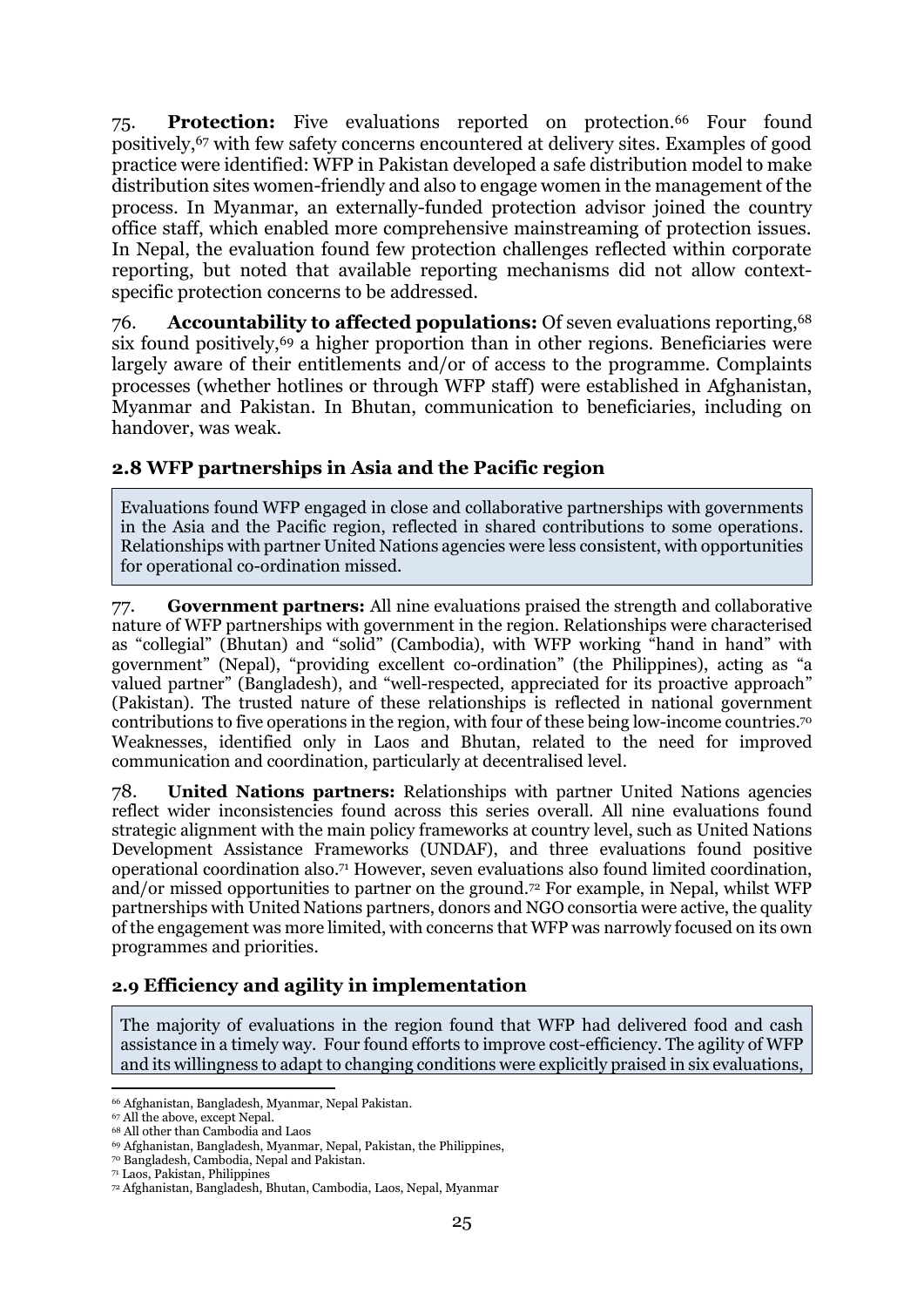though it had not adequately kept abreast of changing policy frameworks in Nepal. Transfer modalities were appropriate, with particular benefits noted for cash transfers, and local purchase was a priority in the region.

79. Timeliness was more consistent in the Asia and the Pacific region than elsewhere in this series, being mostly praised in the region's operations. Six evaluations found that WFP had delivered mostly uninterrupted food and cash assistance to beneficiaries, attesting to the efficiency of its logistics operations in often challenging environments. Delays in Laos, Pakistan and the Philippines arose from: external constraints (see Question 3, below); funding limitations; a slow emergency response in Laos; and delayed procurement agreements with government in the Philippines. Four operations encountered delays in food assistance for assets activities particularly, with approval processes slow in Laos and Bangladesh and payments delayed in Cambodia and the Philippines.

80. Four evaluations, of operations in Myanmar, Cambodia, Bangladesh and Laos, found explicit efforts to improve cost-efficiency. Measures included:

- A switch to cash from in-kind provision
- Increased local procurement
- Switching commodity types
- Bulking deliveries to reduce transport costs
- Efforts to improve targeting, for example by introducing vulnerability targeting approaches.

# **Box 8: Cost efficiency in Bangladesh**

In Bangladesh, the evaluation noted that WFP support to government and private sector efforts towards market-based solutions to locally produce fortified products used in nutrition and food security programmes may increase the overall cost-effectiveness of these interventions

81. Internal synergies: these were a particular weakness identified in the region, commented on in the eight multi-component evaluations. Evaluations identified missed opportunities here as the most frequently noted constraint to results, alongside funding.

- Four<sup>73</sup> evaluations found weak or missing internal synergies. For example, in Cambodia, there was no linkage between school feeding and nutrition components, nor between food assistance for assets and school feeding activities. Similarly, disaster risk reduction appeared an add-on to the CP.
- Three evaluations, in Laos, the Philippines and Afghanistan, found mixed attention to synergies, with effective examples of integration in some areas, and missed opportunities or under-exploitation of synergies in others. For example, in the Philippines, WFP adopted an integrated approach in some communities, applying FFA/FFT activities in the same location, linked to school feeding and nutritional support via rural health centres. However, disaster preparedness and response programmes were kept separate from other activities.

<sup>1</sup> <sup>73</sup> Bangladesh, Cambodia, Nepal and Pakistan.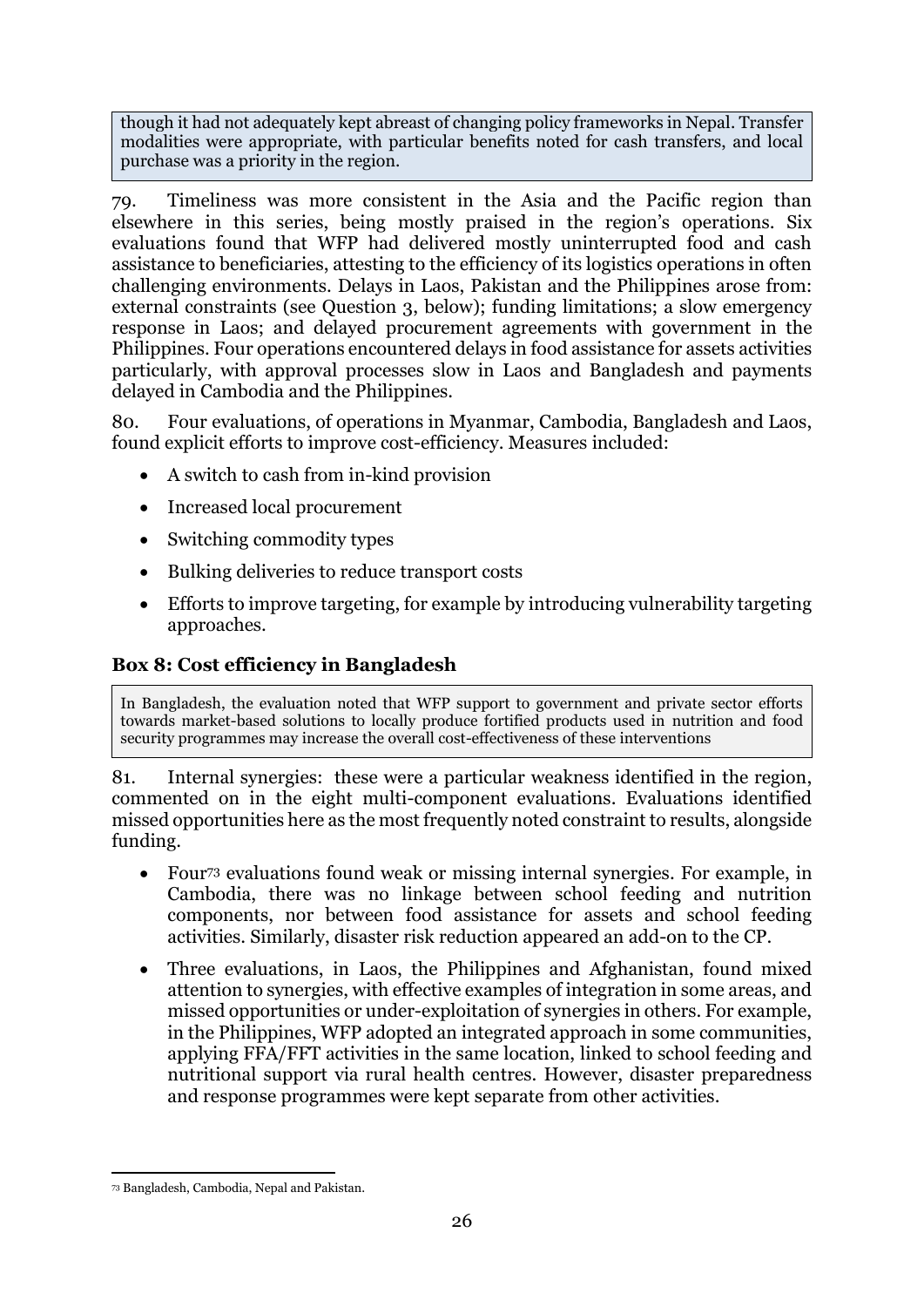• In Myanmar, attention to synergies was improving, since in 2016 WFP shifted to a cluster approach that better integrated food assistance for assets with nutrition and school feeding activities.

82. **Adaptive capacity:** WFP proactive approach to adapt to changing conditions reflected wider praise noted throughout this series, being commended in five evaluations.<sup>74</sup> Specifically:

- Four evaluations, in Myanmar, Laos, Pakistan and Bangladesh, commended the close engagement of WFP with government in continually reviewing the operating environment, population needs and the policy context.
- Evaluations in Cambodia and Bangladesh noted the changing role of WFP from operational delivery through to a more enabling model, focused on evidence generation, piloting and advocacy, in response to changing operational conditions.

83. However, in Nepal, where the policy context evolved considerably during the course of the CP, WFP did not keep fully abreast of changes, for example in social protection frameworks, limiting appropriateness over time.

### **Box 9: Agility in Myanmar**

In Myanmar WFP ensured appropriateness through regular and systematic monitoring of the complex operational environment. The PRRO adapted its activities and transfer modalities based on monitoring conditions around food security, commodity prices and other market dynamics, changes in context and beneficiary populations

84. **Beneficiary entitlements:** All nine evaluations found WFP delivering less food or cash than intended to beneficiaries, and/or carrying out transfers for a shorter duration or with less frequency than planned. However, in some cases reductions were limited. In Bhutan, Laos and Pakistan, for example, over 80 percent of planned commodity delivery/work days were provided, whilst in Myanmar, beneficiaries received their full entitlement, though overall feeding days were below target in 2015.

85. **Transfer modalities:** All eight operations implementing cash and voucher transfers found positive effects in terms of food security and other benefits. Examples include:

- In Pakistan, WFP monitored beneficiary spending of the transfers received from cash for work projects to assess food security. Studies found that households spent the bulk of the cash transfer on food, with no adverse effects on the market as a result of cash injections into neighbouring communities.
- In Bangladesh, the cash grants provided to women under the enhancing food security pilot resulted in increased mobility, a stronger role for women in household decision-making, and more engagement by husbands in domestic tasks.

86. The close attention WFP paid to systematically assessing the feasibility and subsequent effects of cash transfers, including their effects on local markets and commodity prices, was also praised in five evaluations.<sup>75</sup>

**.** 

<sup>74</sup> Bangladesh, Cambodia, Laos, Myanmar, Pakistan.

<sup>75</sup> Bangladesh, Cambodia, Myanmar, Nepal, Pakistan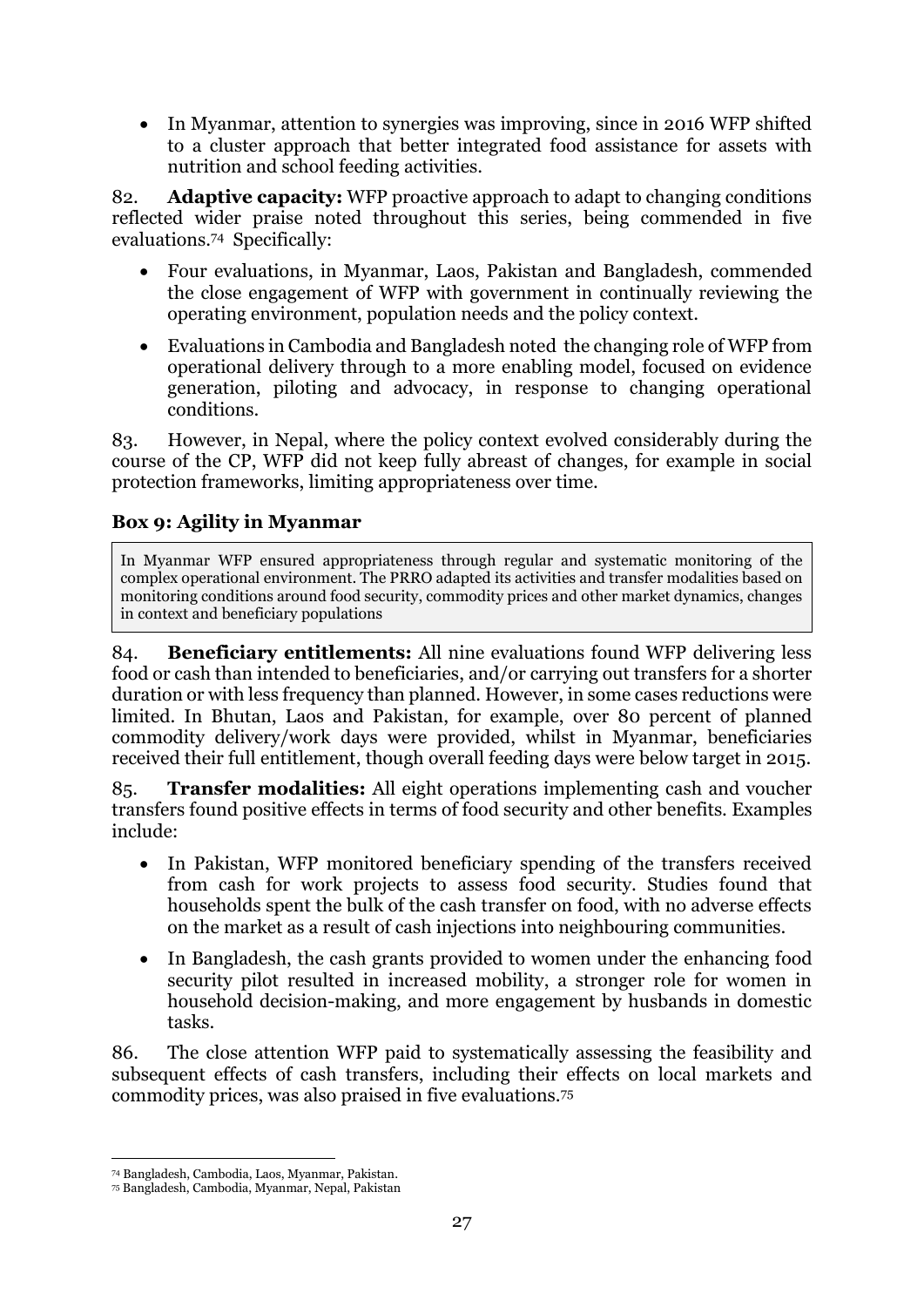87. For in-kind transfers*,* acceptability was mixed: two evaluations reported that commodities provided were well-accepted by beneficiaries (Bhutan and Myanmar), whilst four find more limited acceptability. These concerned the use of corn soya blend in Cambodia and Pakistan; different rice types in Laos; and the use of sweet-tasting food under targeted supplementary feeding initiatives in Bangladesh (which had the unintended effect of making the transition to rice-based foods difficult when the supplementary food finished).

88. Local purchase was a priority in the region: eight out of nine<sup>76</sup> evaluations found substantial or increasing proportions of WFP commodity deliveries purchased in the country. For example:

- In Bhutan, around 80 percent of the food purchased by WFP in 2015 came from the local market while 20 percent was purchased internationally
- In Myanmar, nearly 95 percent of commodities were procured in country
- In Nepal, Pakistan and Bangladesh, Governments locally procured commodities and were responsible for procurement and transport of the food to WFP logistics hubs

89. Local procurement by WFP improved programme efficiency and planning by reducing transportation costs and delivery delays, whilst also providing a market for small vendors in some countries, such as Myanmar.

### **2.10 Sustainability and transition.**

The implementation of transition strategies was inconsistent across the region. The potential for sustainability was only consistently high in one school feeding operation, being variable across individual activities in others. The potential for sustainability was strongest where activities were implemented in strong partnership with government.

90. All nine evaluations reported on sustainability and transition, with mixed performance. In line with wider inconsistencies identified throughout this series, transition strategies were well underway in four operations,<sup>77</sup> but assessed as inadequate or lacking overall in five, with concrete plans for handover not planned at design stage, or sufficiently developed during implementation. 78

91. Despite inconsistent planning and strategizing for transition, the potential for sustainability was assessed as high in Bhutan, where the school feeding programme was almost ready to be handed over to Government. However, the remaining eight evaluations found mixed potential for sustainability, with high levels of variation across activity types. Sustainability was most likely where government was closely involved in the planning and implementation of the programme.

92. Box 10 presents examples where WFP activities in the region were assessed as having strong potential for sustainability.

#### **Box 10: Sustainability**

• In Nepal, the NeKSAP food security information system was successfully handed over to Government. The evaluation found that "this represents a major success for WFP through a

**<sup>.</sup>** <sup>76</sup> The Laos CP evaluation does not comment on the extent of local procurement in the country, although it notes that 'WFP procures locally where feasible' and a purchase for progress pilot activity formed part of the operation.

<sup>77</sup>Bangladesh, Laos, Myanmar and the Philippines

<sup>78</sup> Afghanistan, Bhutan, Cambodia, Nepal, Pakistan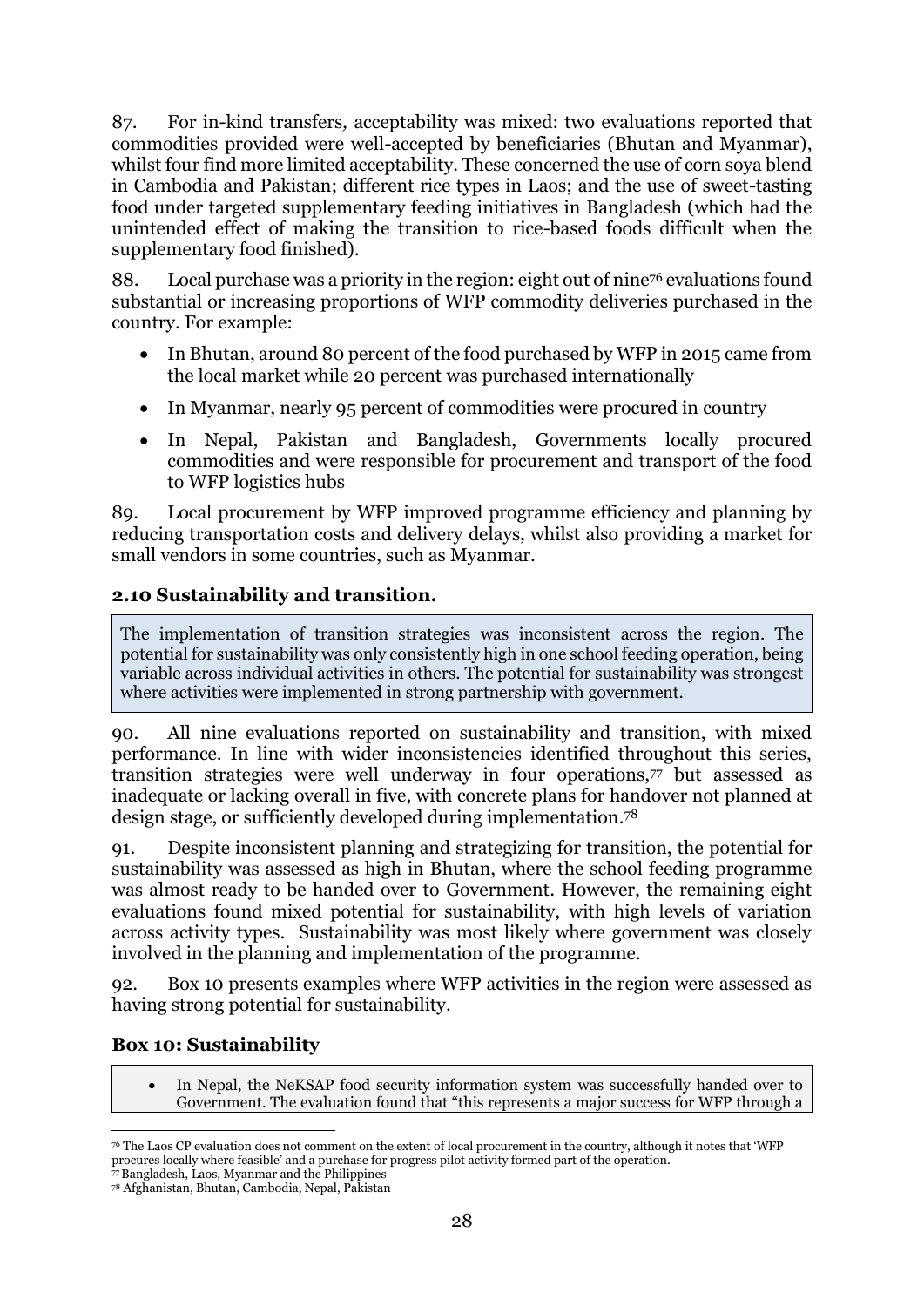process that has been appropriately tailored to the specific needs of the Government at different levels."

- In Pakistan, WFP in collaboration with Government and key partners established a revolving fund mechanism to support the universal salt iodisation programme, managed by a nonprofit organization, which has ensured long-term sustainability
- In Bangladesh, many WFP contributions under the CP were assessed as sustainable, since they formed part of, or were closely connected to, the Government's own programmes, and some were financially supported in part by Government
- In Myanmar, WFP initiated transition towards self-reliance models for internally displaced persons in Kachin and Shan states and developed a transition strategy for Rakhine

#### <span id="page-30-0"></span>**QUESTION 3: What factors affected the results?**

#### **Summary findings: factors**

External factors affecting results included climate-related challenges, financial volatility, national logistical and administrative delays, political and governance uncertainty or instability, and cultural issues. Funding-related concerns, such as short-term contributions and earmarking, also hindered effectiveness. While conducive policy environments (such as social protection frameworks) supported implementation, national capacity limitations were a constraint.

Internal barriers to effectiveness in the region were design flaws, targeting weaknesses, internal communication and limited human resources. However, strong and frequent external communication with partners, including governments, supported the achievement of results.

#### **2.12 Internal and external factors**

93. Evaluations identified a combination of internal and external factors which affected results. The xxternal factors namely reported were:

- External environment: Climate-related challenges, including drought and floods, typhoons, culturally-entrenched gender inequalities, and political and governance uncertainty. Security and access difficulties arose in five out of nine evaluations.<sup>79</sup> Positively, conducive policy frameworks supported implementation in five countries,<sup>80</sup> and WFP was assessed as having constructively engaged with these in four<sup>81</sup> to improve results. National capacity limitations proved a barrier across all evaluations albeit to varying degrees.
- Funding-related challenges: Funding was a major constraint for the region's operations. Volumes ranged from 27 percent in Nepal at mid-term evaluation stage, to 86.8 percent at final evaluation stage in the Philippines (see Table 1). As well as limited funding volumes in themselves, seven evaluations raised challenges with the nature of funding provided, $82$  with challenges for WFP including: short-term funding, which constrained future planning; transition planning and staff sustainability; earmarking; and preferences for funding certain geographic areas or specific groups, rather than the operation as a whole. In Afghanistan and Nepal, the provision of in-kind donations rather

**<sup>.</sup>** <sup>79</sup> Afghanistan, Bangladesh, Myanmar, Pakistan, , the Philippines

<sup>80</sup> Bangladesh, Bhutan, Nepal, Myanmar, and Pakistan

<sup>81</sup> All of above, but Bangladesh

<sup>82</sup> Afghanistan, Bangladesh, Cambodia, Myanmar, Nepal, Pakistan, the Philippines,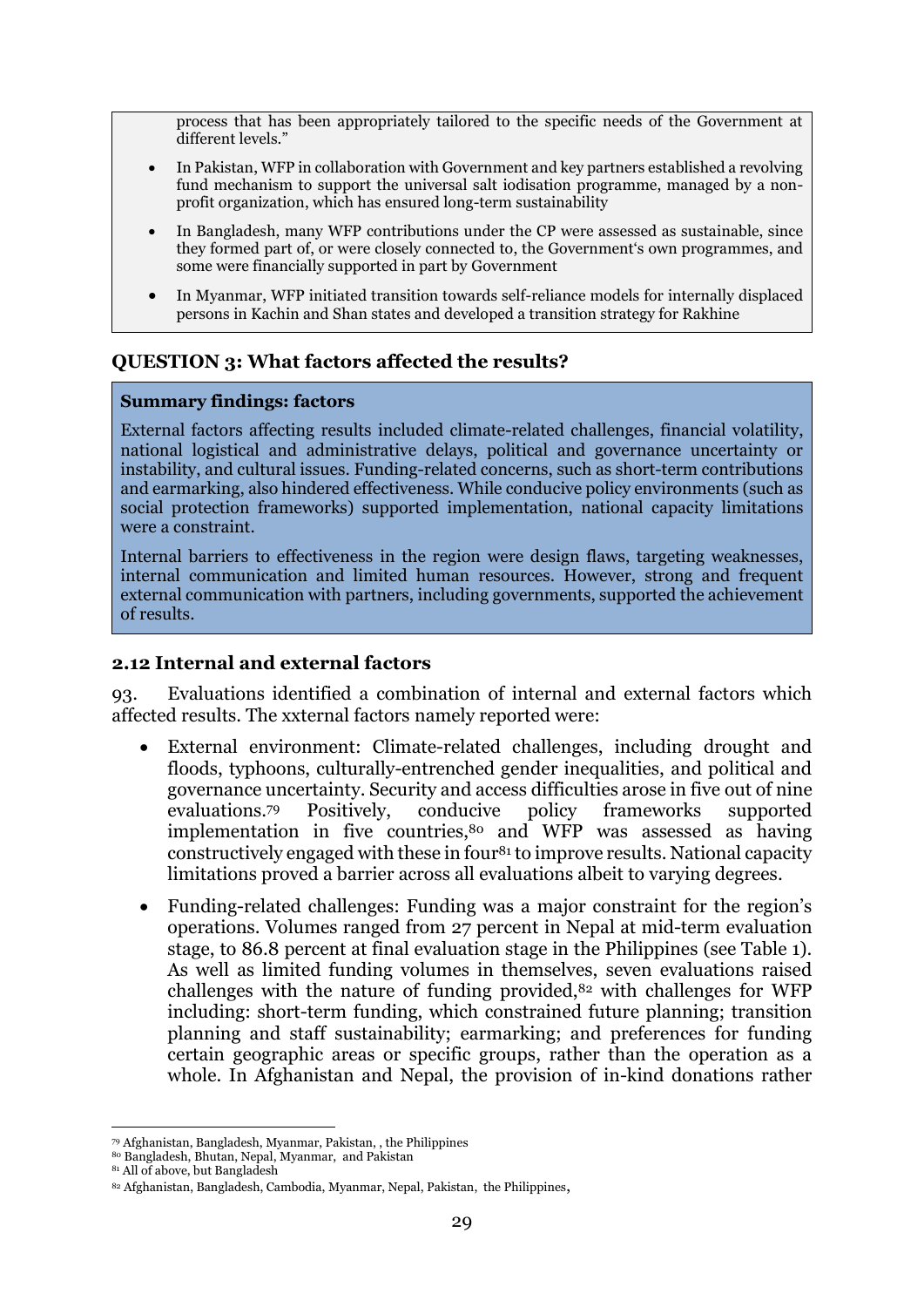than cash limited WFP in its alignment with Government preferences for transfer modalities.

The internal factors namely reported were:

- A number of targeting weaknesses were identified including divergence between national and WFP approaches in Bhutan; inclusion and exclusion errors in Pakistan; increased effort required to reach vulnerable outlying populations in Cambodia, Nepal and the Philippines; and maintaining geographical spread at the cost of effectiveness for beneficiaries in Nepal. Evaluations however consistently praised WFP willingness and commitment to work in hard-to-reach or challenging areas of countries, for example in Nepal, Myanmar, Afghanistan, Pakistan and others.
- Internal communication within WFP offices and between WFP and its cooperating or other local partners was identified as a barrier in three evaluations. <sup>83</sup> This was linked to weak internal synergies and includes centralised decision-making, for example in Pakistan.
- Human resources in all cases due to funding restrictions was a constraint in six evaluations.<sup>84</sup> In some countries this led to WFP lacking sufficient technical expertise in key activity areas such as food assistance for assets and nutrition; whilst in others it reduced capacity and expertise at area or sub-office level. In Bhutan, human resource constraints meant that staff lacked sufficient time for handover facilitation and capacity strengthening, on top of the regular school feeding activities.
- External communication with governments, donors and other humanitarian actors was praised in five operations<sup>85</sup> but room for improvement was found in four.<sup>86</sup> Specific areas for improvement included closer engagement in nationallevel technical and strategic fora in Nepal; improved andclearer messaging on future directions for activities in the Philippines; the need to keep government officials informed of WFP choices and actions in Laos; and the need for a communication strategy to guide the handover process in Bhutan. The need for improved communication with cooperating partners was also noted in Bangladesh.
- Regional bureau support was praised in five evaluations. <sup>87</sup> This included: support for a gender review in Myanmar; food assistance for assets and monitoring and evaluation in Afghanistan; nutrition advice in Cambodia; cash transfers in Pakistan; and targeting/monitoring and evaluation in Bhutan.

1

- <sup>84</sup> Afghanistan, Bhutan, Laos, Nepal, Myanmar the Philippines, Myanmar
- <sup>85</sup> Afghanistan, Bangladesh, Cambodia, Myanmar, Pakistan, Myanmar

<sup>83</sup> Afghanistan, Nepal, Pakistan

<sup>86</sup> Bhutan, Laos, Nepal and the Philippines

<sup>87</sup> Afghanistan, Bhutan, Cambodia, Myanmar, and Pakistan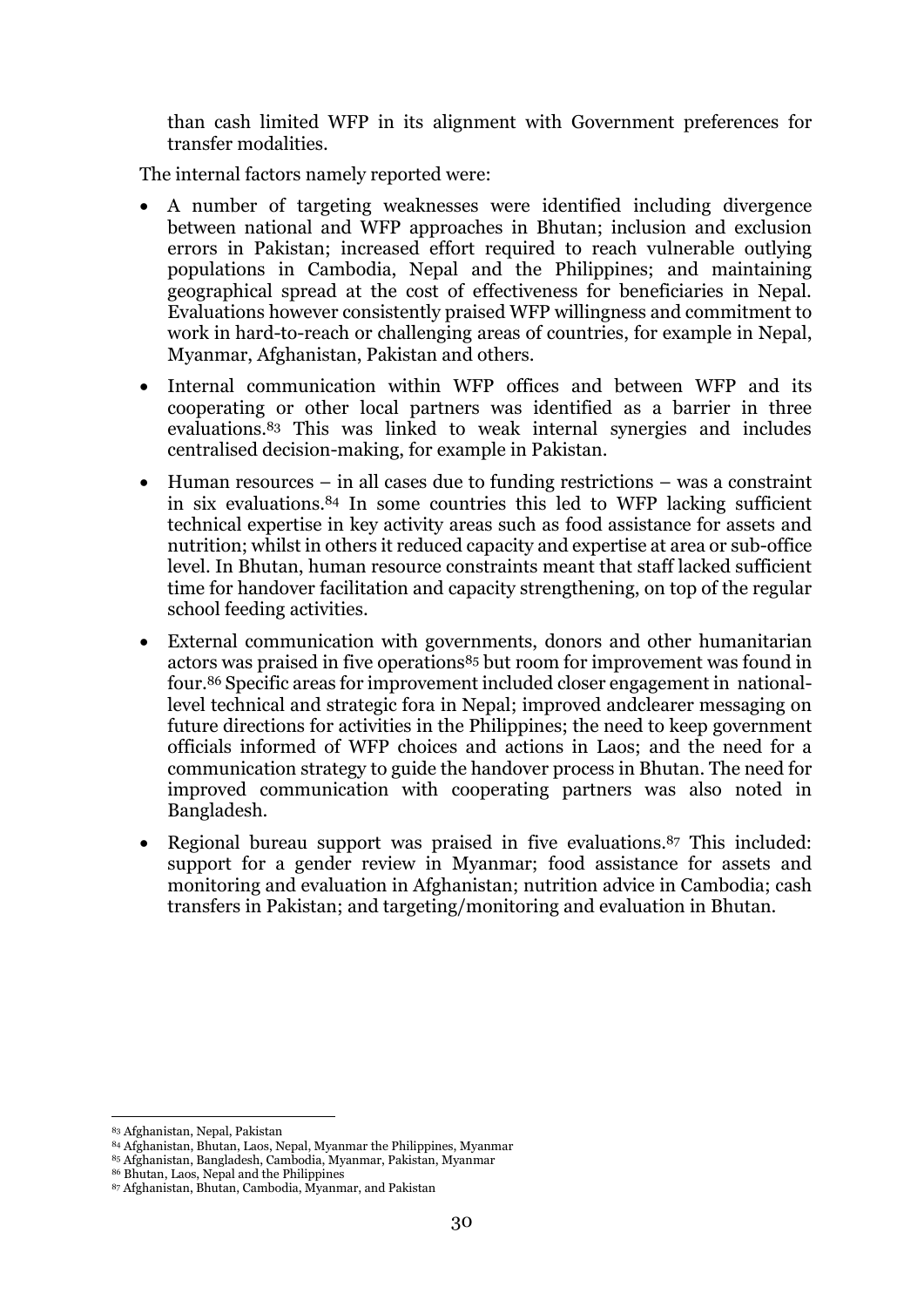#### <span id="page-32-0"></span>**3. EVALUATION RECOMMENDATIONS**

94. Over the period 2013-2017, evaluations presented WFP country offices in the region with a series of recommendations for improvement. The most frequentlyoccurring themes are set out below (all occurring in three evaluations or more). All recommendations in the region's operations evaluations were accepted or partially accepted by country offices, with only one (in Nepal) <sup>88</sup> not accepted.

#### **Table 5: Evaluation recommendations**

1. Enhance nutrition approaches and modalities, with a particular focus on 8 operations**<sup>89</sup>** increasing communication to/mobilisation of communities regarding messaging and behaviour change

| 2. | Intensify attention to, and improve technical approaches to, gender across<br>analysis, activities and monitoring and reporting.                                   | 5 operations <sup>90</sup> |
|----|--------------------------------------------------------------------------------------------------------------------------------------------------------------------|----------------------------|
| 3. | Improve the evidence base through better data management and reporting<br>quality, particularly improving the utility of information to support<br>decision making | 5 operations <sup>91</sup> |
| 4. | Increase technical capacity in specific areas of WFP programming<br>(nutrition and disaster risk reduction)                                                        | 4 operations <sup>92</sup> |
| 5. | Create and implement a handover plan, as part of the transfer of<br>responsibilities to partners                                                                   | 3 operations <sup>93</sup> |
| 6. | Invest in studies and research to improve the evidence base for activity<br>formulation                                                                            | 3 operations <sup>94</sup> |
| 7. | Increase planning and strategising with other actors in areas such as<br>nutrition for more harmonised approaches at country level                                 | 3 operations <sup>95</sup> |
| 8. | Refine targeting approaches to focus on the most vulnerable beneficiaries<br>in need                                                                               | 3 operations <sup>96</sup> |

95. The most frequently occurring recommendations therefore related to WFP nutrition approaches, reflecting their importance as a strategic priority in the region, and focusing particularly on maximising the value of supply-focused initiatives by integrating nutrition and/or behaviour change messaging. The need to improve approaches to gender – reflected in Section 2.7 above – is also identified in evaluation recommendations, as is the need to move efforts beyond a focus on monitoring and

**<sup>.</sup>** <sup>88</sup> "Recommendation 9. Within the 2017 planning process, CO programme management supported by relevant technical advisors within RB should explore with MOE the possibilities and options for extending support to targeted secondary schools to promote the transition of girls into secondary education**,** in consideration of the high drop-out rates and high rates of child marriage. Criteria related to equity, gender, socially excluded groups (deaf children), caste discrimination and most vulnerable catchment areas could be considered to target secondary school support. Creative approaches should be considered, such as the girls' incentive programme resource transfer and creation of synergies with other actors to address comprehensively the multiple issues that prevent girls as well as boys from accessing secondary education*."* In response, the country office indicated that this would be a substantial increase on the change in beneficiary population which requires assessment or impact of activities amongst WFP beneficiary group and multiyear commitment. It committed to reviewing this recommendation as part of country strategic plan preparations.

<sup>89</sup> All other than Bhutan.

<sup>90</sup> Afghanistan, Bangladesh, Myanmar, Nepal, Pakistan Nepal.

<sup>91</sup> Afghanistan, Bangladesh, Cambodia, Laos, Philippines.

<sup>92</sup> Bangladesh, Bhutan, Laos, Pakistan.

<sup>93</sup> Afghanistan, Bhutan, Cambodia.

<sup>94</sup> Bhutan, Cambodia, Myanmar.

<sup>95</sup> Afghanistan, Laos, Nepal.

<sup>96</sup> Cambodia, Nepal, Philippines.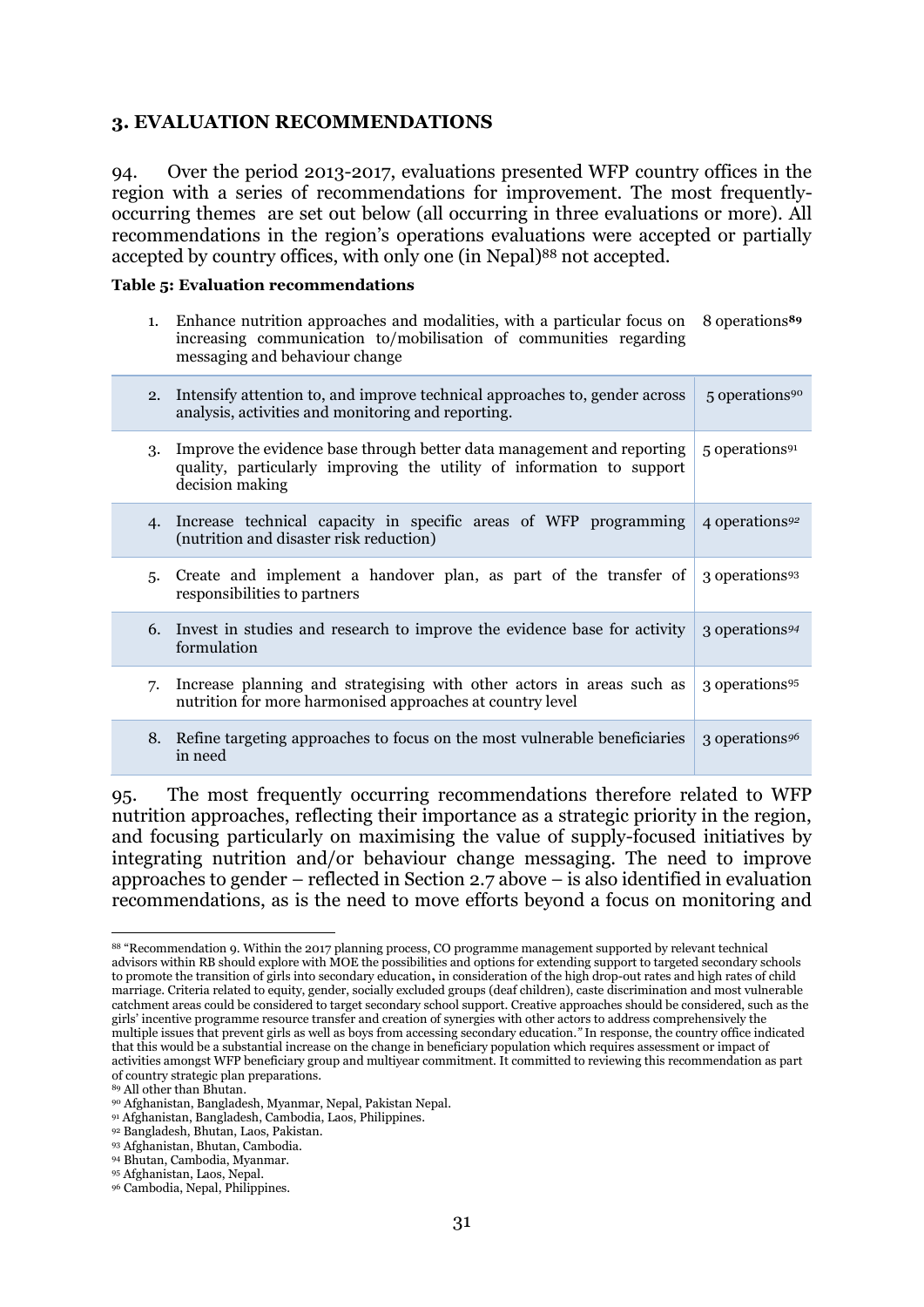evaluation, alone, to data management and robust evidence generation which focuses on results.

96. Human resource challenges are also reflected in evaluation recommendations to improve dedicated technical capacity in specific programming areas. The need to: plan for transition; improve the evidence base for activity planning; and refine targeting approaches were also priorities for the region, as identified by evaluations.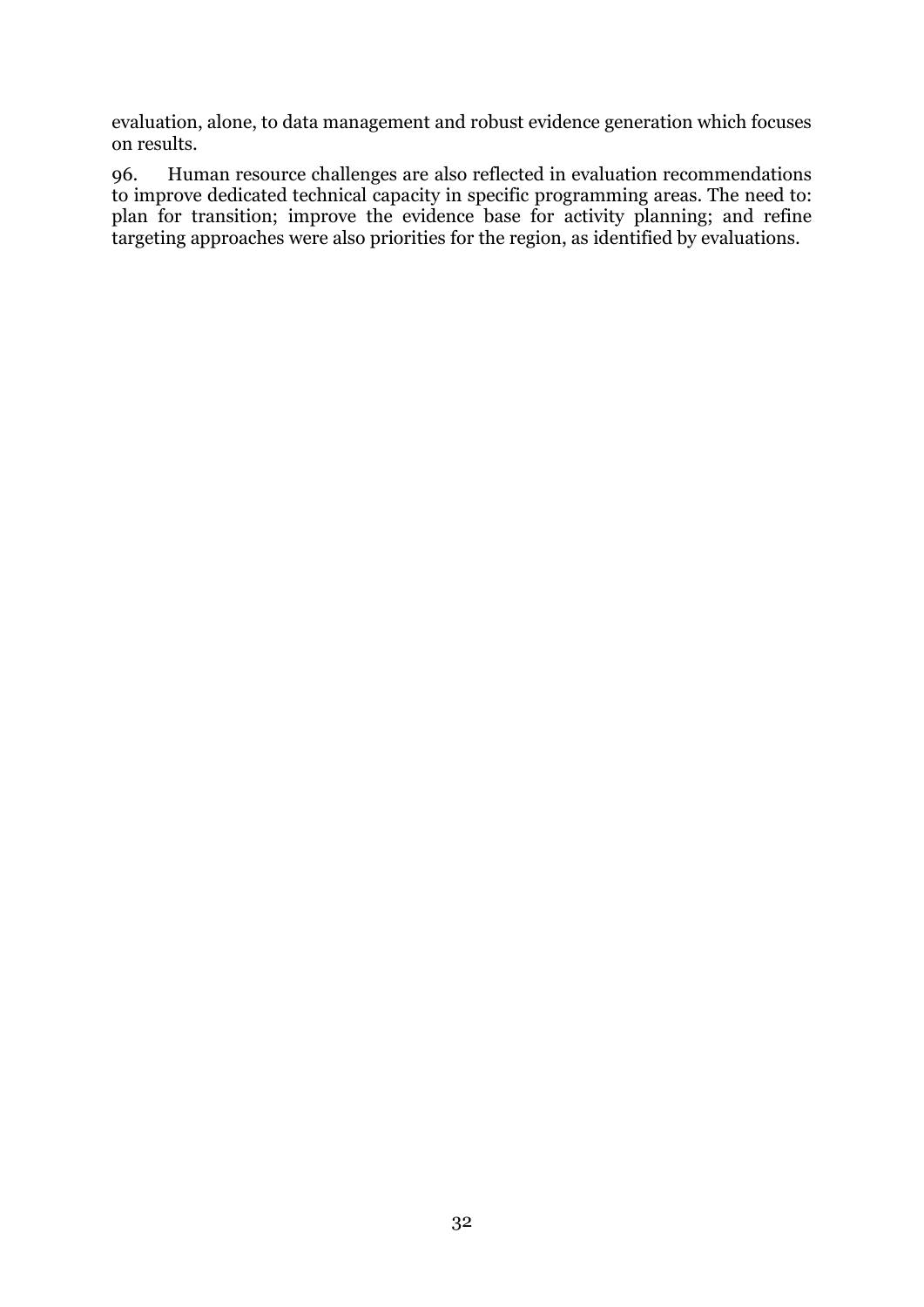#### <span id="page-34-0"></span>**4. CONCLUSIONS**

97. The eleven operations evaluations undertaken in the Asia and the Pacific region have provided some valuable insights and lessons from four years of operational implementation in the region. The evaluations have drawn a number of conclusions.

98. In a dynamic region, the predominant role of WFP is now as an enabling partner. Evaluations found that WFP has a clear sense of its own strategic role and comparative advantage in the region. Holding this knowledge, and at the same time adapting to contextual shifts, the role of WFP is progressing rapidly to a more upstream model, focused on policy development, capacity enhancement, technical advice, knowledge transfer and evidence generation. This shift has been encouraged by: changing needs; changes in the national policy and implementation architecture for food security and nutrition; and changing international funding patterns.

99. WFP has focused its direct delivery on locations where the most vulnerable populations require ongoing food assistance – whether due to insecurity, displacement, chronic poverty or natural disaster. Sometimes, these locations occur in countries experiencing rapid development and where national capacities are high, such as the Philippines.

100. WFP and governments are working together in progressive models of partnerships in many countries in the region. Perhaps reflecting the conducive nature of some of the policy and governance environments in which WFP works in the Asia and the Pacific region, partnerships with government are recorded in evaluations as strongly mutual in nature. Governments – even in low-income countries - contribute to WFP operations. Designs are developed jointly, with WFP contributions geared where feasible to the delivery of national initiatives, and ongoing collaborative working shaping adaptation in practice. This is not consistent across operations, however.

101. WFP has grounded its designs within country humanitarian partnerships but cooperation is less than systematic in practice. Whilst designs reflect a strong positioning within the identified food security and nutrition response at country level, cooperation and coordination with the humanitarian and development architecture is weaker in practice. Missed opportunities for cooperation are consistently reflected across evaluations, within all activity types.

102. Knowledge generation is a strength. Arising less from a strategic choice and more from responsiveness to context, evaluations in the Asia and the Pacific region reflect a strong capability and willingness for WFP to undertake knowledge generation. This often takes the form of highly sophisticated technical research or studies; assessing approaches to nutrition interventions, for example, or examining options for fortification. It has also, in several countries, provided the 'go to' food security and nutrition information basis for the country. Such a clear comparative advantage positions WFP well for a more strategic role in the region in future.

103. Internal synergies are a consistent weakness. Whilst some examples of good practice emerge, alongside an apparent trend for stronger integration, reduced effectiveness for beneficiaries and potential cost inefficiencies due to poor internal coherence is a consistent theme across evaluations. In a region where mostly conducive conditions exist, in the form of conducive policy frameworks, strong national support and (in some countries) capable cooperating partners, the lack of such synergies arises simply from poor design.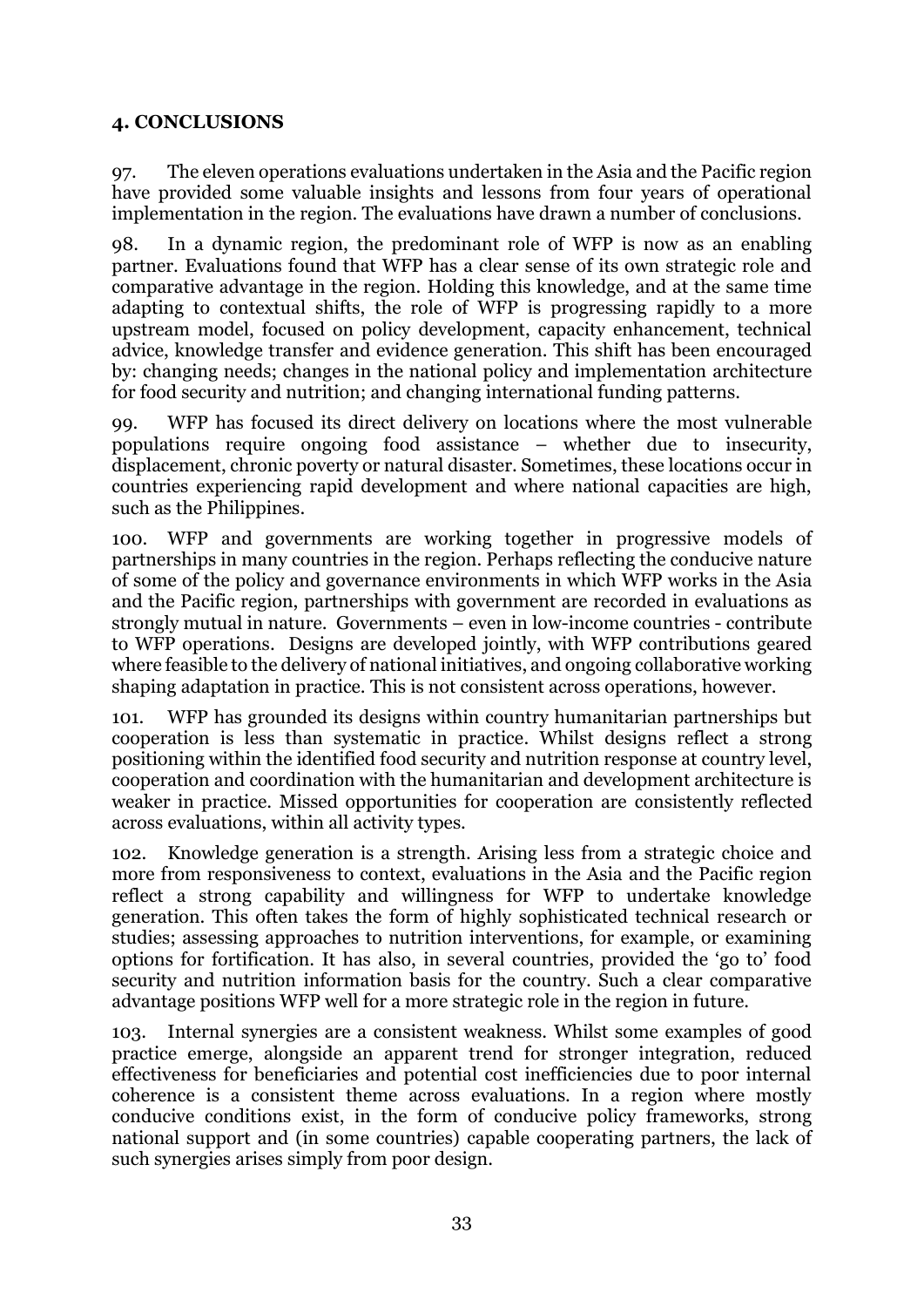104. Gender is 'behind the curve' in operation designs and implementation. As reflected in evaluation recommendations, gender has been neither consistently implemented into operations designs in the region, nor implemented with attention to 'more than numbers' in practice. The approach might well be characterised as 'hitting the target' (of equal numbers) in some but 'missing the point.'

105. Whilst evidence generation is a technical and strategic strength, WFP internal data generation and management systems have lacked rigour, reliability and accuracy. Beyond mere monitoring and evaluation, systems require an improved focus on results reporting, geared to support programmatic decision-making, and harmonised data management systems. In particular, given WFP comparative strengths in the region, the advent of the new strategic plan may provide an opportunity to better capture WFP policy support and knowledge-generation results.

106. For individual activity areas:

- o **General distribution:** General distribution was implemented in less than half the evaluated operations in the region, but remained a critical instrument for humanitarian support to specific vulnerable groups. It was implemented at scale. Whilst caseloads varied according to needs, outcome results were largely positive.
- o **Nutrition**: Nutrition was implemented in almost all operations, reflecting its strategic importance in the region, and also at considerable scale in some countries. However, results were weaker than in other activity areas, with no activity fully meeting its output targets, though interventions showed some positive outcome results (albeit with inconsistent quality of evidence).
- o **Education:** School feeding was implemented in all nine operations evaluated, reflecting (as for nutrition) its role in social protection frameworks in the region. WFP interventions were frequently geared to support national programmes. Activities generally performed well in meeting output and outcome targets, though attribution to WFP interventions was not always certain.
- o **Livelihoods:** Food assistance for assets activities were often (though not always) geared to resilience objectives in the region, and were implemented at a smaller scale than other activity areas. Results were mixed, with only three operations finding positive results at output level, though gains were stronger at outcome level. However, four evaluations raised concerns about the quality and sustainability of assets created.

107. Finally, the WFP approach to resilience and emergency preparedness indicates strong potential, as well as scope for greater coherence in the region. Many positive gains in improving resilience at local level are noted in evaluations, but also some missed opportunities to link to broader frameworks. Much valuable work is also being done to improve emergency preparedness, but as for resilience, this is not consistently linked to wider strategic intentions to improve preparedness as part of risk identification, management and mitigation in the relevant country.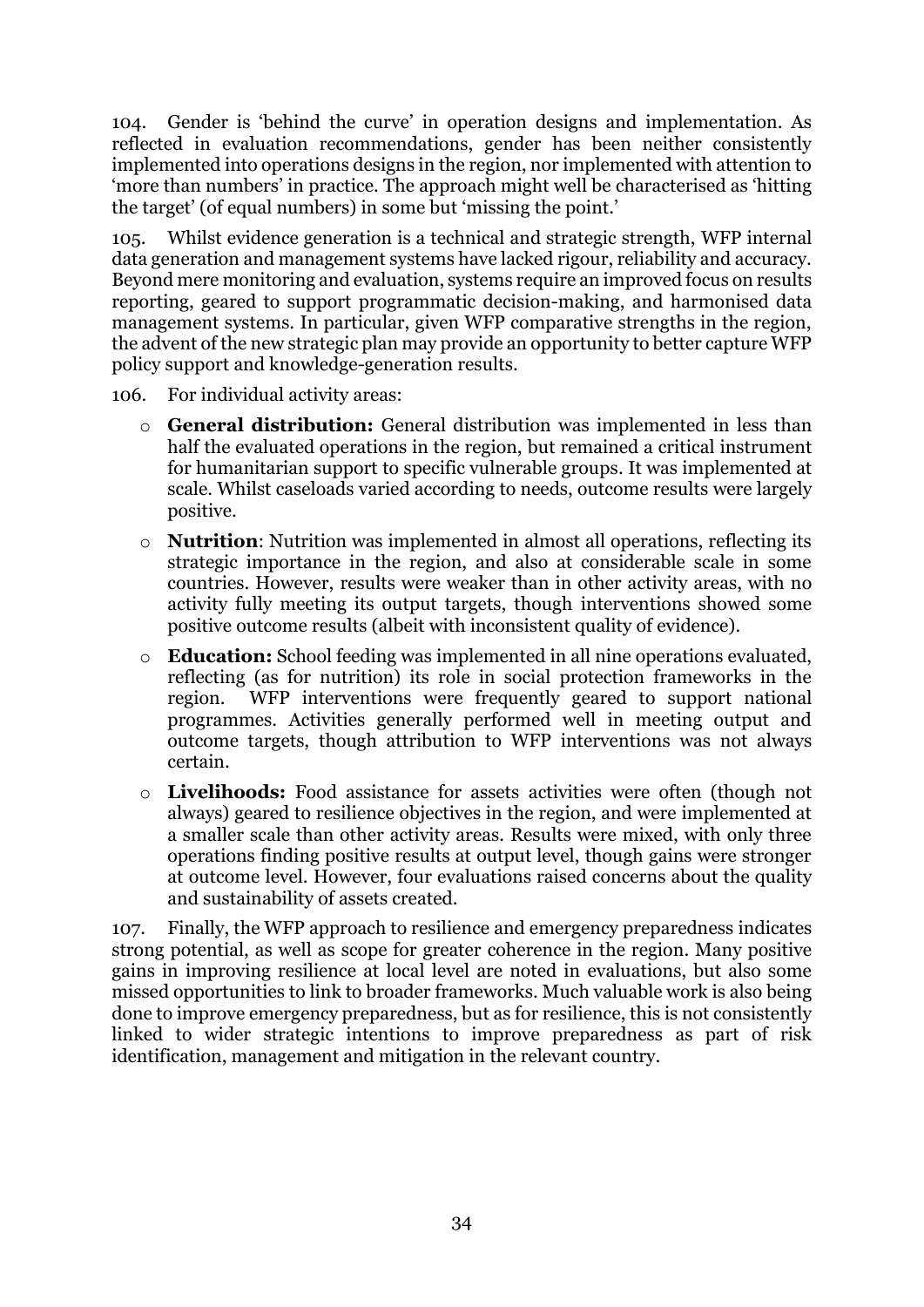#### <span id="page-36-0"></span>**5. LESSONS**

108. A number of lessons can be drawn from these eleven evaluations for the Asia and the Pacific region.

- 1. Ensure consistency. With a clear sense (but not always consistent application) of its role and remit in the region, WFP may benefit from ensuring consistency across the region in terms of a) defining its strategic position within the humanitarian and development community in countries and b) identifying where its assets and comparative advantages are most effectively and efficiency deployed. Country strategic planning may usefully articulate the organisation's specific assets and capacities (such as in capacity development, knowledge generation and transfer, the use of technological and digital solutions, research, logistics, the use of technology and the development of cash solutions) and, in specific terms, where and how these competencies can be deployed within the country partnership for maximum effectiveness.
- 2. **Analyse partnership dynamics:** Strategic partnerships are a strength of WFP in the region but are highly varied, being embedded within diverse governance and political (and political economy) systems, including at decentralised level. Explicitly analysing, and seeking to understand, the political and strategic dynamics of partnership as part of country planning – such as, for example, through political economy analysis – will help WFP better understand not just national capacities, but also (in line with the forwardlooking approach of the Integrated Road Map) to identify political and strategic risk, as well as future opportunities for engagement.
- 3. **Apply risk-informed programming:** In a region prone to sudden shocks and climate-related disasters, WFP may find it useful to consistently apply the conceptual framework of a risk-informed approach to programming. This means: taking an overarching view of political, strategic, operational and climate-related risk, including strong analysis of vulnerability to shocks in country planning design; applying relevant programming approaches within a clear resilience and emergency preparedness framework; and retaining the flexibility for direct delivery capacity, where relevant, when conditions require.
- 4. **Scope social protection:** As part of the country strategic planning process, WFP may find it useful to conduct a detailed analysis of the role of social protection frameworks within the country context: their state of development, political dimensions and priorities, national capacities and financing. The country-level role of WFP in social protection, where relevant, can then be defined accordingly, and in relation to current frameworks in the region.
- 5. **Communise and fundraise:** Funding constraints consistently arise as a major constraint to effectiveness across the evaluations analysed here. A more strategic approach – and supportive action by donors – is required if WFP is to benefit from the sort of flexible, medium-term funding which will enable it to fully realise its contributions to the wider partnership at country level. A regionlevel overview of funding instruments, including those offered by national governments and development banks in the region, with approaches focused less on individual operations, and more oriented to a country-based 'case for support' , linked to the country strategic reviews, may support resource-raising.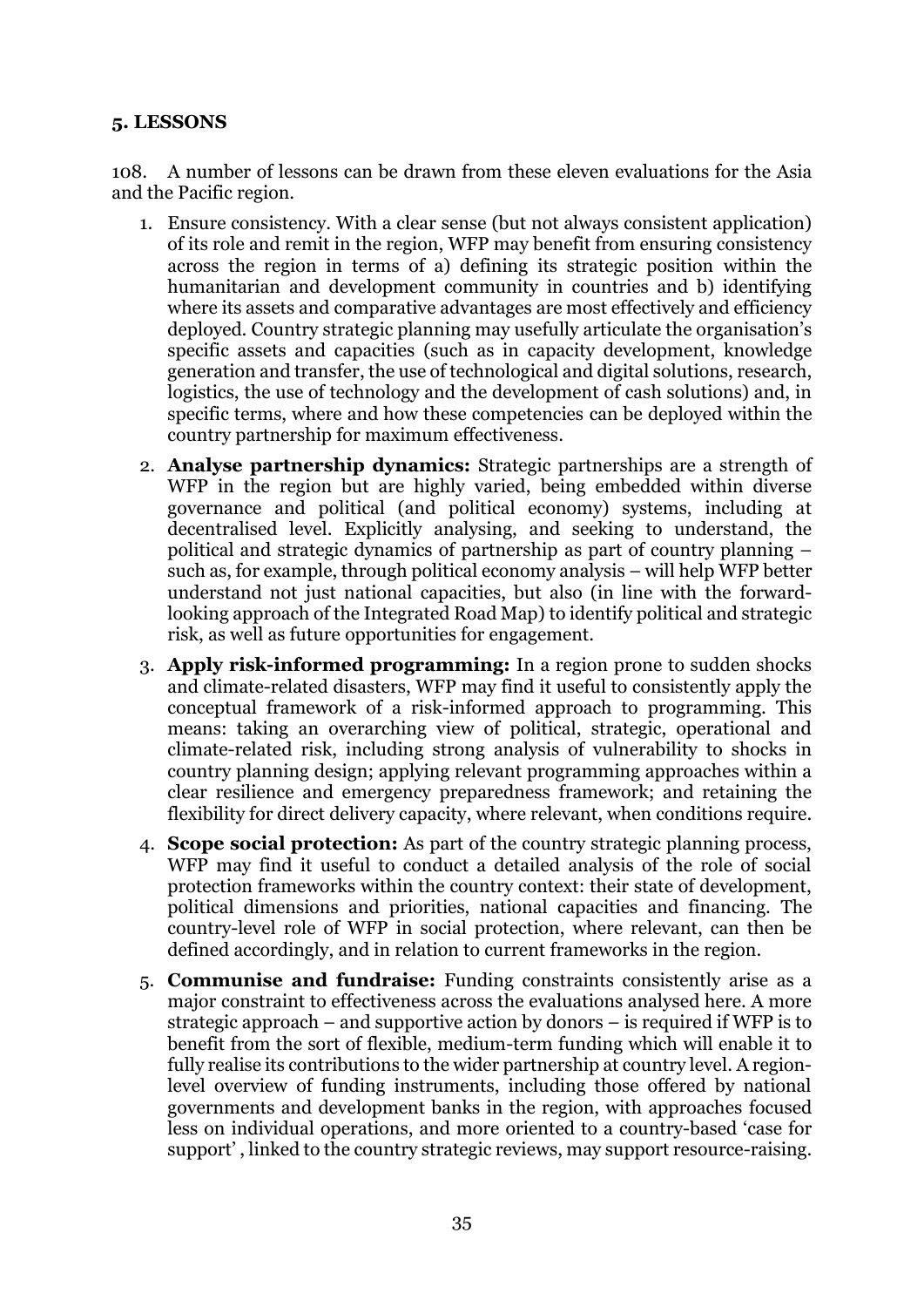Allied to this, a communication strategy which clearly articulates the distinctive assets and capacities of WFP within the region, should be developed.

- 6. **Define and strengthen capacity development:** As part of the country strategic planning process, in all its country offices and in all its activity areas, WFP should base its programming on a robust analysis of national capacities in the country. This analysis forms the information base to prepare capacity development plans, not only at operation but also – critically - at individual activity level.
- 7. **Define and mainstream gender:** Despite considerable corporate action in recent years, the WFP approach to gender in the Asia and the Pacific region lacks rigour and technical sophistication. It requires stronger and more consistent implementation into operations' designs in the region, and a conceptual understanding more in tune with current approaches to gender equality and the empowerment of women. These go "beyond numbers" to systematically mainstream gender into needs assessments and analysis (the gender-related causes of food insecurity), target group selection, programme design and implementation, and to recognise unintended consequences, such as gender-based violence. In the Asia and the Pacific region, WFP would benefit from a clear articulation of "what gender means" for the organization, and from implementing a concentrated 'push' on gender as part of forthcoming country planning processes.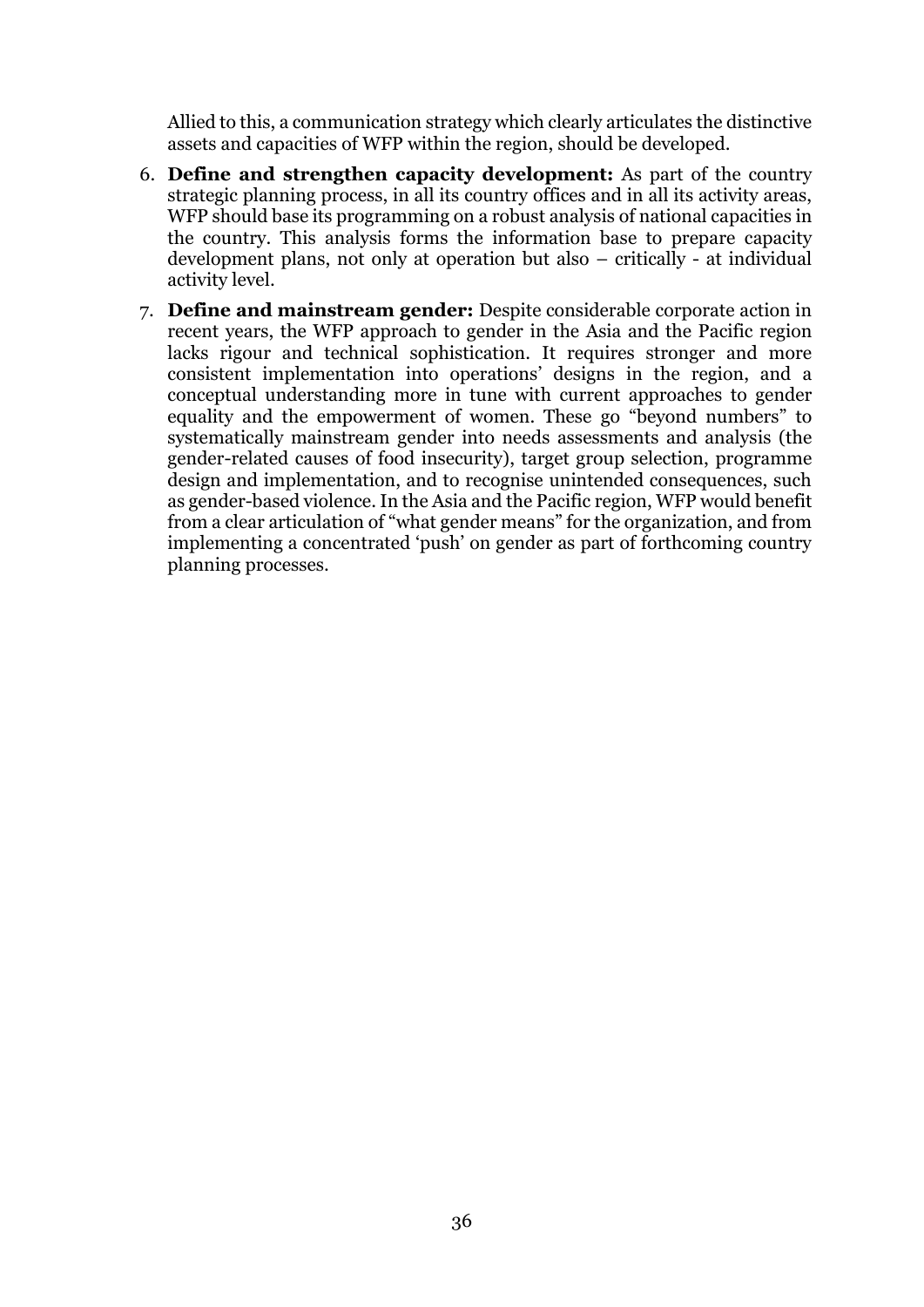# **Annex 1: Partnerships per country<sup>97</sup>**

| <b>Country</b>             | Government                                                                                                                                                                                                                                                                                                                                                                                                                                                                        | <b>United</b><br><b>Nations</b><br><b>Agencies</b>                                                                                         | <b>NGOs</b>                                                                                                                                                                                                                                                                                                                                                                                                 |
|----------------------------|-----------------------------------------------------------------------------------------------------------------------------------------------------------------------------------------------------------------------------------------------------------------------------------------------------------------------------------------------------------------------------------------------------------------------------------------------------------------------------------|--------------------------------------------------------------------------------------------------------------------------------------------|-------------------------------------------------------------------------------------------------------------------------------------------------------------------------------------------------------------------------------------------------------------------------------------------------------------------------------------------------------------------------------------------------------------|
| <b>Bhutan</b><br>(200300)  | Gross National Happiness Commission (GNHC)<br>Ministry of Education (MoE)<br>School Health and Nutrition Division (SHND<br>Policy and Planning Division (PPD)<br>Ministry of Health (MoH)<br>Ministry of Agriculture and Forests (MoAF)<br>Bhutan Agriculture and Food Regulatory Authority                                                                                                                                                                                       | <b>FAO</b><br><b>UNFPA</b><br><b>UNICEF</b><br><b>WHO</b>                                                                                  | N/A                                                                                                                                                                                                                                                                                                                                                                                                         |
| <b>Myanmar</b><br>(200299) | Ministry of Planning and Finance (MoPF)<br>Ministry for the Progress of Border Areas and National<br>Races and Development Affairs (NaTaLa) Ministry of<br>Agriculture, Livestock and Irrigation (MoALI)<br>Ministry of Health and Sports (MoH)<br>Ministry of Social Welfare, Relief and Resettlement<br>(MSWRR)<br>Ministry of Education (MoE) Department of Rural<br>Development Township General Administrative<br>Department<br>District Relief and Resettlement Department. | <b>FAO</b><br><b>UNOCHA</b><br><b>UNAIDS</b><br><b>UNDP</b><br><b>UNFPA</b><br><b>UNHCR</b><br><b>UNICEF</b><br><b>UNODC</b><br><b>WHO</b> | Action Contre la Faim (ACF)<br>Agency for Technical Cooperation and<br>Development (ACTED)<br><b>Adventist Development and Relief Agency</b><br>(ADRA) International<br>Aide Médicale Internationale (AMI)<br>Asian Harm Reduction Network (AHRN)<br>Association of Medical Doctors of Asia (AMDA)<br>Consortium of Dutch NGOs (CDN)<br><b>Health Poverty Action (HPA)</b><br><b>Malteser International</b> |

<sup>97</sup> Source: Operational Factsheet of each operation Evaluation Report

<span id="page-38-0"></span> $\overline{a}$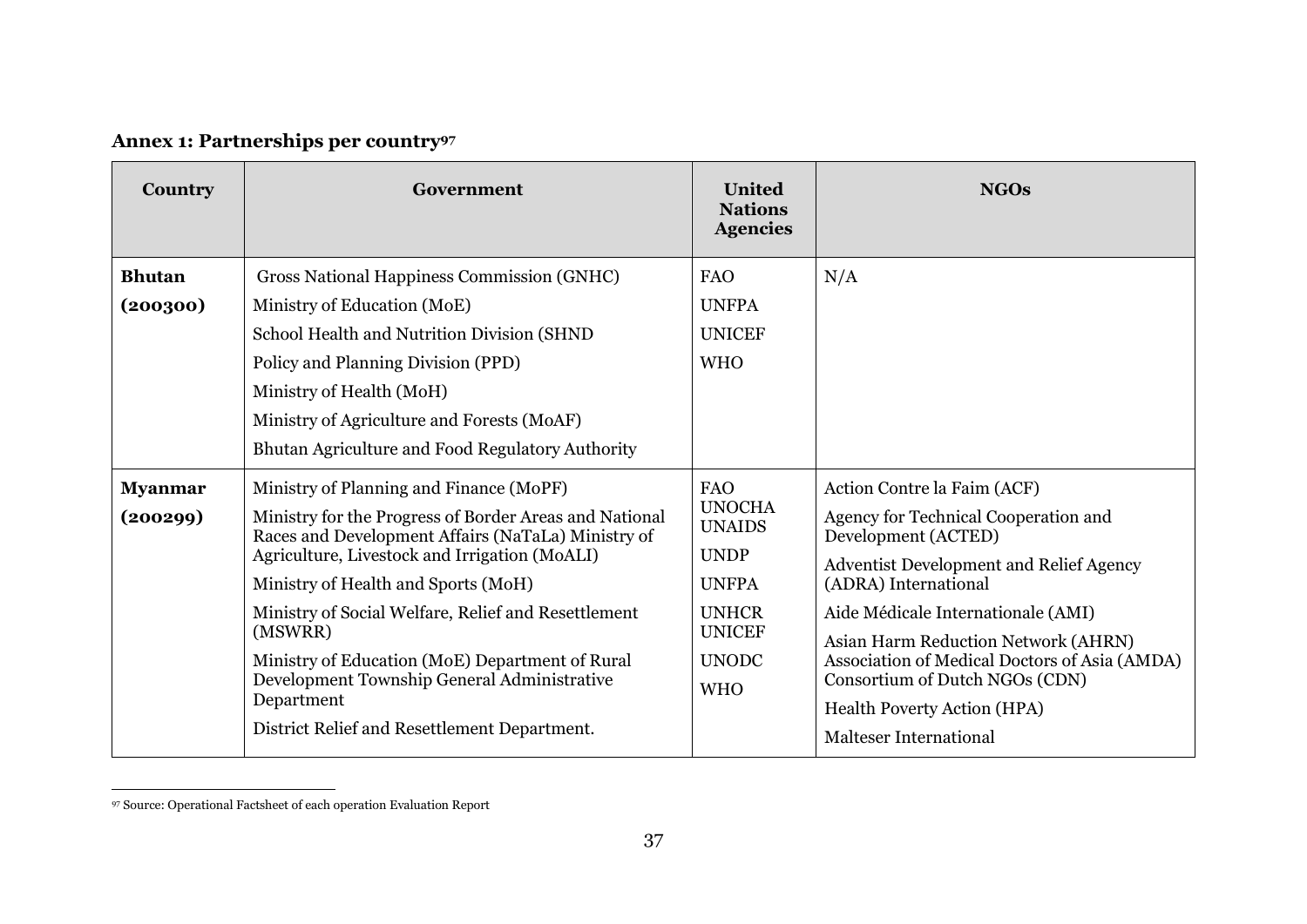| Country | Government | <b>United</b><br><b>Nations</b><br><b>Agencies</b> | <b>NGOs</b>                                                                                                       |
|---------|------------|----------------------------------------------------|-------------------------------------------------------------------------------------------------------------------|
|         |            |                                                    | Médecins Du Monde France (MDM)                                                                                    |
|         |            |                                                    | Médecins Sans Frontières - Holland,<br>Organisation for Industrial, Spiritual and<br>Cultural Advancement (OISCA) |
|         |            |                                                    | Partners Asia                                                                                                     |
|         |            |                                                    | Plan International                                                                                                |
|         |            |                                                    | Save the Children International                                                                                   |
|         |            |                                                    | Terre des Hommes Italia                                                                                           |
|         |            |                                                    | <b>World Vision International</b>                                                                                 |
|         |            |                                                    | Progetto Continenti (PC)                                                                                          |
|         |            |                                                    | Action for Green Earth (AGE)                                                                                      |
|         |            |                                                    | All Country Agency for Rural Development<br>(ACRD                                                                 |
|         |            |                                                    | Ar Yone Oo Social Development Association<br>(AYO)                                                                |
|         |            |                                                    | <b>Community Association for Rural Development</b><br>(CARD)                                                      |
|         |            |                                                    | Grassroots Empowerment and Ecosystem<br>Nurturing                                                                 |
|         |            |                                                    | Karuna Myanmar Social Solidarity (KMSS)                                                                           |
|         |            |                                                    | Medical Action Myanmar                                                                                            |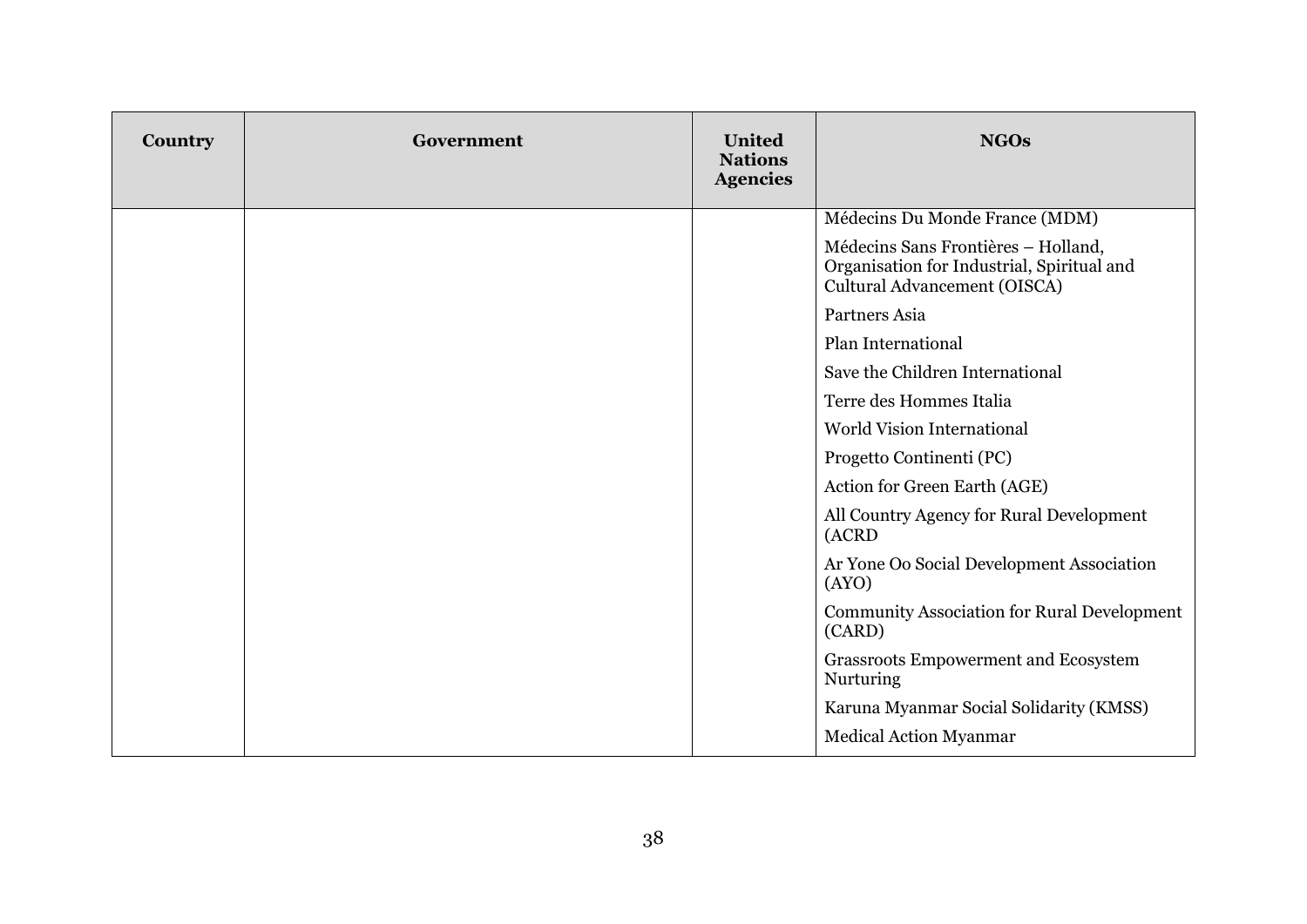| Country              | Government                                                                                                                                                                                                                                                                                                                                                                         | <b>United</b><br><b>Nations</b><br><b>Agencies</b>                   | <b>NGOs</b>                                                                                                                                                                                                                                                                                                                                                                       |
|----------------------|------------------------------------------------------------------------------------------------------------------------------------------------------------------------------------------------------------------------------------------------------------------------------------------------------------------------------------------------------------------------------------|----------------------------------------------------------------------|-----------------------------------------------------------------------------------------------------------------------------------------------------------------------------------------------------------------------------------------------------------------------------------------------------------------------------------------------------------------------------------|
|                      |                                                                                                                                                                                                                                                                                                                                                                                    |                                                                      | Myanmar Health Assistant Association<br>(MHAA) Myanmar Heart Development<br>Organisation (MHDO)<br>Network Activities Group (NAG)<br>Noble Compassionate Volunteers (NCV)<br>Myanmar Enhancement to Empower Tribal<br>(MEET)<br>Rahmonnya Peace Foundation (RPF),<br>Renewable Energy Association Myanmar<br>(REAM).<br><b>International Committee of the Red Cross</b><br>(ICRC) |
| Cambodia<br>(200202) | Ministry of Education, Youth and Sport (MoEYS),<br>Ministry of Health (MoH)<br>Ministry of Rural Development (MRD)<br>National Committee for Sub-National Democratic<br>Development (NCDD) and Sub-National Administration<br>(incl. Commune Councils and Districts)<br>Council for Agricultural and Rural Development (CARD)<br>National Committee for Disaster Management (NCDM) | <b>FAO</b><br><b>UNAIDSUNI</b><br><b>CEFWHO</b><br><b>World Bank</b> | <b>AMK</b><br><b>CARE</b><br><b>Education Partnership</b><br>For the Smile of a Child<br>Kampuchean Action for Primary Education<br>(KAPE)<br>Plan International Cambodia<br>Samaritan's Purse<br>School Aid Japan<br><b>World Vision</b>                                                                                                                                         |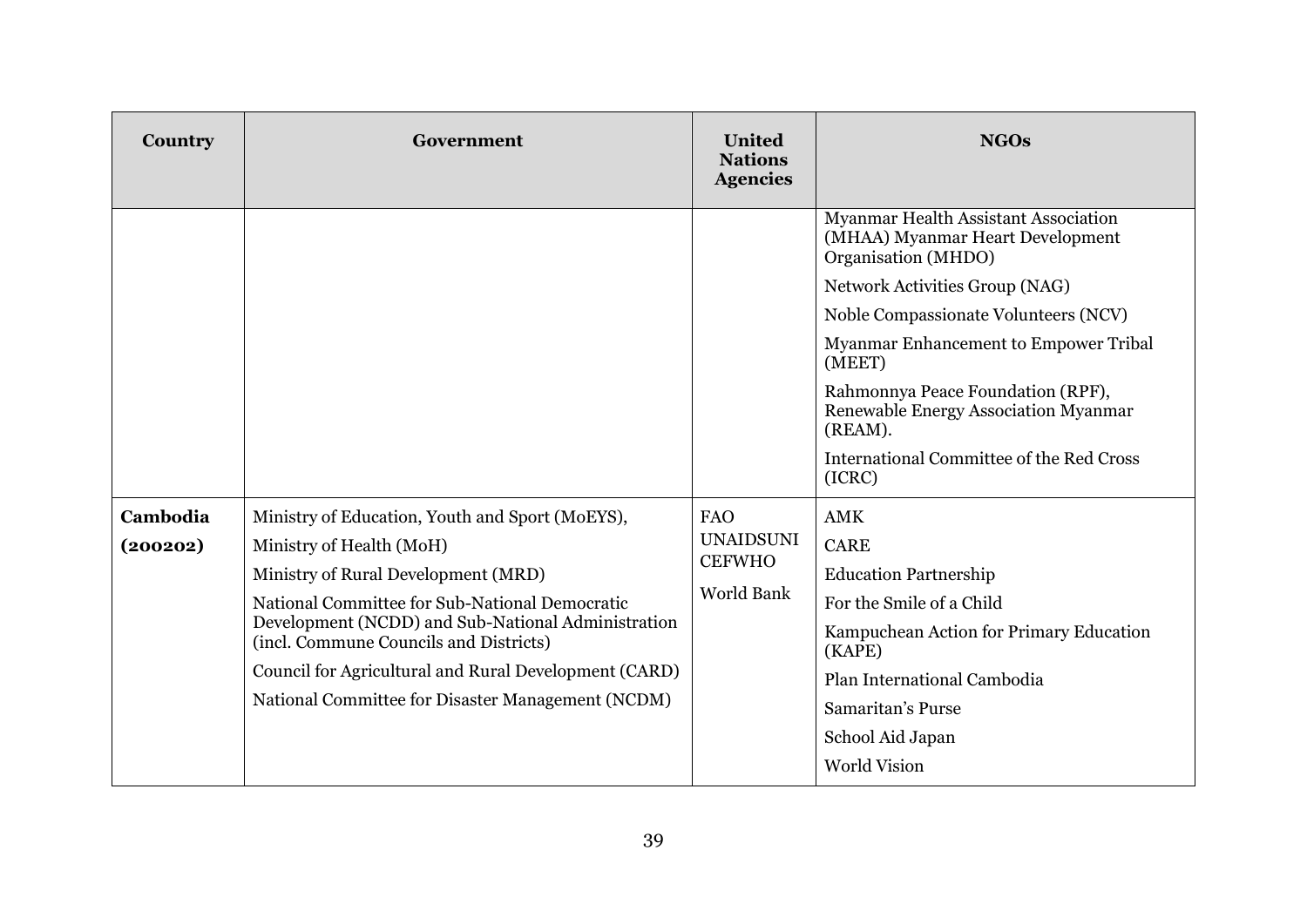| Country                    | Government                                                                                                                                                                                                                                               | <b>United</b><br><b>Nations</b><br><b>Agencies</b>                         | <b>NGOs</b>                                                                                                                                                                                                                                                                                                                                                                                    |
|----------------------------|----------------------------------------------------------------------------------------------------------------------------------------------------------------------------------------------------------------------------------------------------------|----------------------------------------------------------------------------|------------------------------------------------------------------------------------------------------------------------------------------------------------------------------------------------------------------------------------------------------------------------------------------------------------------------------------------------------------------------------------------------|
| <b>Nepal</b><br>(200319)   | Ministry of Federal Affairs and Local Development<br>Ministry of Agricultural Development Ministry of<br>Education<br>Ministry of Health and PopulationMinistry of Home<br>Affairs<br><b>National Planning Commission</b>                                | <b>FAOUNICEF</b><br><b>IFAD</b><br><b>UN WOMEN</b>                         | Caritas Cambodia<br>Khana<br><b>RACHA</b><br><b>SAPPROS</b><br>Manahari Development Institute (MDI)<br><b>World Education</b><br>Open Learning Exchange (OLE)<br>Himalayan Health and Environmental Services<br>Solukhumbu (HHESS)<br>Center for Disaster Management (CDM)<br>Integrated Development Society (IDS) Nepal<br>Rural Reconstruction Nepal (RRN)<br>Nepal Red Cross Society (NRCS) |
| <b>Lao PDR</b><br>(200242) | Ministry of Planning and Investment Ministry of Health<br>Ministry of Education and Sports<br>Ministry of Agriculture and ForestryMinistry of Natural<br><b>Resources and Environment</b><br>Ministry of Labour and Social Welfare;<br>Lao Women's Union | <b>UNICEFIFAD</b><br><b>FAO</b><br><b>WHO</b><br>World Bank<br><b>UNDP</b> | <b>World Vision</b><br>Save the Children International<br>Lao Red Cross<br>Oxfam<br><b>CARE</b> International<br>Plan International                                                                                                                                                                                                                                                            |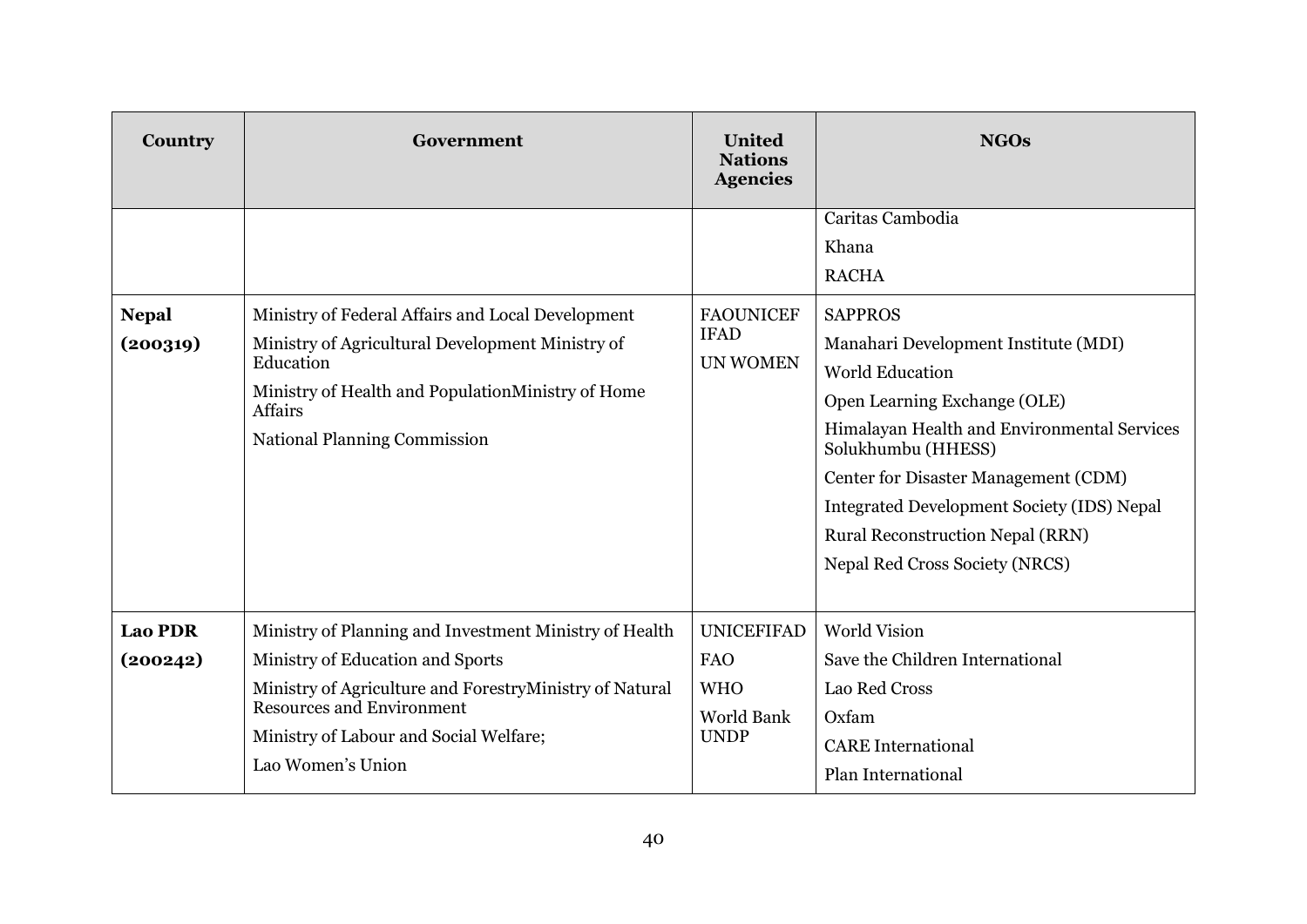| Country                        | Government                                                                                                                                                                                                                          | <b>United</b><br><b>Nations</b><br><b>Agencies</b>                                       | <b>NGOs</b>                                                                                                                                                                                                                                                                                       |
|--------------------------------|-------------------------------------------------------------------------------------------------------------------------------------------------------------------------------------------------------------------------------------|------------------------------------------------------------------------------------------|---------------------------------------------------------------------------------------------------------------------------------------------------------------------------------------------------------------------------------------------------------------------------------------------------|
|                                | Lao Youth Union<br>Lao Front for National Construction<br>Post Office<br>Ministry of Industries                                                                                                                                     |                                                                                          | <b>ADRA</b><br>Norwegian Church Aid                                                                                                                                                                                                                                                               |
| <b>Philippines</b><br>(200296) | The Department of Social Welfare and Development<br>Department of Health                                                                                                                                                            | <b>FAO</b><br><b>UNDP</b><br><b>UNFPA</b><br><b>UN HABITAT</b><br><b>UNHCRUNIC</b><br>EF | Community and Family Services International<br>Helen Keller International<br>Save the Children<br>Plus 17 national NGOs (unlisted)                                                                                                                                                                |
| <b>Afghanistan</b><br>(200477) | Ministry of Education<br>Ministry of Labour, Social Affairs, Martyrs and Disabled<br>Ministry of Public Health<br>Ministry of Women's Affairs<br>Ministry of Rural Rehabilitation and Development<br>Community development councils | <b>UNHCTUNH</b><br><b>CRIOMUNIC</b><br>EF<br><b>UNOCHA</b><br><b>FAO</b>                 | Afghanaid<br>Agha Khan Foundation<br>Aide Medicale Internationale<br>Danish Afghanistan Committee<br><b>HealthNet TPO</b><br>Hilfe Zur Selbshilfe<br>Hungarian Interchurch Aid<br><b>International Medical Corps</b><br>International Organization for<br>MigrationInternational Rescue Committee |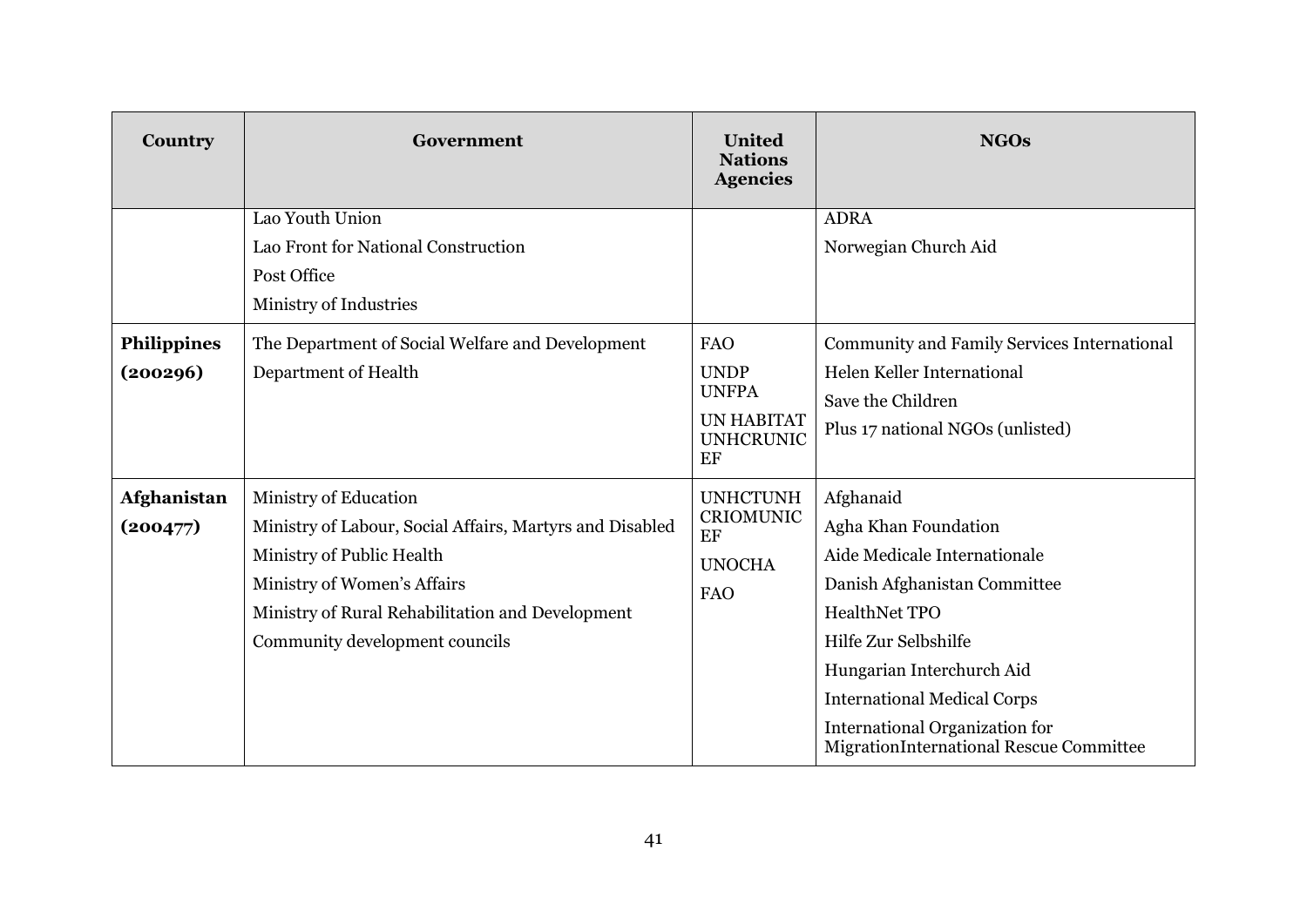| Country                       | Government                                                                                                                                                                                                                                                                                                                  | <b>United</b><br><b>Nations</b><br><b>Agencies</b>        | <b>NGOs</b>                                                                                                                                                                                                                                                                                                                           |
|-------------------------------|-----------------------------------------------------------------------------------------------------------------------------------------------------------------------------------------------------------------------------------------------------------------------------------------------------------------------------|-----------------------------------------------------------|---------------------------------------------------------------------------------------------------------------------------------------------------------------------------------------------------------------------------------------------------------------------------------------------------------------------------------------|
|                               |                                                                                                                                                                                                                                                                                                                             |                                                           | Premier Urgence-AIDE Medicale Internationale<br>Rupani Foundation<br>Save the Children Federation, Inc.<br><b>Shelter For Life International</b><br><b>Shelter Now International</b><br>Swedish Committee for Afghanistan<br><b>World Vision International</b><br>Concern Worldwide<br><b>HELP</b>                                    |
| <b>Bangladesh</b><br>(200243) | Economic Relations Division of the Ministry of Finance<br>Ministry of Health and Family Welfare Ministry of<br>Primary and Mass Education<br>Ministry of Women and Children Affairs<br>Ministry of Local Government<br>Rural Development and Cooperatives Ministry of<br>Disaster Management and Relief<br>Ministry of Food | <b>FAO</b><br><b>UNESCO</b><br><b>ILO</b><br><b>REACH</b> | <b>Action Contre la Faim</b><br>Bangladesh Rural Advancement Committee<br>Helen Keller International<br>Muslim Aid<br>Save the Children<br>Terre des Hommes<br><b>IFPRI</b><br>Institute of Development Studies,<br><b>Massey University</b><br><b>International Centre for Diarrhoeal Disease</b><br>Research, Bangladesh (ICDDR, B) |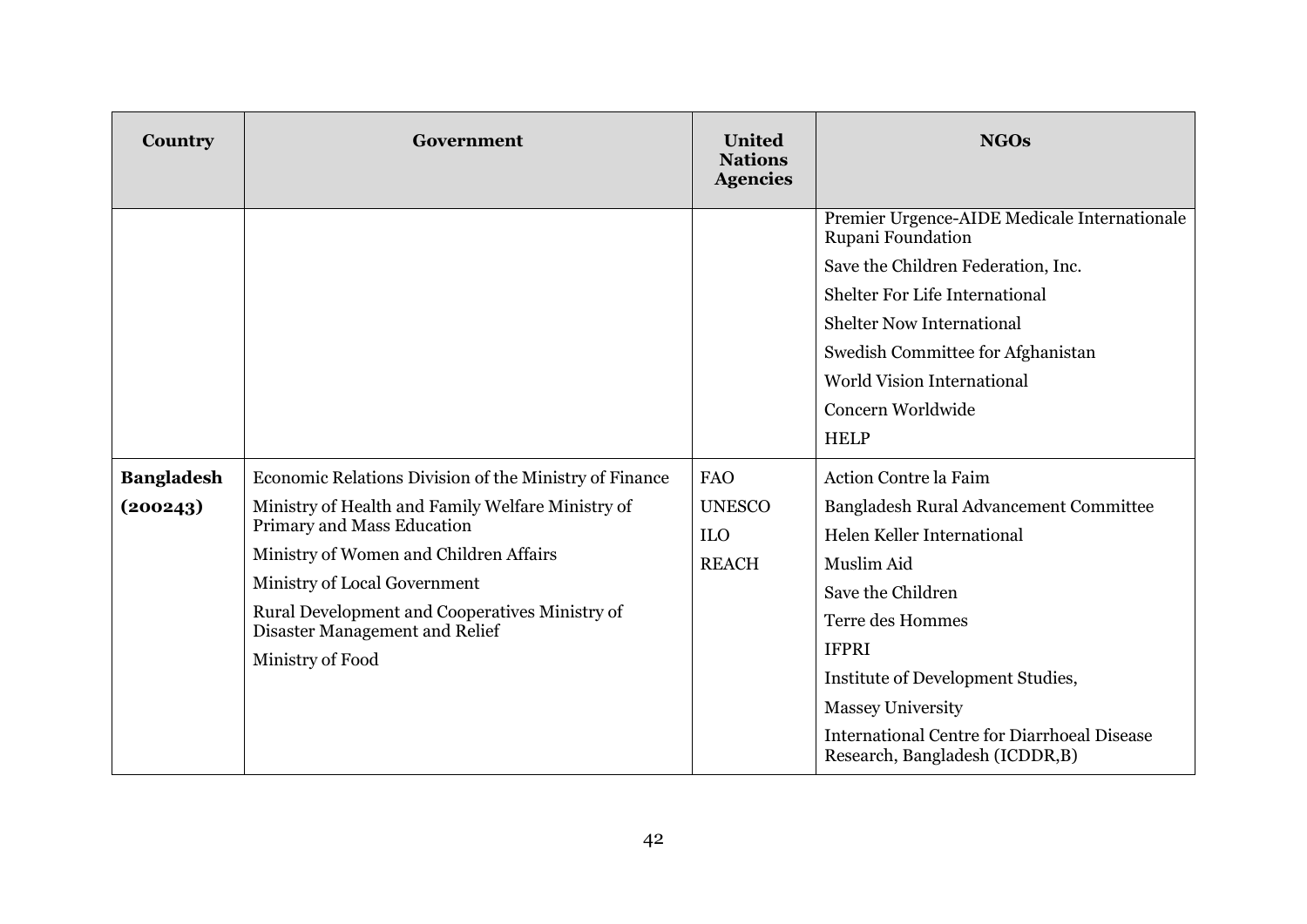| Country              | Government                                                                                                                                                                                                                                                                                                                                                                 | <b>United</b><br><b>Nations</b><br><b>Agencies</b>                                  | <b>NGOs</b>                                                                                                                                                           |
|----------------------|----------------------------------------------------------------------------------------------------------------------------------------------------------------------------------------------------------------------------------------------------------------------------------------------------------------------------------------------------------------------------|-------------------------------------------------------------------------------------|-----------------------------------------------------------------------------------------------------------------------------------------------------------------------|
|                      |                                                                                                                                                                                                                                                                                                                                                                            |                                                                                     | Johns Hopkins University School of Public<br>Health, Global Alliance for Improved Nutrition<br>(GAIN)<br>17 national NGOs (unlisted)                                  |
| Pakistan<br>(200250) | Ministry of National Food Security and Research,<br>Economic Affairs Division, National Disaster<br><b>Management Authority</b><br>Planning Commission (including Nutrition)<br>National Programme for Family Planning and Primary<br>Health Care (NPFP & PHC).<br>Provincial and district levels: Development, Health,<br>Food and Agriculture and Education Departments. | <b>FAO</b><br><b>UNHCRUNIC</b><br>EF UNOCHA<br>United<br><b>Nations</b><br>WomenWHO | <b>ACF</b><br>Islamic Relief Pakistan<br><b>MERLIN</b><br><b>SCF</b><br>Johanniter.<br>22 National NGOs including BEST, CRDO,<br>CERD, SRSP, PEACE, AJKRSP and others |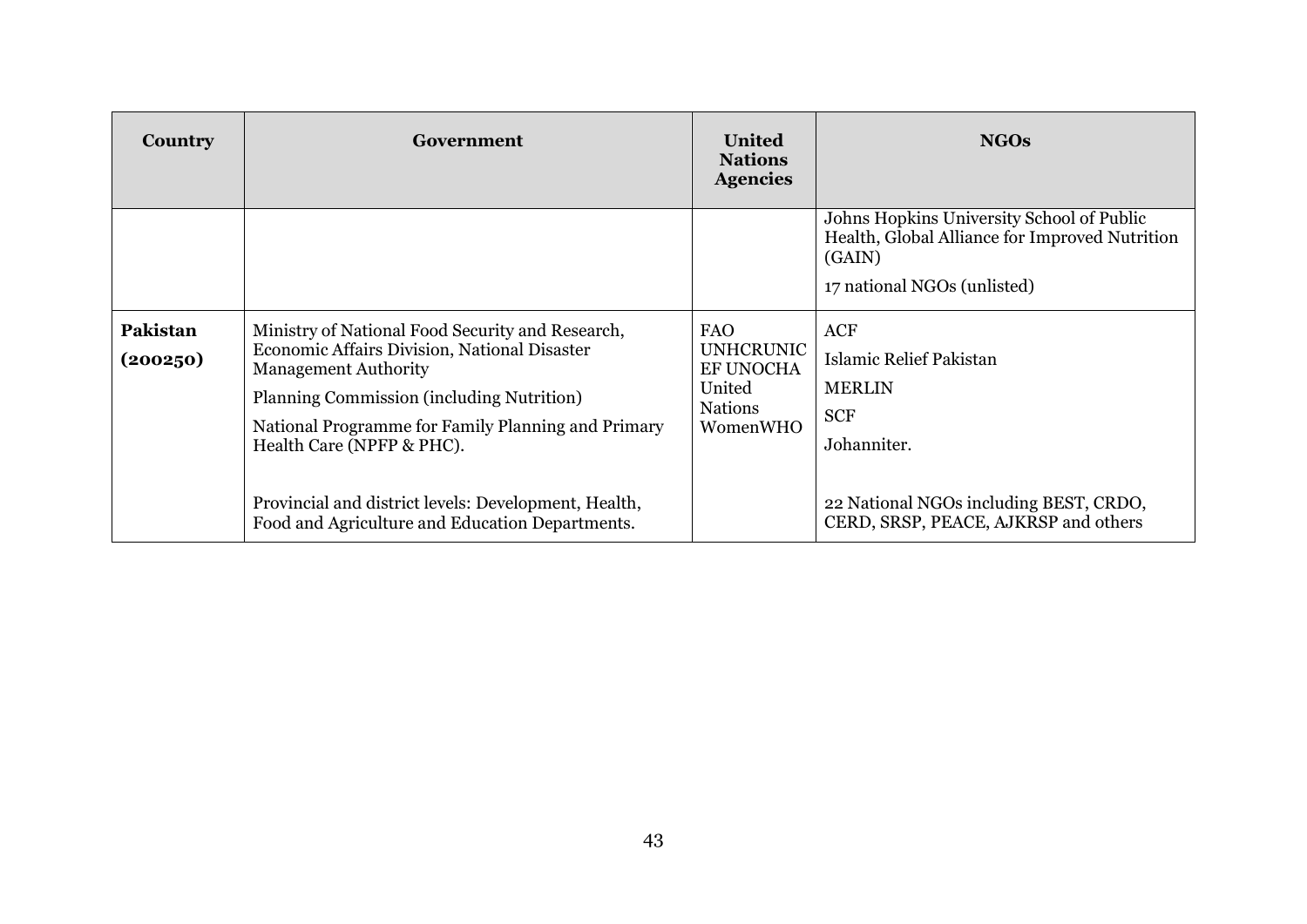## <span id="page-45-0"></span>**Acronyms**

| AAP         | accountability to affected populations   |
|-------------|------------------------------------------|
| CO          | country office                           |
| CP          | country programme                        |
| <b>DEV</b>  | development programme                    |
| <b>DRR</b>  | disaster risk reduction                  |
| <b>EMOP</b> | emergency operation                      |
| <b>FFA</b>  | food assistance for assets               |
| <b>FFT</b>  | food assistance for training             |
| GD          | general distribution                     |
| <b>MAM</b>  | moderate acute malnutrition              |
| <b>OEV</b>  | <b>Office of Evaluation</b>              |
| <b>PRRO</b> | protracted relief and recovery operation |
| <b>SDG</b>  | Sustainable Development Goal             |
| <b>UN</b>   | <b>United Nations</b>                    |
| <b>VAM</b>  | vulnerability analysis and mapping       |
| <b>WFP</b>  | World Food Programme                     |